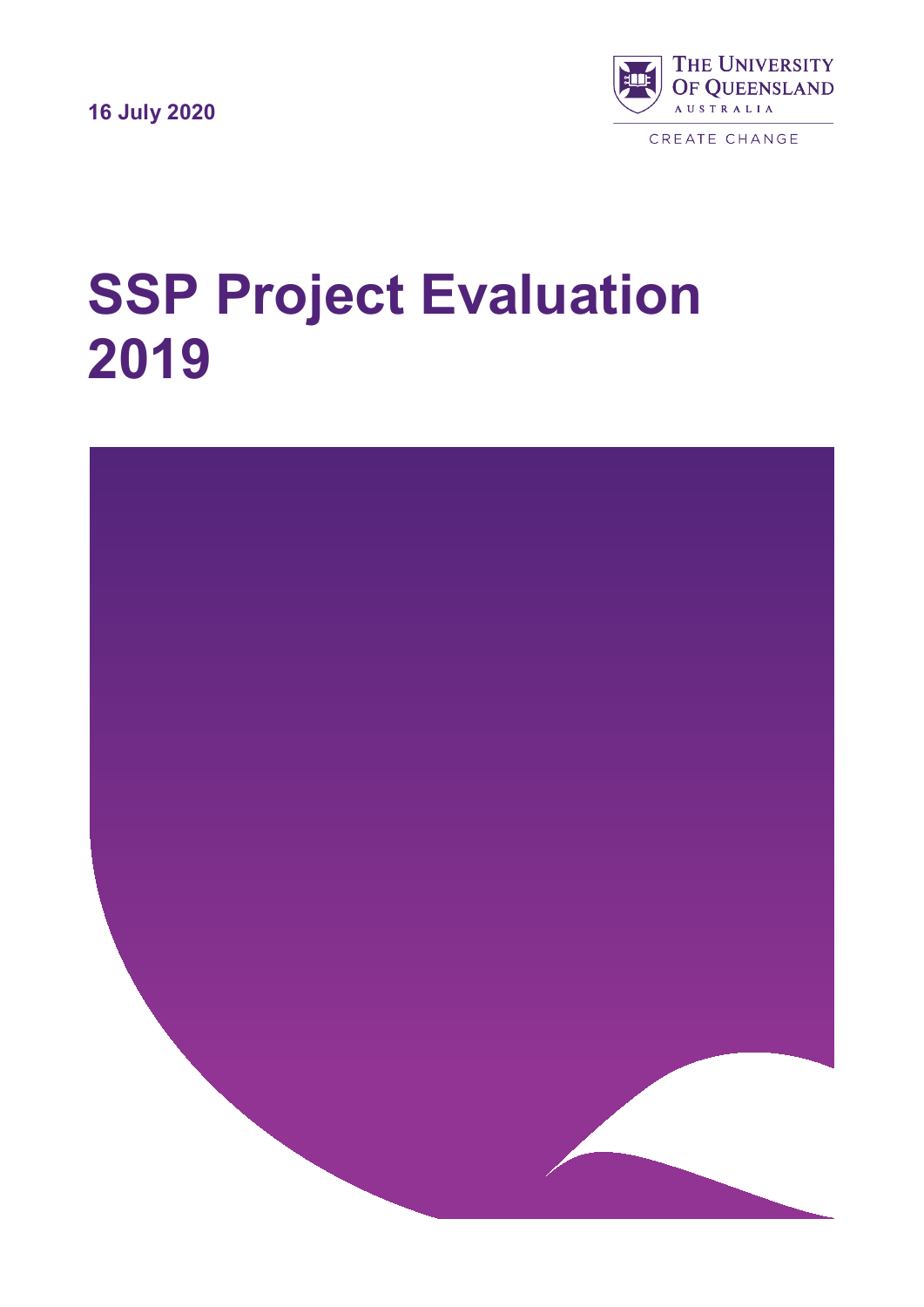# **Table of Contents**

| 1.  |  |
|-----|--|
| 1.1 |  |
| 1.2 |  |
| 1.3 |  |
| 2.  |  |
| 2.1 |  |
| 2.2 |  |
| 2.3 |  |
| 2.4 |  |
|     |  |
| 3.1 |  |
| 3.2 |  |
| 3.3 |  |
| 3.4 |  |
|     |  |
|     |  |
|     |  |
|     |  |
|     |  |
|     |  |
|     |  |

# List of figures

<span id="page-1-0"></span>

| Figure 2 Focus groups student numbers across faculties and course levels  11         |  |
|--------------------------------------------------------------------------------------|--|
| Figure 3 Focus groups staff numbers across different faculties 11                    |  |
| Figure 4 Students' and staff's survey responses on their motivations to join the SSP |  |
|                                                                                      |  |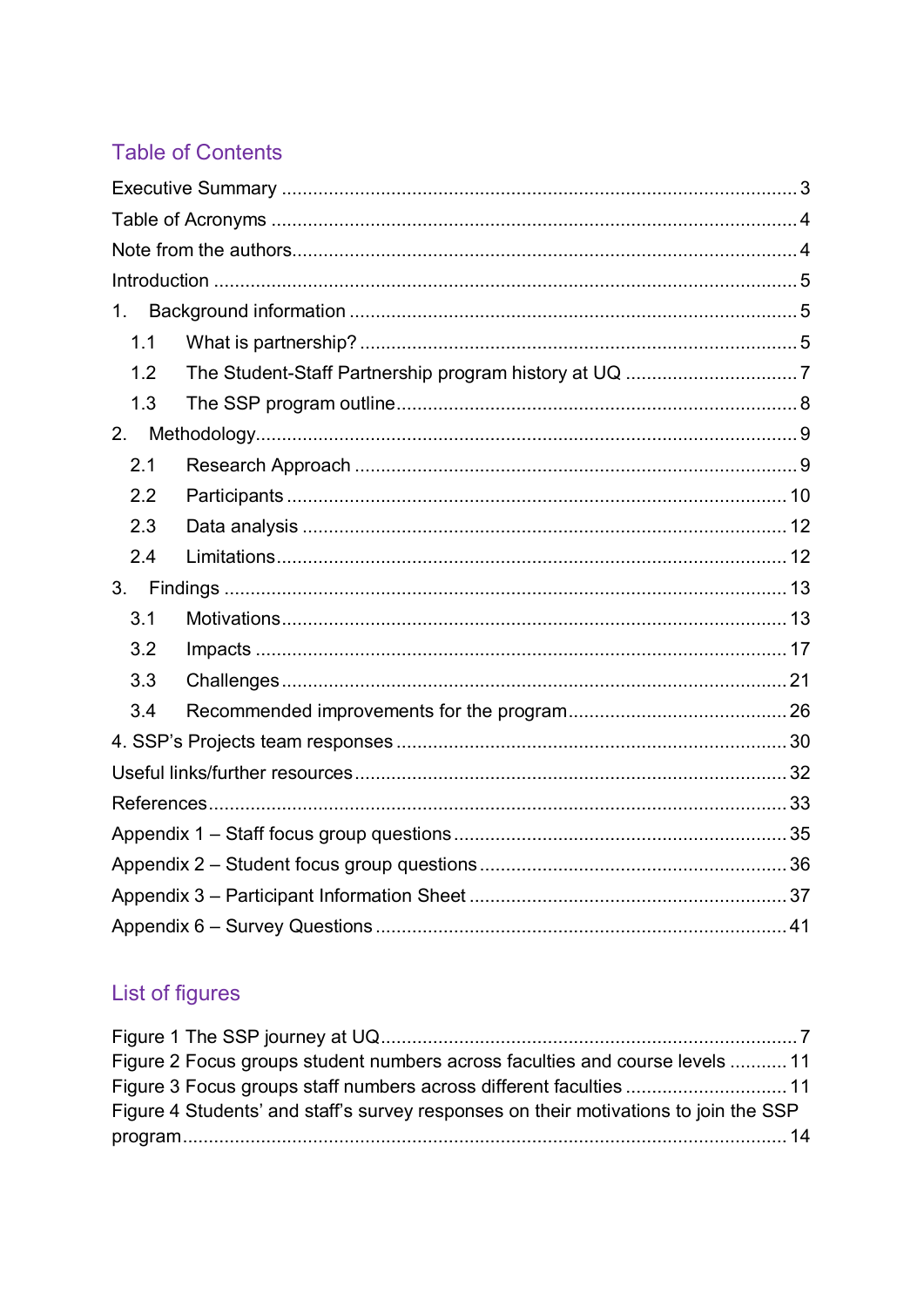

## Executive Summary

#### Context and Aims of Report

Building upon Associate Professor Kelly Mathew's research and National Fellowship, along with the 2016/2017 Student as Partners pilot program, the Student-Staff Partnership (SSP) program was established at The University of Queensland in 2018. The SSP program aims empower students and staff to collaborate as equal partners in the enhancement of the student experience. Since its establishment, over a thousand students and staff members have engaged in SSP Projects.

This evaluative report was created to support the continuous improvement of the SSP Projects program, specifically in response to feedback provided by members of the community. Overall, this report explores and unpacks the motivations, impacts and challenges that students and staff partners have experienced through their engagement in a range of SSP projects. Recommended improvements for the program that participants indicated are provided, along with a response from the SSP Project team.

#### **Methodology**

A mixed methodology was adopted where students and staff partners participated in focus groups and/or completed a survey. In total, 46 participants provided their insights across 22 focus groups, and 40 respondents completed the survey. The data collected was analysed through an iterative, manual process of independent analysis, and a coding template was collaboratively developed to identify the key themes and sub-themes.

#### Findings and Recommendations

Four main findings emerged as a result of the research process, including: (1) motivations for joining the SSP Projects program; (2) impacts that the program has had on the personal and professional development of participants'; (3) challenges that participants experienced through engaging in partnership; and (4) recommended improvements to enhance the SSP Projects program<sup>1</sup>.

Based on the analysis of the survey and focus group data, coupled with the report co-authors personal experiences of engaging in partnership, five recommendations to enhance the program are identified. These include:

- 1) Provide greater flexibility with the inductions;
- 2) Develop a mid-way survey to check-in with students and staff partners and provide support on demand;
- 3) Create a support resource for current partners, such as a handbook;
- 4) Redevelop the retrospective report; and
- 5) Develop workshops on the partnership ethos.

The SSP Projects team responded to the recommendations provided by the report co-authors, including the measures that have been implemented and future actions that will take place to ensure the continuous improvement of the progra[m2.](#page-2-1)

 $\overline{a}$ 

<span id="page-2-0"></span> $1$  This report is limited in that it is not an investigation of the SSP program as a whole, but rather focuses on the challenges experienced by the participants of the SSP Projects program. Thus, this report does not extend to reviewing the staffing required for the successful implementation of the program.

<span id="page-2-1"></span><sup>&</sup>lt;sup>2</sup> See Table 4 for the SSP Projects team's response table.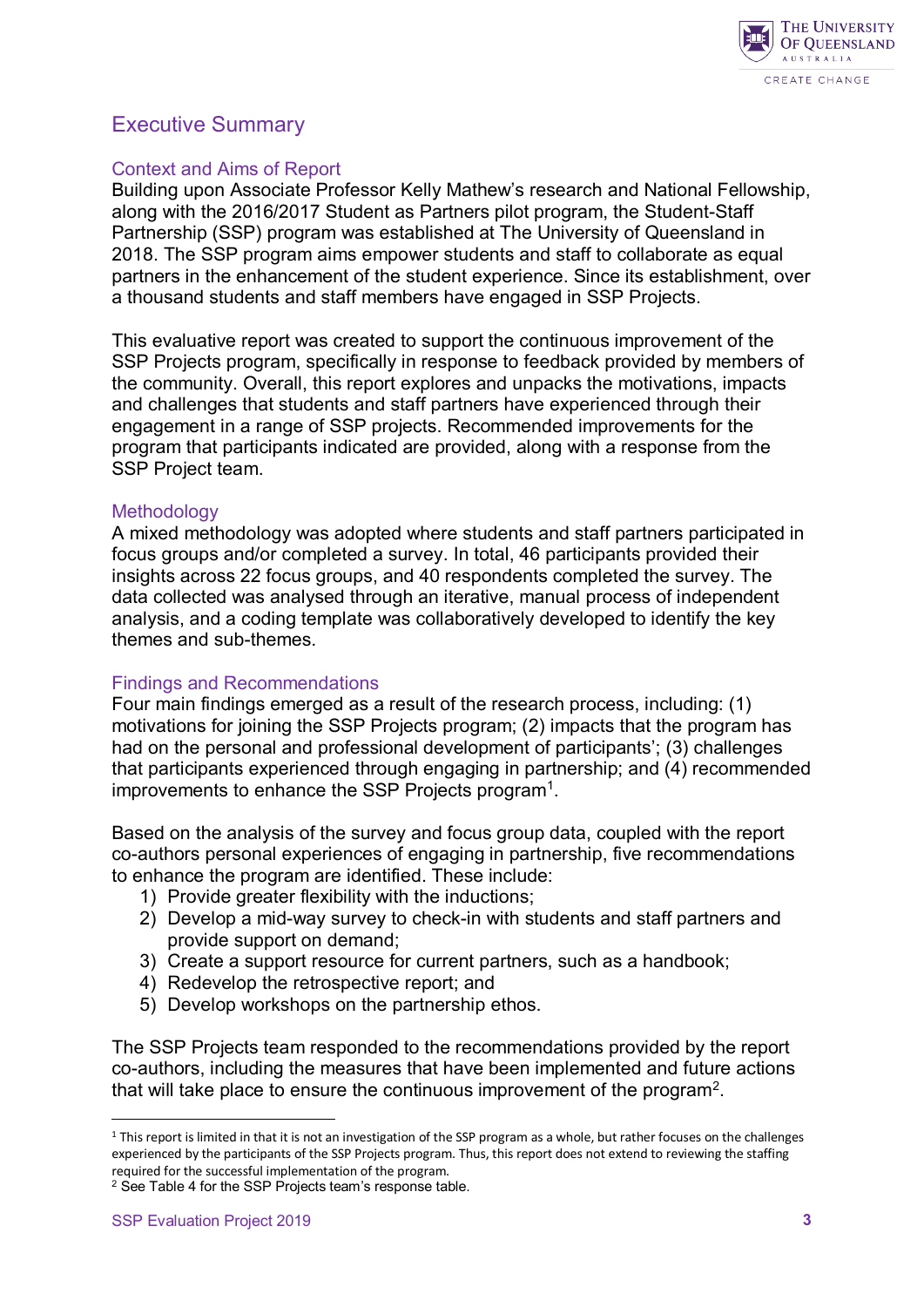

## <span id="page-3-0"></span>Table of Acronyms

Throughout the report specific terminology and acronyms have been used, as shown in table 1.

Table 1: Acronyms used in the report

| Acronym     | <b>Term</b>                                                     |
|-------------|-----------------------------------------------------------------|
| <b>BEL</b>  | Faculty of Business, Economics and Law                          |
| CoP         | <b>Community of Practice</b>                                    |
| <b>EAIT</b> | Faculty of Engineering, Architecture and Information Technology |
| <b>HABS</b> | <b>Faculty of Health and Behavioural Sciences</b>               |
| <b>HASS</b> | <b>Faculty of Humanities and Social Sciences</b>                |
| HE          | <b>Higher Education</b>                                         |
| <b>SaP</b>  | <b>Student as Partners</b>                                      |
| <b>SSP</b>  | <b>Student-Staff Partnerships</b>                               |
| <b>UQ</b>   | The University of Queensland                                    |
| UQU         | University of Queensland Union                                  |

## <span id="page-3-1"></span>Note from the authors

<span id="page-3-2"></span>This report is the result of a collaborative work among three student partners and representatives. A member from the Student-Staff Partnership (SSP) team advised the co-authors on the report structure, but was not involved in the data collection, iterative analysis or recommendations.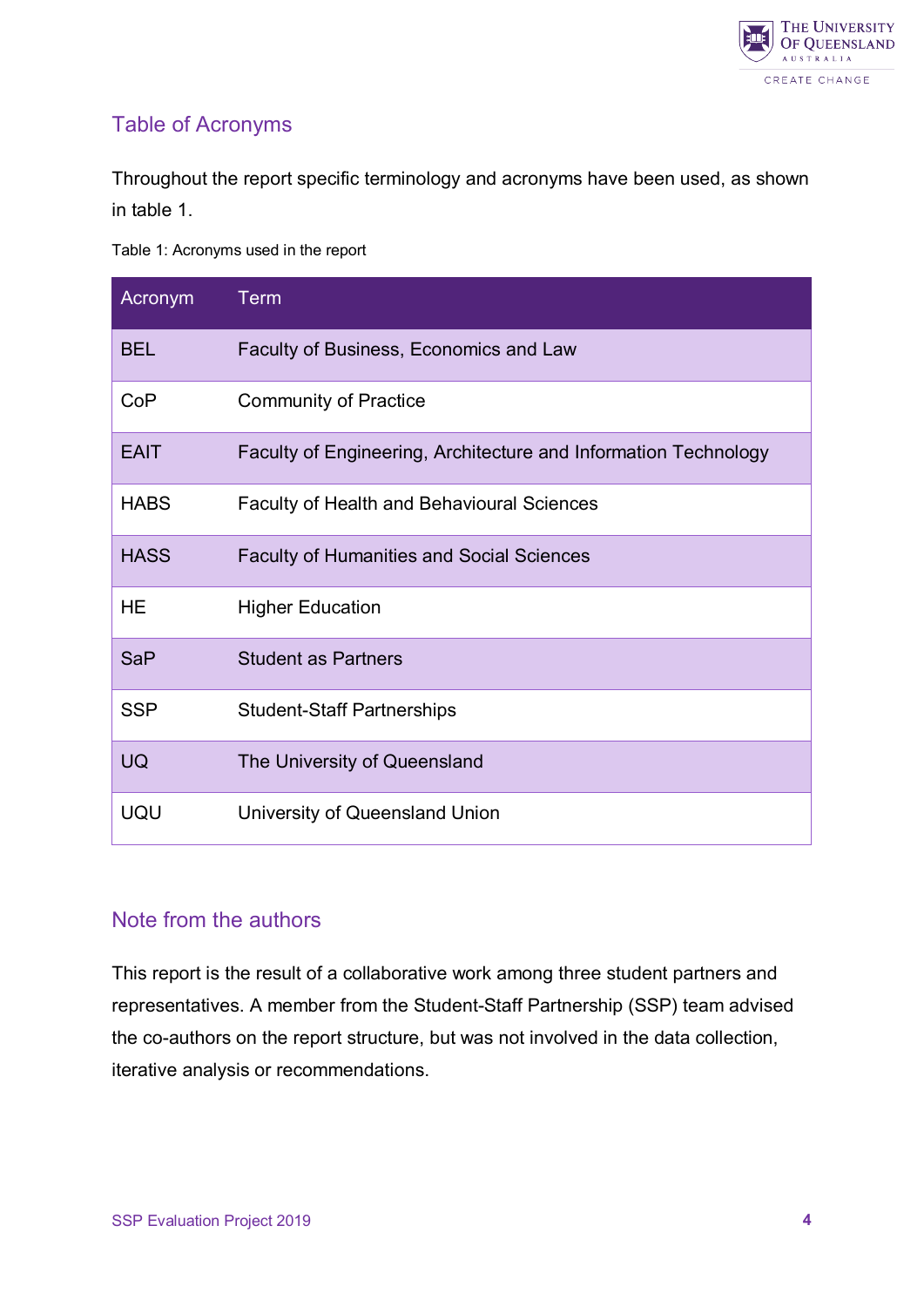

#### **Introduction**

Drawing upon the wide-scale adoption of the SSP program at The University of Queensland (UQ), this report details the main findings of an evaluation of this program completed in 2019. This report explores and unpacks some of the impacts that student and staff partners have experienced through their engagement in a range of SSP Projects. This report consists of: (1) An introduction to the concept of partnership as well as the Student as Partners (SaP) ethos, and an overview of the SSP program at UQ; (2) The methodological approach of the evaluation; (3) The key findings of the evaluation with respect to the motivations, impacts, challenges and recommendations for the program offered by student and staff participants; and (4) A response section in which the SSP team addresses both the measures that have already been implemented and the future actions that will take place based on the report findings. All stakeholders within the Partnerships Community, particularly staff and student partners, are encouraged to read and engage with this report.

## <span id="page-4-0"></span>1. Background information

This section provides a brief overview on the concept of partnership as well as the Student as Partners (SaP) ethos, and an outline of the historical underpinnings of the SSP program at UQ.

#### <span id="page-4-1"></span>1.1 What is partnership?

SSP practices within the Higher Education (HE) sector is a well-established concept (Bovill, 2019; Healey, 2012; Matthews, 2016). Despite the vast array of literature on the topic, many authors agree on the definition of partnership as a collaborative work among students and staff towards a common educational goal (Matthews, 2016).

Seen as an effective and authentic way to work in collaboration, partnership goes beyond the notion of teamwork. It encompasses the idea of equal contribution, responsibility and, most importantly, mutual learning (Bovill, 2019). Cook-Sather, Bovill and Felten (2014, p. 6-7) define partnership as a "reciprocal process", in which all participants are given space and equal opportunities to contribute. This relies on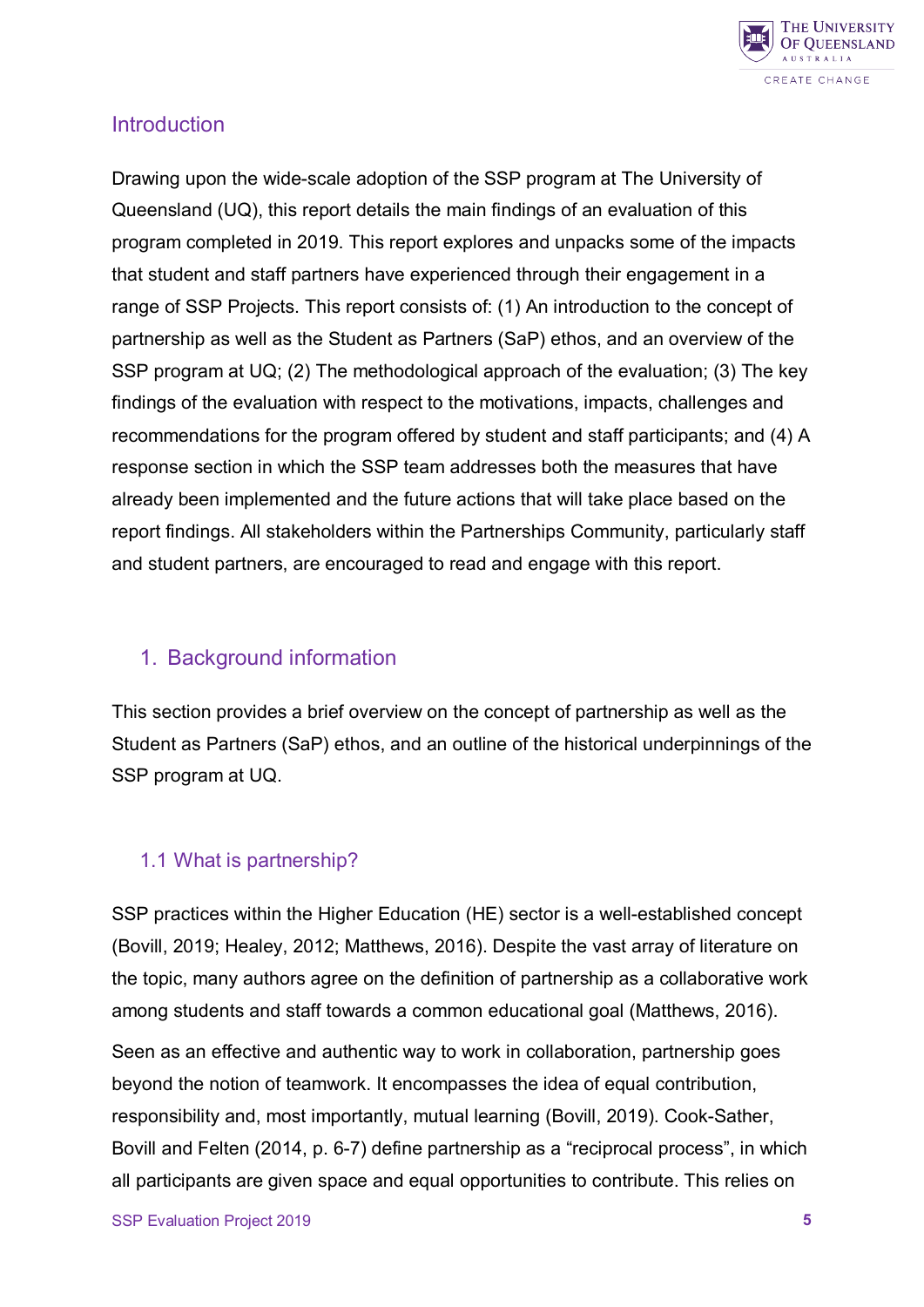

staff members relinquishing notions of power and authority as well as embracing that they are also learners in the process. In other words, partnership challenges the widespread assumption of academic staff as "superiors" or sole experts.

A constructivist view of learning is adopted in which staff members' and students' roles are uniformly important. Rather than staff acting as leaders, there is mutual commitment and shared responsibility. Students do not simply work for staff and/or provide them with feedback, they participate, co-create and act as change agents (Dunne, 2016). One of the key reasons for working in partnership is based on the assumption that students can achieve enhanced learning outcomes when they are actively involved in their own learning, instead of being passive knowledge receivers (Healey, Flint, & Harrington, 2014).

It is important to highlight that although the notion of equal contribution is supported, partnership recognises members' different areas of expertise and interest (Cook-Sather, Bovill, & Felten, 2014). Each of the partnership team members is encouraged to contribute in accordance with their strengths while working with others and reaching outcomes. Partnership also reinforces the idea of enhancing the overall student experience through a variety of perspectives provided by different partners (Healey, 2012). Mercer-Mapstone et al. (2017) acknowledges that partnership should expand beyond individual student and staff members to also include the broader HE Community.

Finally, partnership can be understood as more than just reaching an outcome; it is rather a learning process. In accordance with Healey, et al. (2014), engaging in partnership goes beyond the completion of a project. Most importantly, partnership involves the process and the actions taken to the achievement of the established goals. Partnership seeks to reduce the barriers between students and staff, having the potential to transform the perspectives and experiences of partners in the entire process.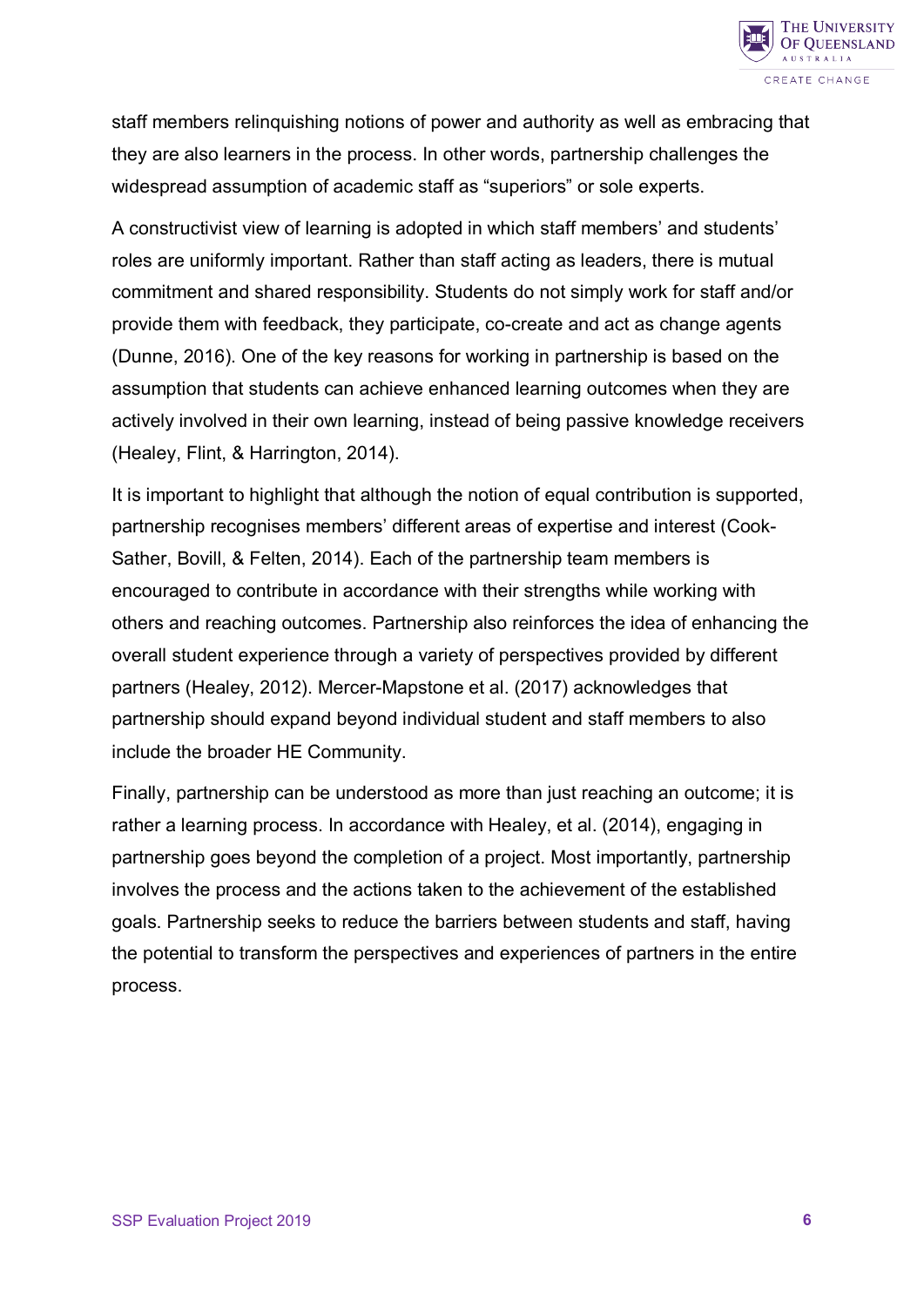

## <span id="page-6-0"></span>1.2 The Student-Staff Partnership program history at UQ

Over the past ten years, there has been increasing recognition of the value and impact of partnership in creating and fostering inclusive learning outcomes (Bovill 2019; Healey, 2012). In 2015, Associate Professor Kelly Matthews was recognised as a leader in SaP, after being awarded an Australian Government Office for Learning and Teaching Fellowship into  $\text{SaP}^3$  $\text{SaP}^3$ . This Fellowship sought to explore students' insights and voices in the reformulation of science course curricula, with the goal of enhancing the learning experience of students.

Building upon Matthews' body of work, eleven SaP pilot projects were supported by the Deputy Vice-Chancellor (Academic) in 2017, aiming to investigate what a university-wide SaP program could resemble. At the conclusion of the pilot projects, a business case for the creation of the SSP program at UQ was developed by an external consultant, to be funded through Student Strategy. As detailed in Figure 1, the SSP program was launched and has evolved throughout the years, with funding for the period of May 2018 to December 2020.

<span id="page-6-1"></span>

Figure 1: The SSP journey at UQ

 $\overline{a}$ 

<span id="page-6-2"></span><sup>&</sup>lt;sup>3</sup> For more information on Associate Professor Kelly Matthew's work, please refer to thi[s website](https://altf.org/fellowships/students-as-partners-reconceptualising-the-role-of-students-in-degree-program-curriculum-development/)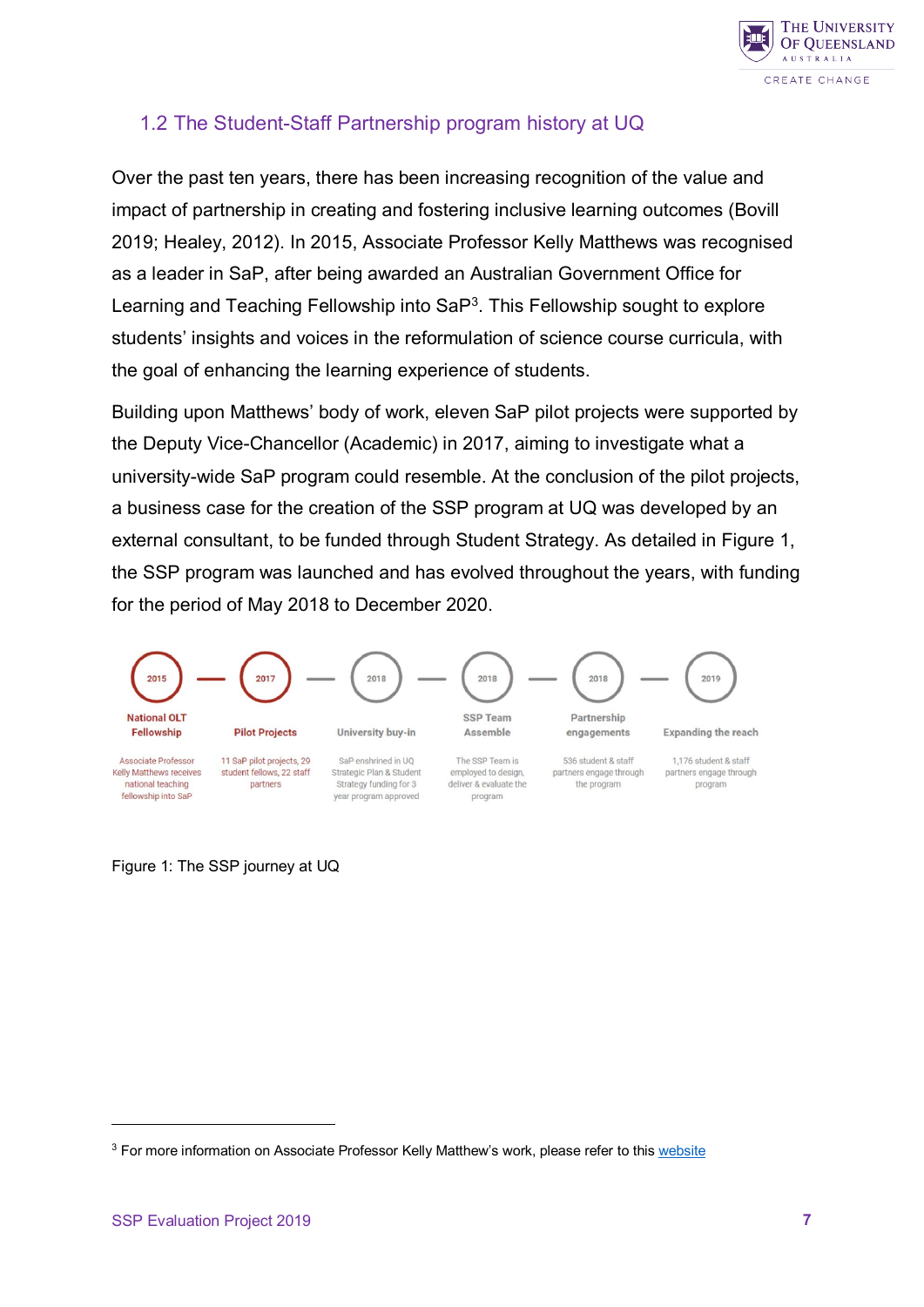

## <span id="page-7-0"></span>1.3 The SSP program outline

The SSP program aims to create a cultural transformation at UQ whereby students and staff connect as equal partners and collaborators in shaping and enhancing the UQ student experience.

The SSP program consists of three main strands, including:

- (1) [Student Representation:](https://employability.uq.edu.au/student-staff-partnerships-student-representation) This strand aims to enhance the mechanisms of student representation already occurring at UQ through a) providing training for student representatives on committees and working groups, and b) supporting staff in the recruitment of student representatives;
- (2) [Student Voices:](https://employability.uq.edu.au/student-staff-partnerships-student-voice) Support is provided to schools to enhance practices related to eliciting student feedback;
- (3) [Partnership Projects:](https://employability.uq.edu.au/ssp-projects) Students and staff collaborate in partnership projects which seek to improve the overall student experience.

**This evaluation report focuses on the Partnership Projects (otherwise referred to as SSP Projects) strand only.** Projects from this strand typically occur over a 13 week period, and fall within three overarching categories, which consist of:

- [Teaching and learning:](https://employability.uq.edu.au/teaching-and-learning-partnership-projects) redesigning or developing curriculum and pedagogical advice/consulting;
- [Student Experience:](https://employability.uq.edu.au/student-experience-partnership-projects) co-facilitating or evaluating activities/programs related to the academic, non-academic and social aspects of the UQ student experience;
- [Governance and Strategy:](https://employability.uq.edu.au/governance-and-strategy-partnership-projects) co-authoring university strategies and policies and co-developing support mechanisms for student representatives.

In order to enable conversations among members from the three strands of the SSP program (Student Representation, Student Voices and Partnership Projects), the Community of Practice (CoP)[4](#page-7-1) was created. The aim is to support, discuss and reflect on the implementation of SSP Projects across UQ. At CoP meetings, which convene twice a semester, the Partnership Community is given the opportunity to share their experiences of partnership and representation, pose challenging

<span id="page-7-1"></span> $\overline{a}$ <sup>4</sup> More information about SSP events, including the CoP can be foun[d here](https://employability.uq.edu.au/get-experiences/student-staff-partnerships/student-staff-partnerships-event-information)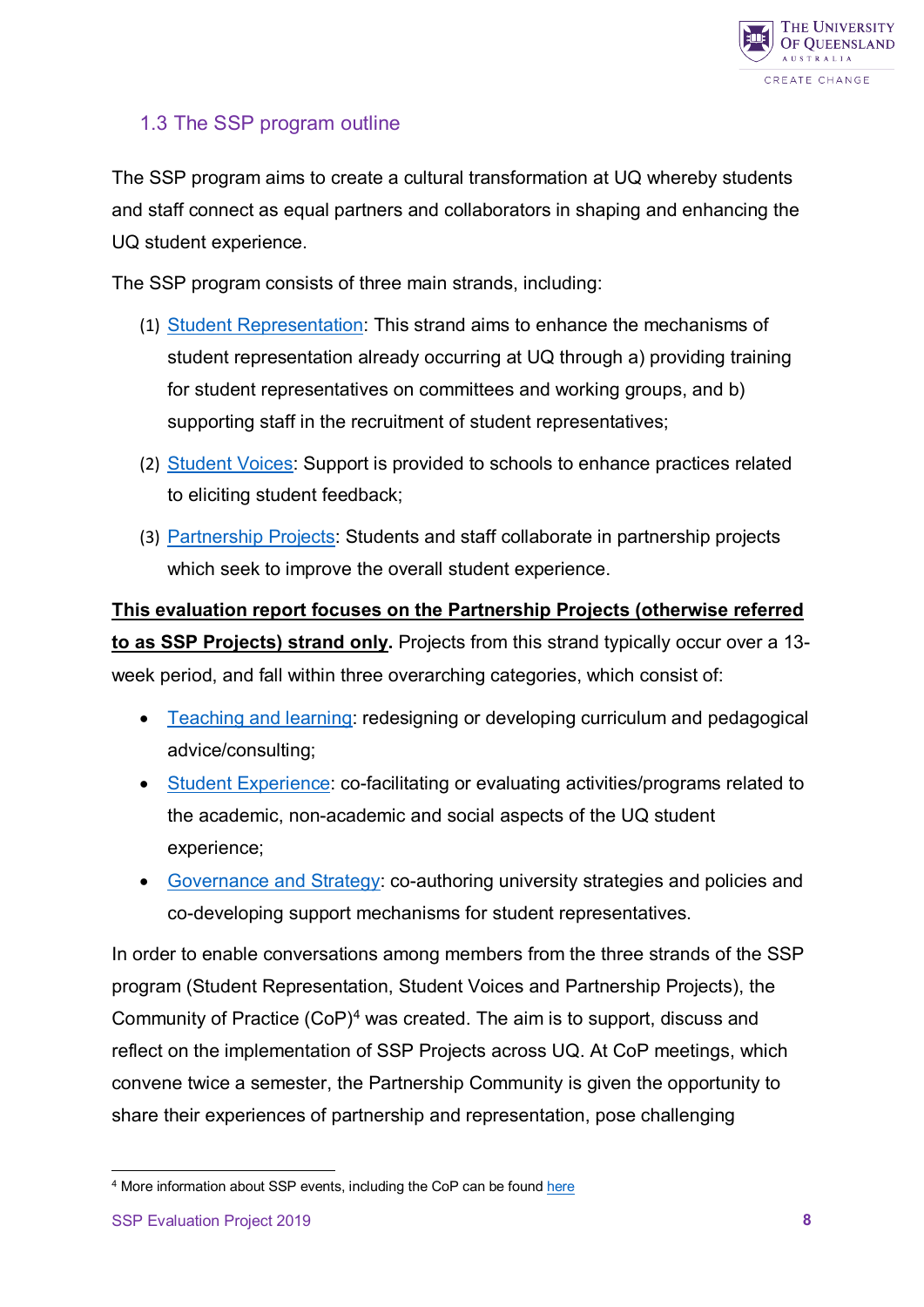

questions, receive feedback and contribute to the iterative development of the program. In the last CoP meeting of 2019, the mission statement and core values of the SSP program were co-created, as indicated below.

#### Mission statement:

*The SSP program seeks to empower students and staff to collaborate as equal partners and mutual learners. It facilitates opportunities to connect the diverse voices, skills and talents within the UQ Community, and it aims to enhance the University experience of both students and staff*.

SSP program core values:

*Collaboration, Creativity, Engaged Community, Growth and Respect.*

## <span id="page-8-0"></span>2. Methodology

This section details the methodological approach adopted for the evaluation of the SSP program, including a description of the participants, the data collection methods and the analysis procedures.

#### <span id="page-8-1"></span>2.1 Research Approach

In order to elicit feedback from the SSP Community, a mixed methodology was adopted where students and staff partners were invited to participate in a focus group and/or complete a survey. During 2019, 22 focus groups were facilitated, which explored partners' views on the motivations, impacts, challenges and recommendations for the SSP program. These consisted of 9 staff and 13 student focus groups, which had between one to four participants. Different questions were devised for staff and student focus groups schedules (see Appendices 1 and 2, respectively). The facilitators of these focus groups were former student and staff partners. Prior to facilitating these focus groups, the co-facilitators were provided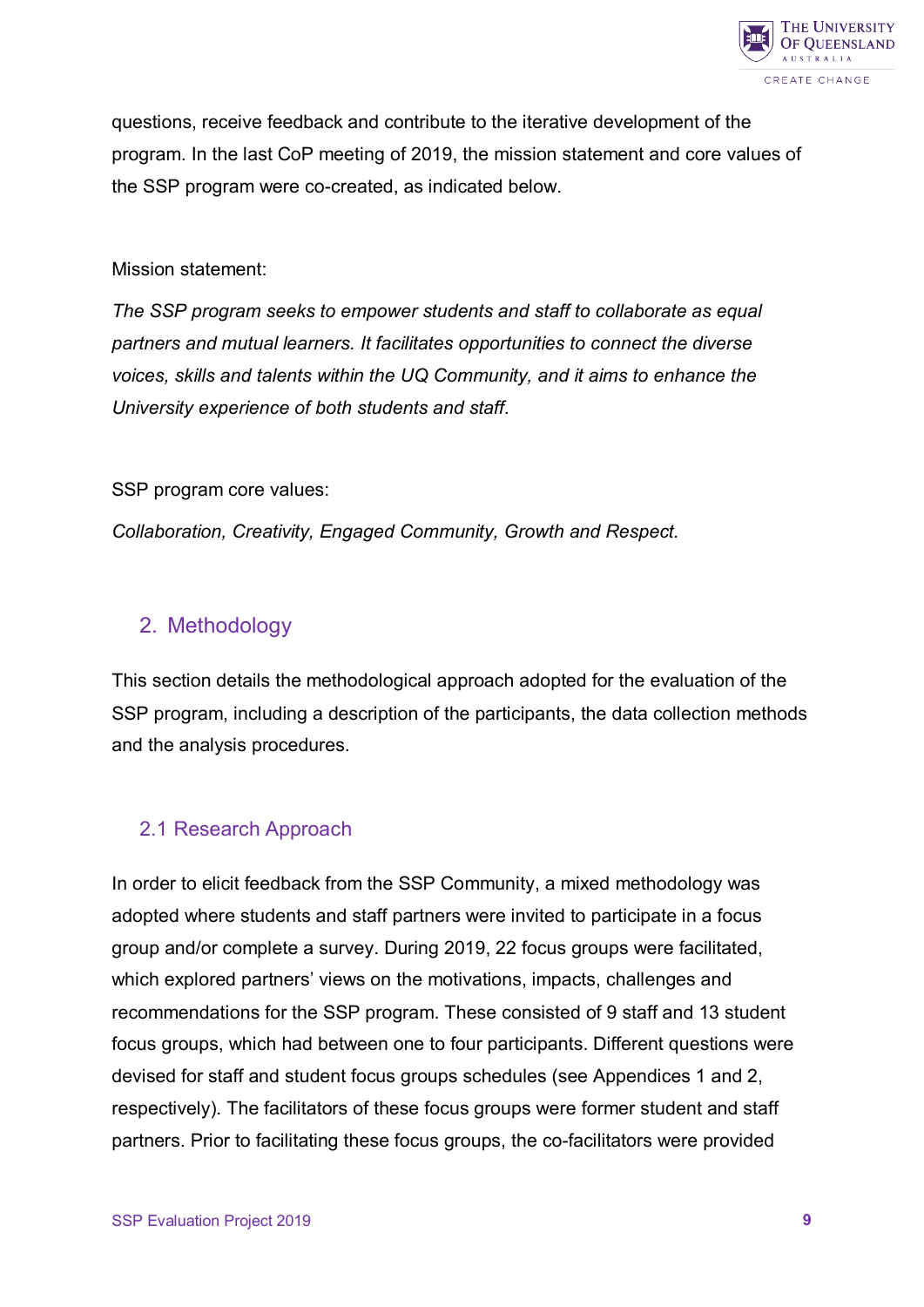

with the focus group schedule, and met with the lead investigator to discuss the research and evaluation protocols.

Participants were advised that their participation was voluntary and that they were able to withdraw at any time. Apart from being verbally informed on the research purpose, the participants were provided with a project information sheet (see Appendix 3) and a consent form (see Appendix 4). Students completed a demographics questionnaire, which was used to compare the SSP Project experiences for different student cohorts (see Appendix 5). At the conclusion of the focus groups, students received a \$10 UQ Union (UQU) voucher. Staff were not given any compensation for their participation.

A survey was also distributed in 2018 (semester two) and 2019 (semester one and two), which was completed by 40 respondents. The survey sought to elicit partners' perspectives not only on how the SSP program could be improved but also on the challenges and impacts of engaging in a SSP Project (see Appendix 6). The survey completion was voluntary and was disseminated to student and staff partners at the conclusion of their projects. Ethics clearance was obtained for this research and evaluation project (UQ Clearance: 2018001275).

#### <span id="page-9-0"></span>2.2 Participants

Participants of this evaluation included student and staff partners who had collaborated on SSP Projects at UQ, anytime between May 2018 to November 2019. A total sample of 46 participants (*n* = 23 staff and *n* = 23 students), from a diverse range of backgrounds i.e. nationalities, faculties and level of study, among others, engaged in the focus groups.

With respect to the student focus groups, 56.5% of the participants identified as domestic (*n* = 13) and 43.5% as international students (*n* = 10). Of the 23 students, 74% were female ( $n = 17$ ) and 26% were male ( $n = 6$ ). The study year levels of the student participants ranged with 44% of participants in their third year or above (*n* = 10), 39% in their second year (*n* = 9), 13% in their first year (*n* = 3) and 4% who had already graduated (*n* = 1). As illustrated in Figure 2, whilst all faculties were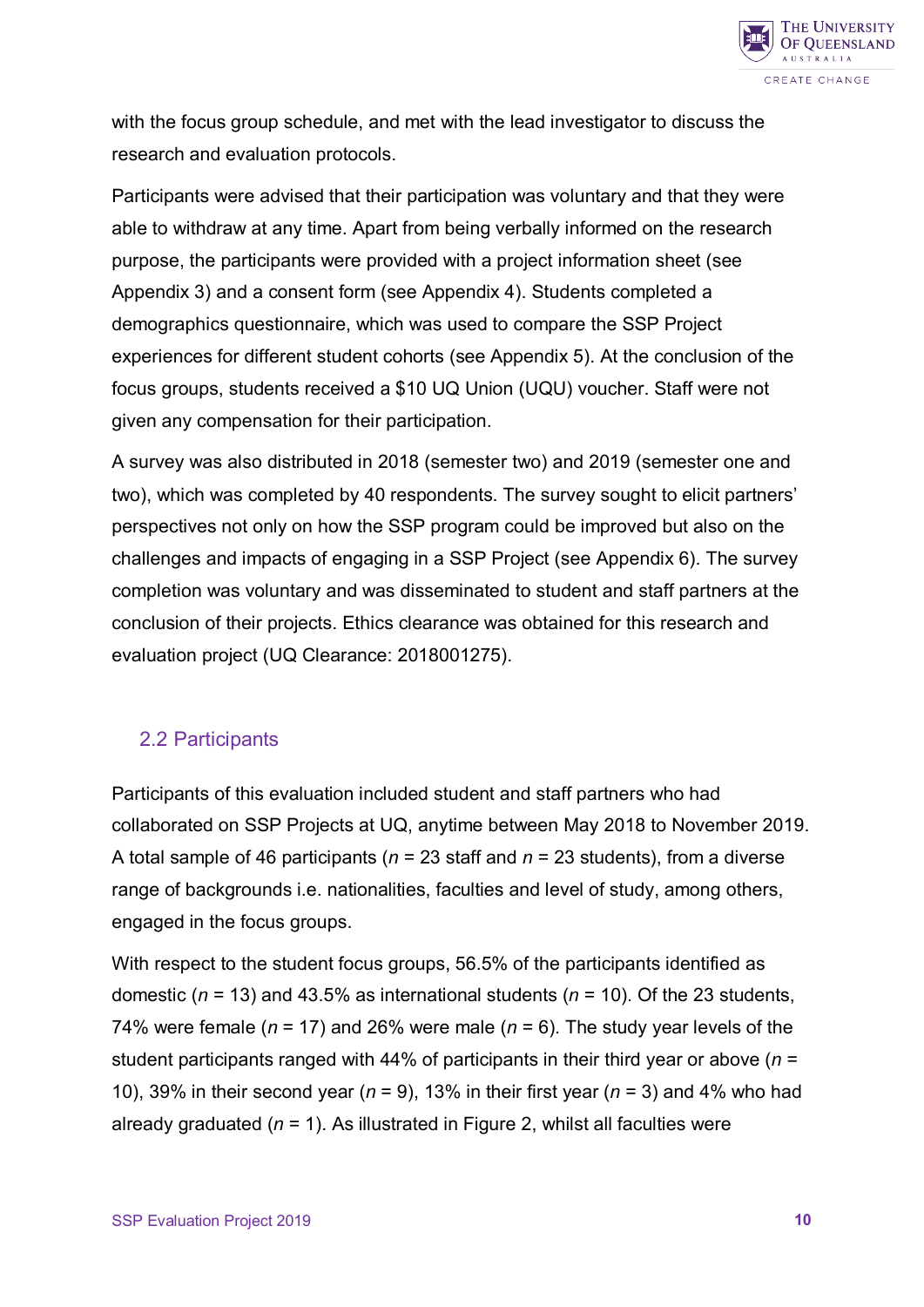

represented in the student focus group demographics, an extensive number of students were from the Faculty of Humanities and Social Sciences (HASS).



<span id="page-10-0"></span>Figure 2: Focus group student numbers across faculties and course levels

From the 23 staff focus groups, 74% of the participants were professional (*n* = 17) and 26% were academic members ( $n = 6$ ). Similar to the numbers from the student focus groups, 87% of the staff were female (*n* = 20), with only 13% male participants (*n* = 3). Staff came from a diverse range of faculties as shown in Figure 3, with Science and EAIT staff not being represented.

<span id="page-10-1"></span>

Figure 3: Focus groups staff numbers across different faculties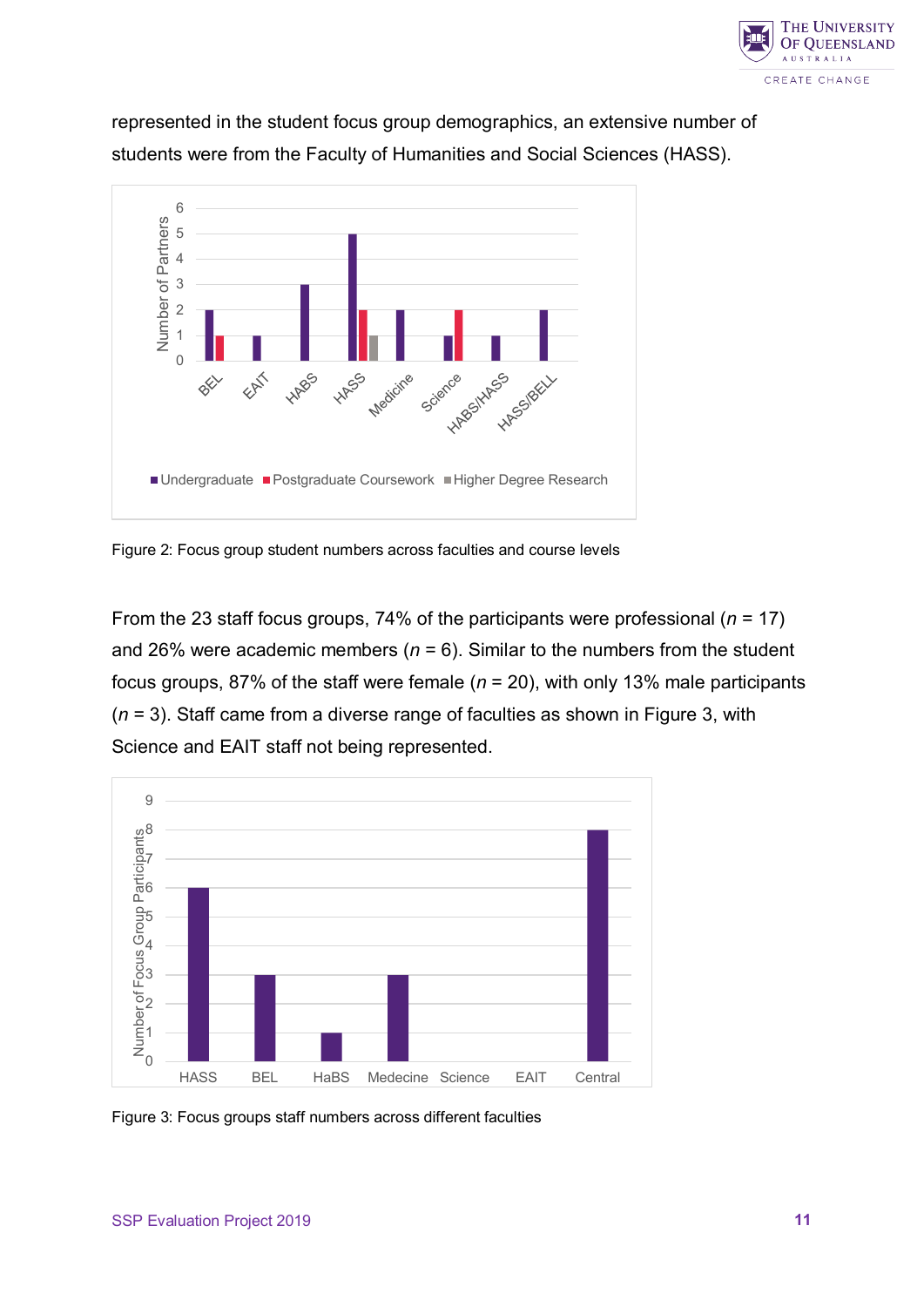

In terms of the survey participants, 22 students and 18 staff members completed it. Of the student respondents, 12 identified as undergraduate (including honours), 7 identified as postgraduate (coursework) and 3 respondents identified as postgraduate research (including Higher Degree by Research). Of the staff respondents, 14 were professional and 4 were academic staff members.

It is worth mentioning that whilst the participants sample size was relatively small both in the focus groups and the surveys, this evaluation captured the overall diversity of those engaged in the SSP Projects program.

#### <span id="page-11-0"></span>2.3 Data analysis

Two independent research assistants undertook the data analysis to ensure the inter-rater reliability of the evaluation. Staff members of the SSP team were not involved in the analysis process so that the evaluation was not biased. The data was analysed through an iterative, manual process of independent analysis. This process consisted of (1) Independent coding of five randomly selected transcripts in order to identify the main themes and; (2) Meetings to discuss and cross-check the emerging themes. From the comparison between the analysers, four main themes emerged (1) motivations, (2) impact, (3) challenges and (4) recommended improvements for the SSP Projects program. A coding template was collaboratively developed, where key themes, sub themes and sub-sub themes were identified. Notes were also taken throughout the process to highlight any salient themes.

A Summer Research Scholar later joined the team. The scholar's role included: ensuring the inter-rater reliability of the process; thematically code the survey qualitative responses; and co-author the evaluation report.

#### <span id="page-11-1"></span>2.4 Limitations

Three main limitations of this evaluation are acknowledged by the report authors. Firstly, the small sample size (*n* = 46 focus groups participants and *n* = 38 survey participants) might have limited the range of the SSP Project participants' views of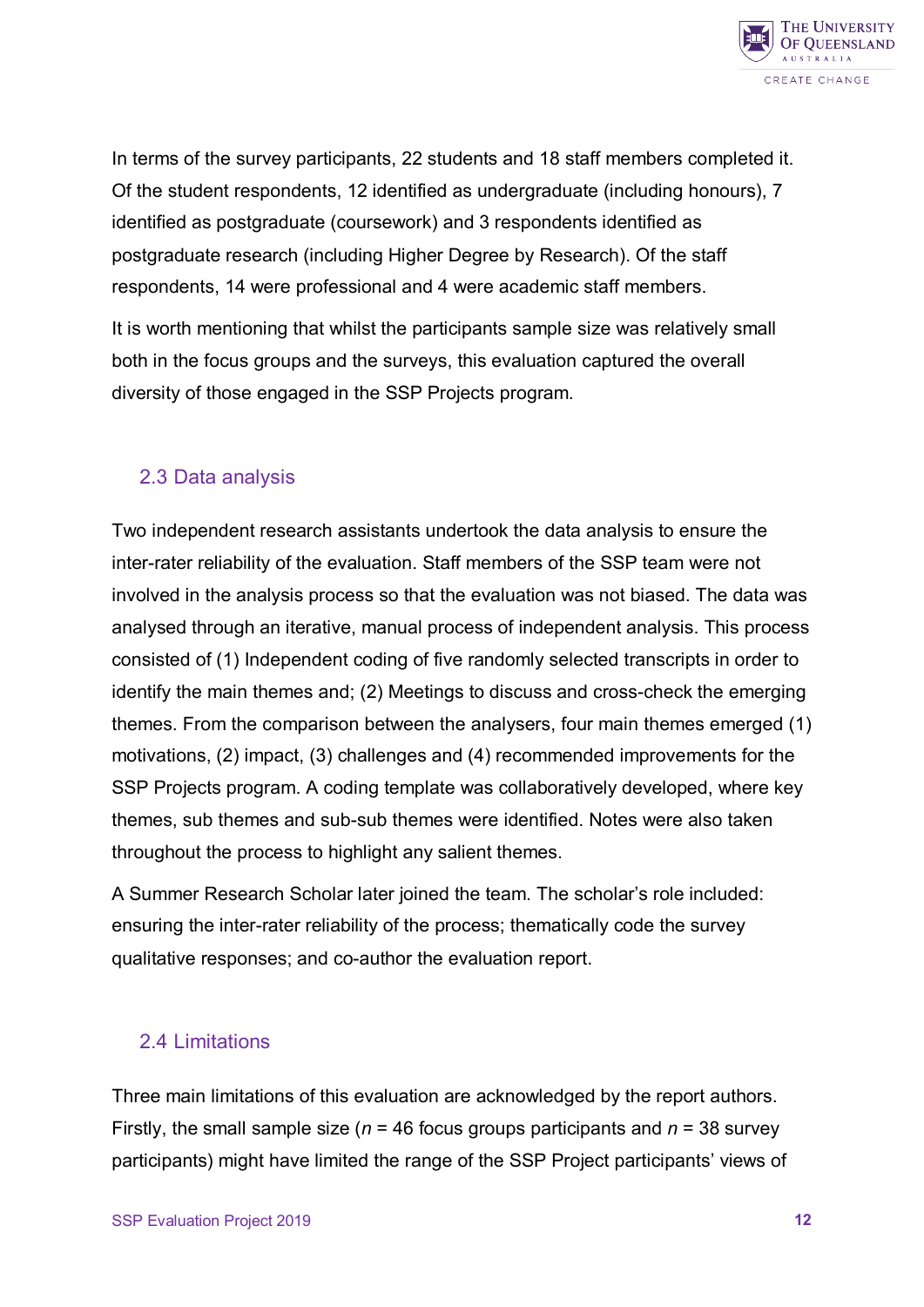

the program. However, despite the small population, the demographics were representative of the broader SSP Project Community at UQ in terms of study areas, gender and discipline, among others. Secondly, an inconsistency in the quality of the focus groups facilitation was also evident, which could have impacted the responses and the data analysis. This could have been due to a lack of experience or knowledge of focus group facilitation. The final limitation was related to the survey design. A lack of demographic questions resulted in shortcomings on the data analysis due to limited ability in profiling the participants.

## <span id="page-12-0"></span>3. Findings

This section details the main findings related to the (1) motivations (2) impact (3) challenges and (4) recommended improvements for the SSP Project program that the participants indicated in the research.

## <span id="page-12-1"></span>3.1 Motivations

In the focus groups and survey, student and staff participants identified different factors that led them to join the SSP Project program. These motivations ranged from: personal and professional reasons; being recommended by their peers/colleagues and; the external support available through the SSP Project program framework. In contrast to the findings of Acai et al. (2017), this evaluation revealed that staff's and students' motivations for joining SSP Projects overlapped in many different ways. This is indicated in Figure 4, which demonstrates the key motivators for students and staff in joining SSP Projects. In responding the survey question "what was your motivation for becoming a student or staff partner", is was significant to note that students' and staff's most frequently selected options were "collaborating to enhance the student experience" and "impacting the student experience". For staff respondents, the third mostly frequently selected response was "shaping the curriculum". It is unsurprising that whilst 40% of students indicated "financial support" was a motivation, staff respondents did not select this option.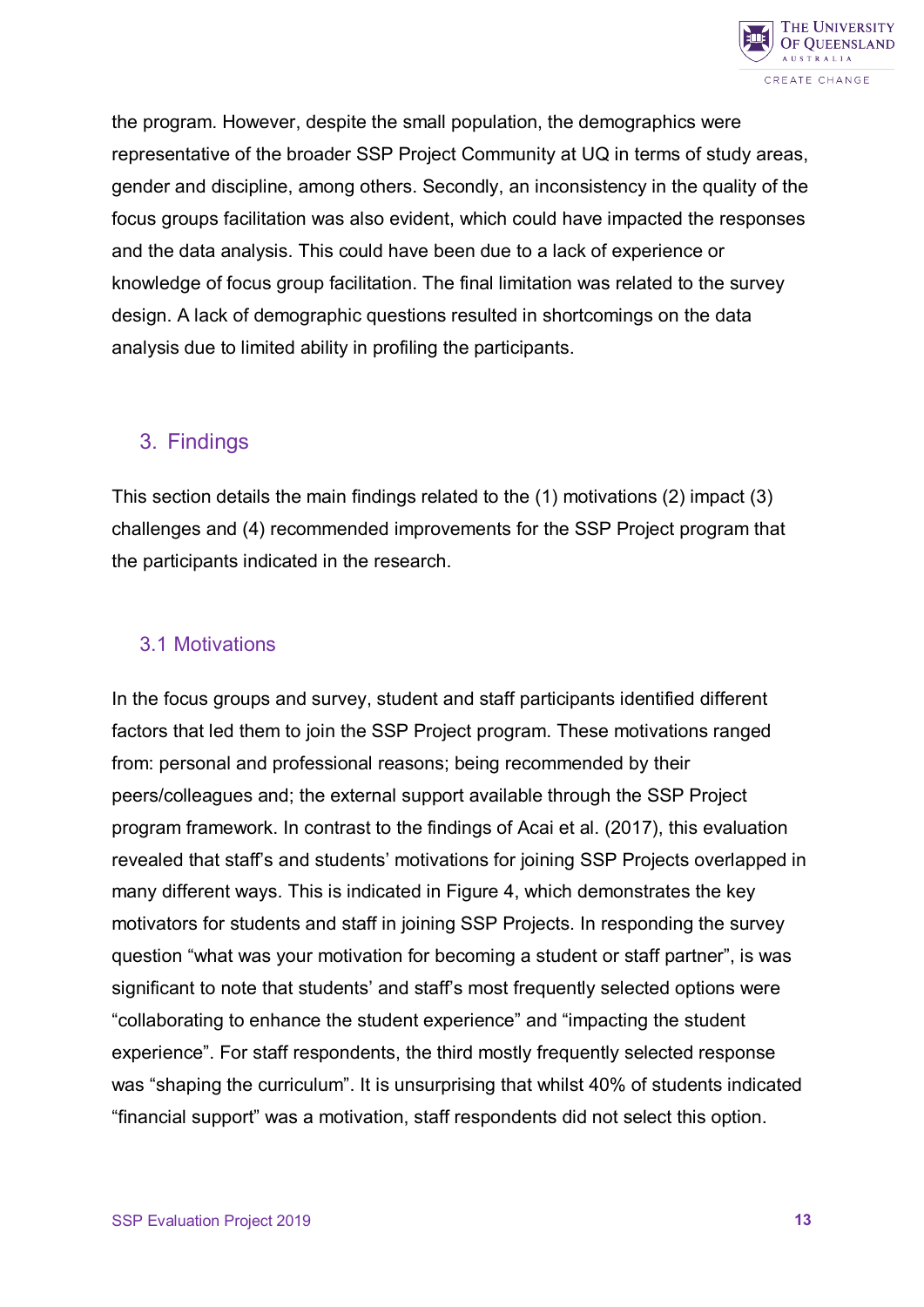



What was your motivation for becoming a student or staff partner?

<span id="page-13-0"></span>Figure 4: Students' and staff's survey responses on their motivations to join the SSP Project program

One of the most notable findings of this evaluation was that across the survey and focus group responses, both students and staff indicated intrinsic, extrinsic and pedagogic motivations as a critical reason for their involvement in the program, which aligns to the findings of Acai et al. (2017) and Healey et al. (2014). This often manifested as students and staff participants discussed about their personal aspirations to provide insights to projects related to improving teaching and learning practices. The participants were compelled to utilise their skills and expertise to the enhancement of the student experience and to make the HE more accessible and inclusive.

In the focus groups, students expressed that having an influence on the improvement of courses, programs or university-wide initiatives that they had been dissatisfied with in the past proved to be a meaningful opportunity. According to them, rather than simply complaining, the SSP Project program enabled them to actively and constructively engage in the revision and/or the reconstruction of different teaching and learning practices and leave a legacy that would impact their future peers. Students noted that their engagement in the program allowed them to make a tangible difference in ensuring that students' main needs were targeted, and that services and curricula were developed from a student-cantered lens.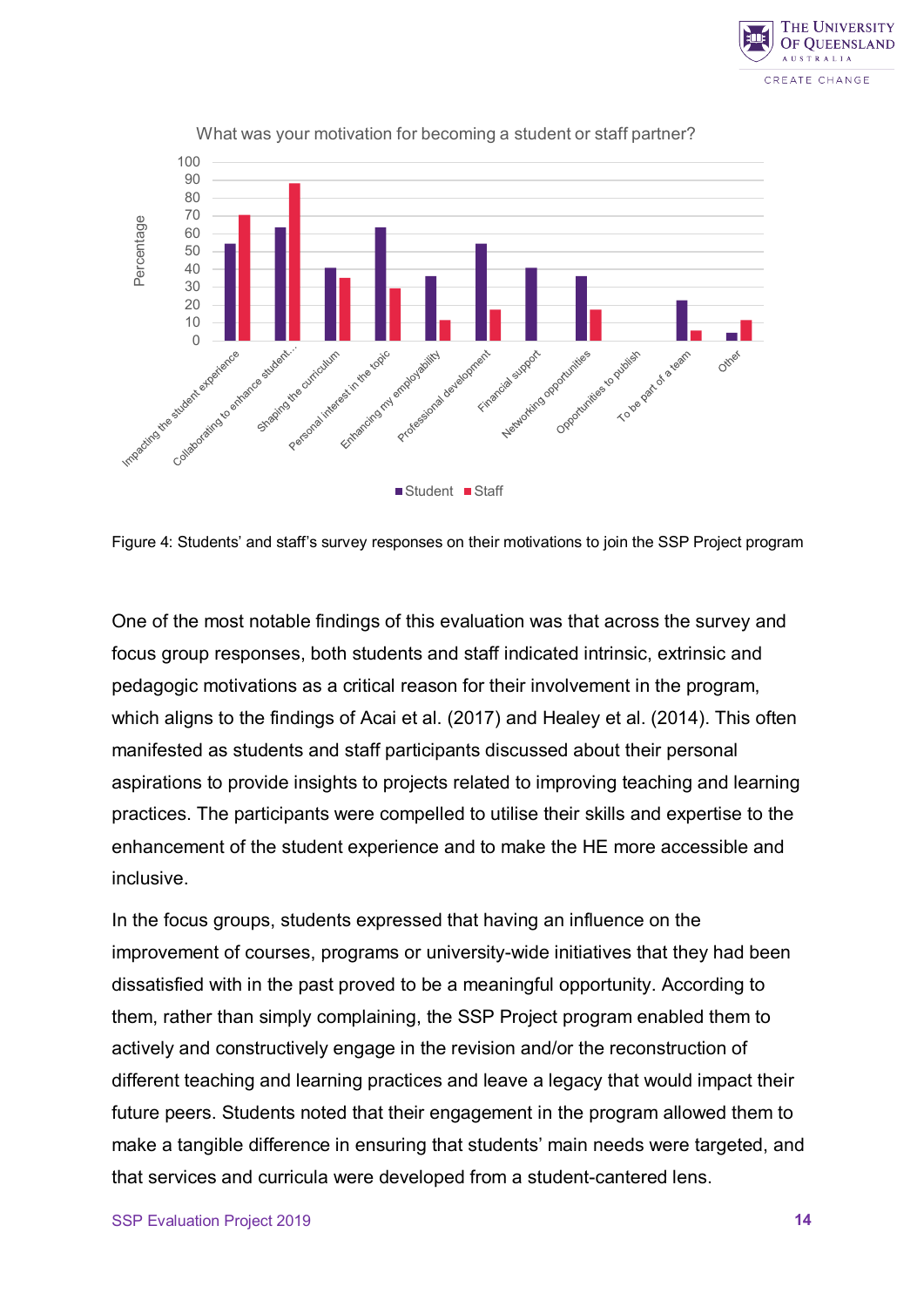

Similar to the findings of Healey et al. (2014), staff claimed that their involvement in the SSP Projects was due to their desire to enhance not only the student experience but also to create more meaningful and student-oriented materials, courses and initiatives. They understood SSP Projects as a learning space, where they were able to better understand and reflect upon how to cater to students' real struggles, necessities and interests. Staff indicated that they were inclined towards partnership due to its safe and friendly approach, in which students were able to freely express and discuss their ideas and perspectives in the revitalisation of courses and content.

The SSP Project program was also seen as an opportunity to participate in professional development activities, which is consistent with other literature in the field (Healey et al., 2014). Student partners showed to be highly engaged with SSP Projects as a way to search for new and meaningful ways to interact with the university and its staff members. Student participants explained that the engaging and collaborating with experienced staff members was critical to their learning experience at UQ. Additionally, joining SSP Projects was compelling as it provided students with a unique opportunity to enhance their skills by having a practical experience before entering the workforce. In fact, students identified that since their partnership experience, they have a desire to further engage with the UQ Community in order to create positive and fruitful relationships with other students and staff. Bovill (2019) claims that the creation of positive relationships through partnerships result in a greater experience and an enhanced sense of connection with the university community.

Student and staff participants indicated that knowing other people who had previously been involved in partnership Projects was also a great incentive to join the program. Whereas staff reported that hearing positive experiences from colleagues would make them more inclined towards SSP Projects, students would often be encouraged by their lecturers' or friends' positive experiences as former partners. Additionally, participants explained that during some of the events hosted by the SSP team they were encouraged to join the program by hearing about the experiences of other partners and their inspiring projects.

Finally, external support was seen as an incentive for both students and staff. The financial support provided to students through the grant payments was considered as a complimentary motivator, often in parallel with other factors. Students revealed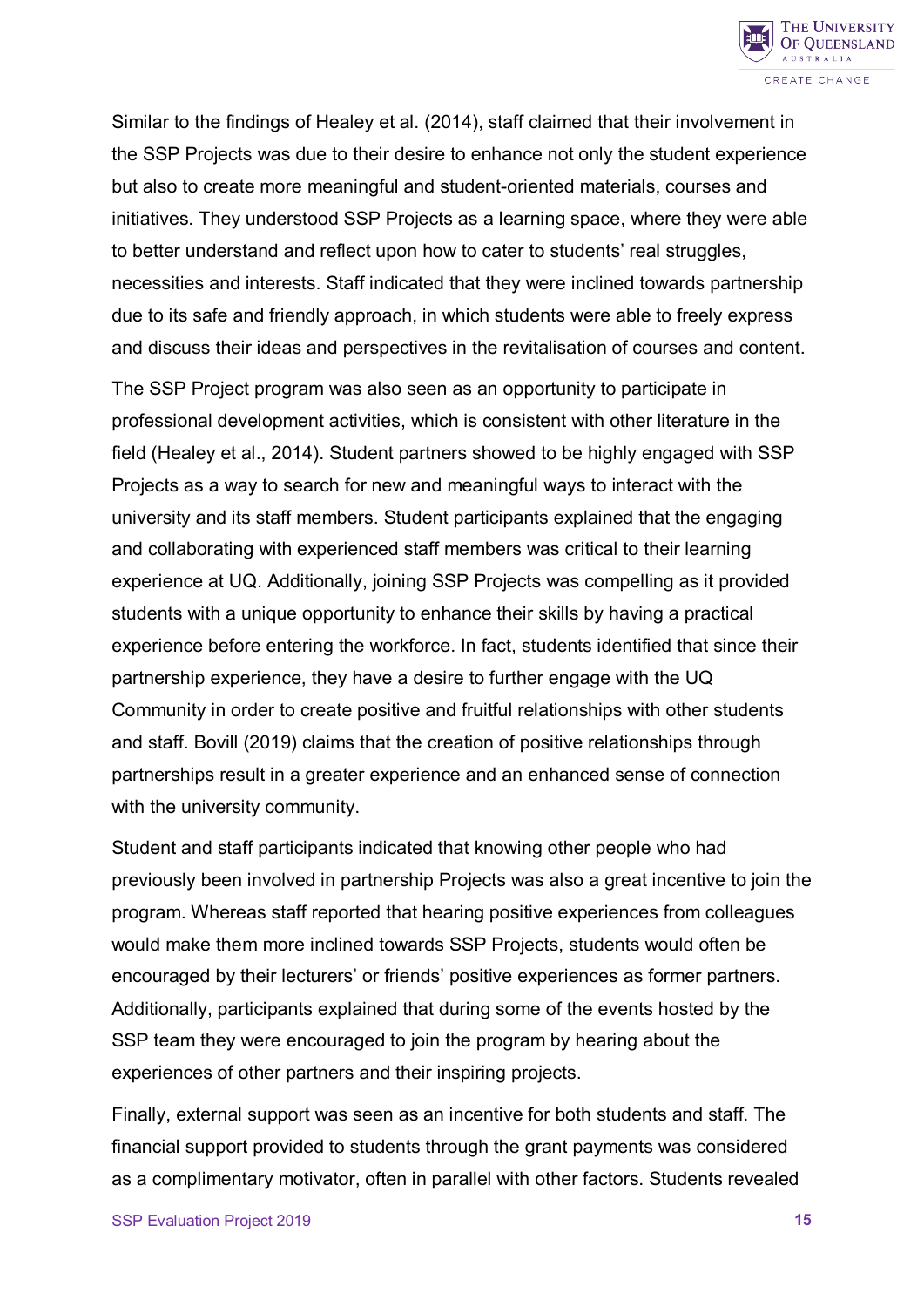

that although being driven by monetary factors at the first instance, the experience and the opportunity to improve their work and field-related skills was more influential. Interestingly, staff participants of the focus groups also identified that having the means to financially support students was an important motivator. Moreover, staff identified that the administrative scheme and support offered by the program were other key factors in their decision to become involved. According to the staff participants, having an official partnership framework was important to offer students an authentic way to be engaged within university initiatives.

Evidence of some of these motivations are exemplified in Table 2.

Table 2: Students' and staff's motivations sample quotes

| Staff partner                                                                                                                                                                                                                                                                                                                                                 | Student partner                                                                                                                                                                                                                |
|---------------------------------------------------------------------------------------------------------------------------------------------------------------------------------------------------------------------------------------------------------------------------------------------------------------------------------------------------------------|--------------------------------------------------------------------------------------------------------------------------------------------------------------------------------------------------------------------------------|
| A common question is, well, what<br>do the students think? And student-<br>staff partnership was an awesome<br>way for me to work directly with<br>students and co-create with<br>students something that would<br>be more effective and more<br>meaningful and more useful for<br>them.                                                                      | I think just to make a difference.<br>That's my biggest reason why I<br>probably want to do it, is to make a<br>difference at the university and<br>for other students who now can<br>have opportunities that I didn't<br>get. |
| I decided to become a staff partner<br>because of that event last year<br>where we saw so many<br>examples about revitalizing<br>projects and revitalizing<br>courses. And we were going to<br>redo [a course] with a new textbook<br>and a new online presence. So, I<br>thought it would be great to get<br>students' voice and learn from<br>them as well. | But for me personally it was just still<br>being engaged with the UQ<br><b>Community and obviously</b><br>engaging with teachers who are<br>now staff partners with me, that<br>really helped me.                              |
|                                                                                                                                                                                                                                                                                                                                                               | I like to know I get to leave my<br>little input in the slides that a<br>student is going to be seeing for<br>a long time.                                                                                                     |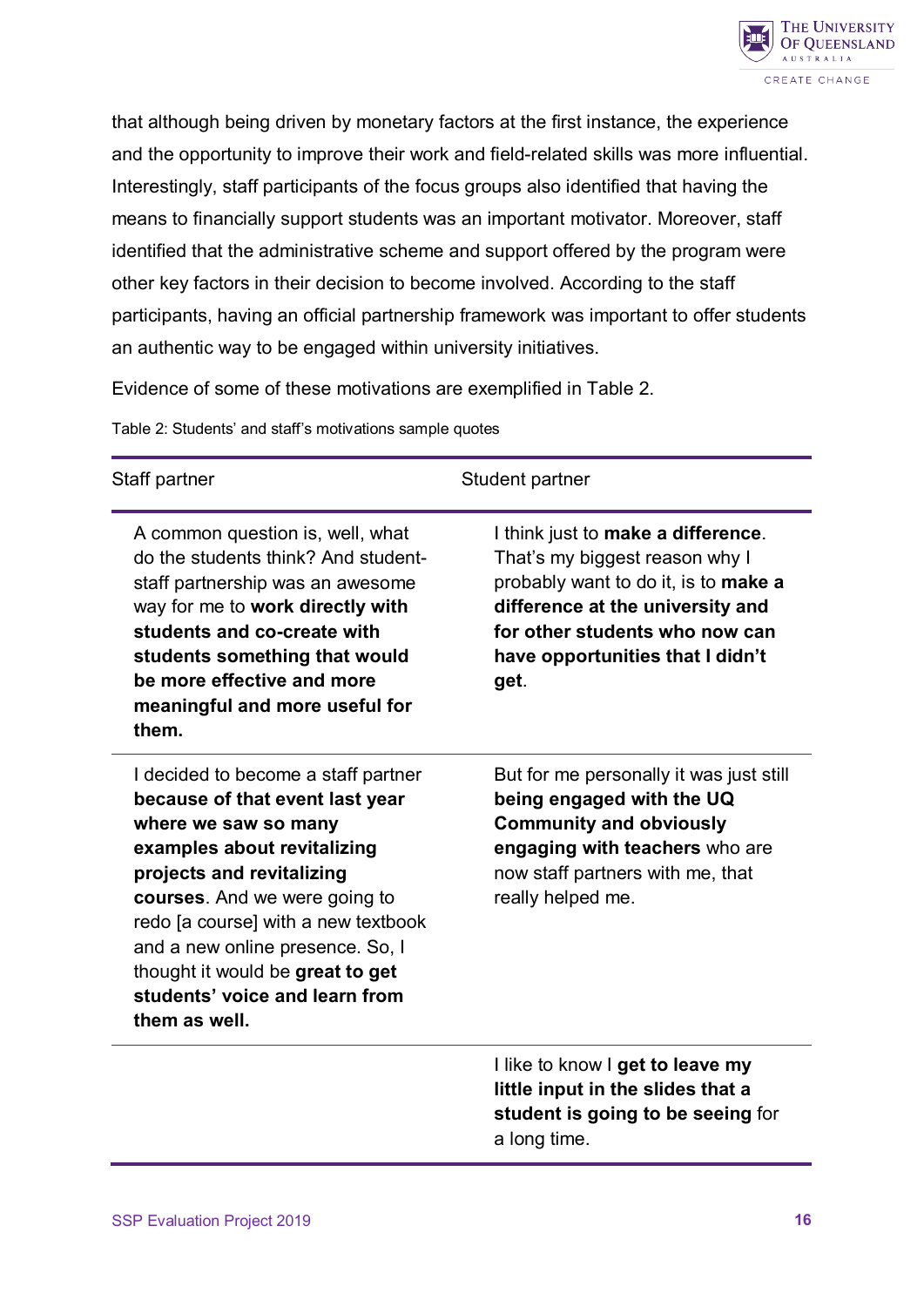

#### <span id="page-16-0"></span>3.2 Impacts

In the survey and focus groups, student and staff discussed about the positive impacts of partnership. Describing it as a singular and rewarding opportunity, the participants illustrated how their participation in SSP Projects had affected them both personally and professionally. Similar to the positive outcomes of partnership discussed by Bovill (2019) and Cook-Sather (2014), students and staff revealed their overwhelmingly positive experiences, ranging from more personal reasons, such as the development of empathy, relationships and confidence to more tangible outcomes such as employment opportunities and skills development.

The focus group participants expressed that the development of SSP Projects has had notable impacts in the university system, referred as a 'cultural change' by Matthews et al. (2018). According to students and staff participants, their involvement in SSP Projects has represented a significant shift in traditional educational pedagogy approaches, which is consistent with the literature in the theme. As Healey and Healey (2019) and Mercer-Mapstone et al. (2017) argue, partnerships challenge the traditional power hierarchies that exist within the HE sector, creating a sense of equality between students and staff. This was revealed by participants who discussed experiencing shifting roles within their partnership teams; as their collaborative work evolved, staff were able to recognise students as valuable collaborators, on the same level as their professional colleagues. Student participants spoke of the pride that they felt from having a course or orientation programs they had co-designed integrated into the university. Students further elaborated on how this involvement in the university life allowed them to develop a sense of identity and perceive themselves as "more than just a student", which aligns with the findings of Cook-Sather et al. (2014).

Another impact revealed by the focus group participants was related to the breakthrough of long-established assumptions. Staff reported to have had their beliefs about students' contributions challenged by engaging with students in an authentic and open manner. This often related to preconceived ideas about the experiences of students, how they learn and what they expect from their university experience. The reflection on their partnership experience allowed staff to notice that students have to be acknowledged as unique individuals, whose skills may differ and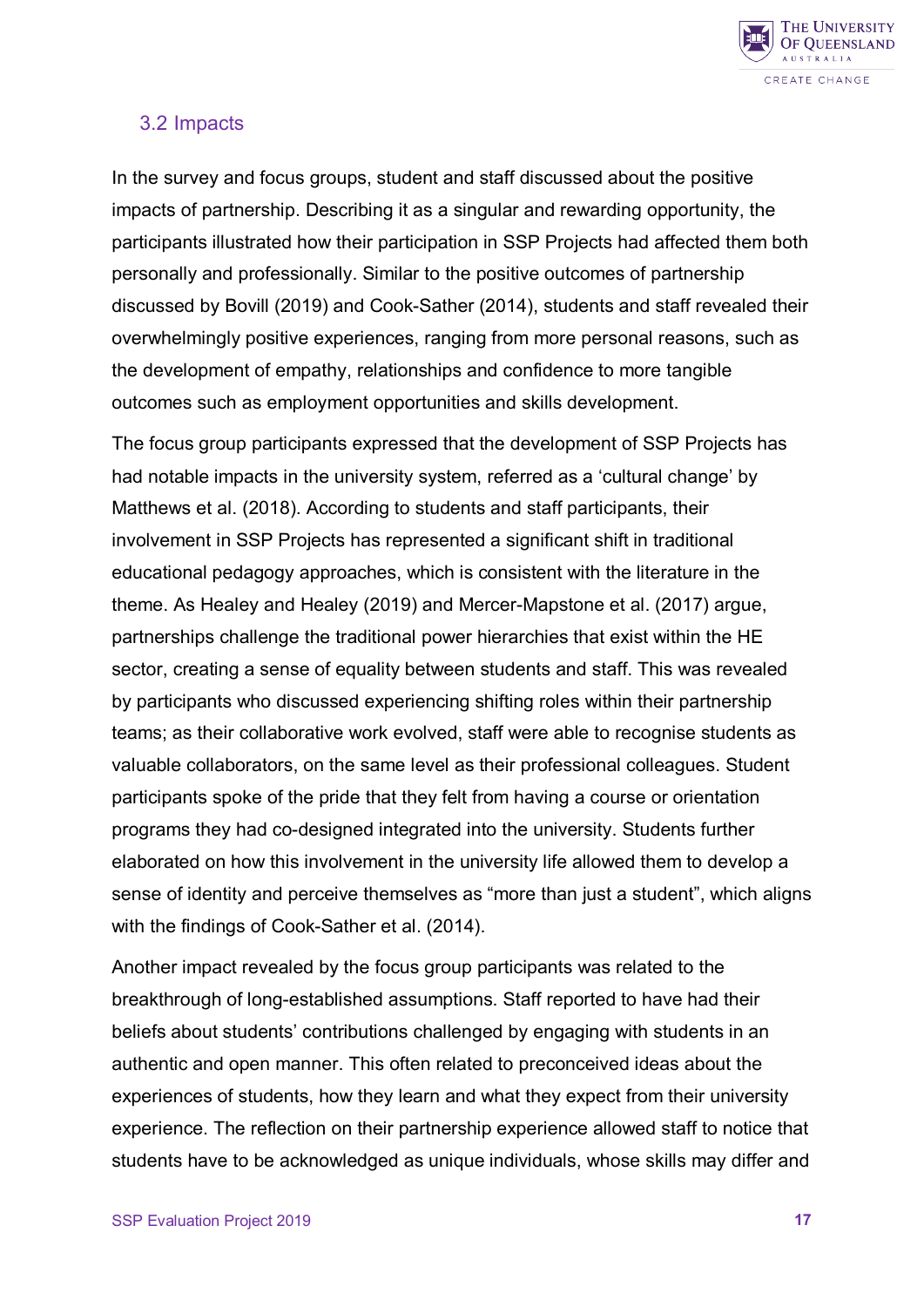

may even rest outside of what is expected from them. For students, their involvement in SSP Projects allowed them to gain a deeper understanding of the processes, policies and procedures that govern university operations. Student participants identified to have gained valuable insights into the behind-the-scenes work that staff undertake at university and appreciated gaining a greater understanding of the rationales for why certain actions are taken. As Mercer-Mapstone et al. (2017) argue, partnerships promote an increased sense of collegiality between students and staff whereby both parties develop a better understanding of the other's experiences, perspectives and roles.

The impact of the SSP Project program to the culture of the wider university community is well cited by the survey and focus group participants. Both staff and students mentioned the repercussions of making the difference in the university, and how their involvement augmented their sense of belonging to the UQ Community, which can be comparable to the findings of Healey et al. (2014). There was also an emphasis on how the networks made with other staff and students transformed how they interacted with the university and their sense of "community" in general. Furthermore, participants acknowledged how they took the partnership ethos with them into their own practice outside of the program. For instance, staff mentioned that the partnership model and mindset was not only influential in the scope of their project, but that they will also continue to reflect on the ways that they engage with students and other staff in the future. While interviewing 16 students and staff working in SSP Projects across 11 different Australian universities, Matthews et al. (2018) found that partnerships that are grounded in a mutual learning model, do result in a shift in partners' identities and an enhanced ability to articulate their thoughts, perspectives and work-related goals.

One of the most salient outcomes of the SSP Projects discussed by both the students and staff participants was the development of students' employability capabilities and graduate attributes, which is similar to the findings of Dickerson, Jarvis and Stockwell (2016) and Mello (2017). Students spoke of their partnership experience as an ideal place for collaborative and mutual learning. Not only did they collaborate with others, but they also gained greater confidence in their personal and professional capabilities. Students claimed to feel more prepared to tackle the next steps after their graduation, and staff also observed students' growth both in their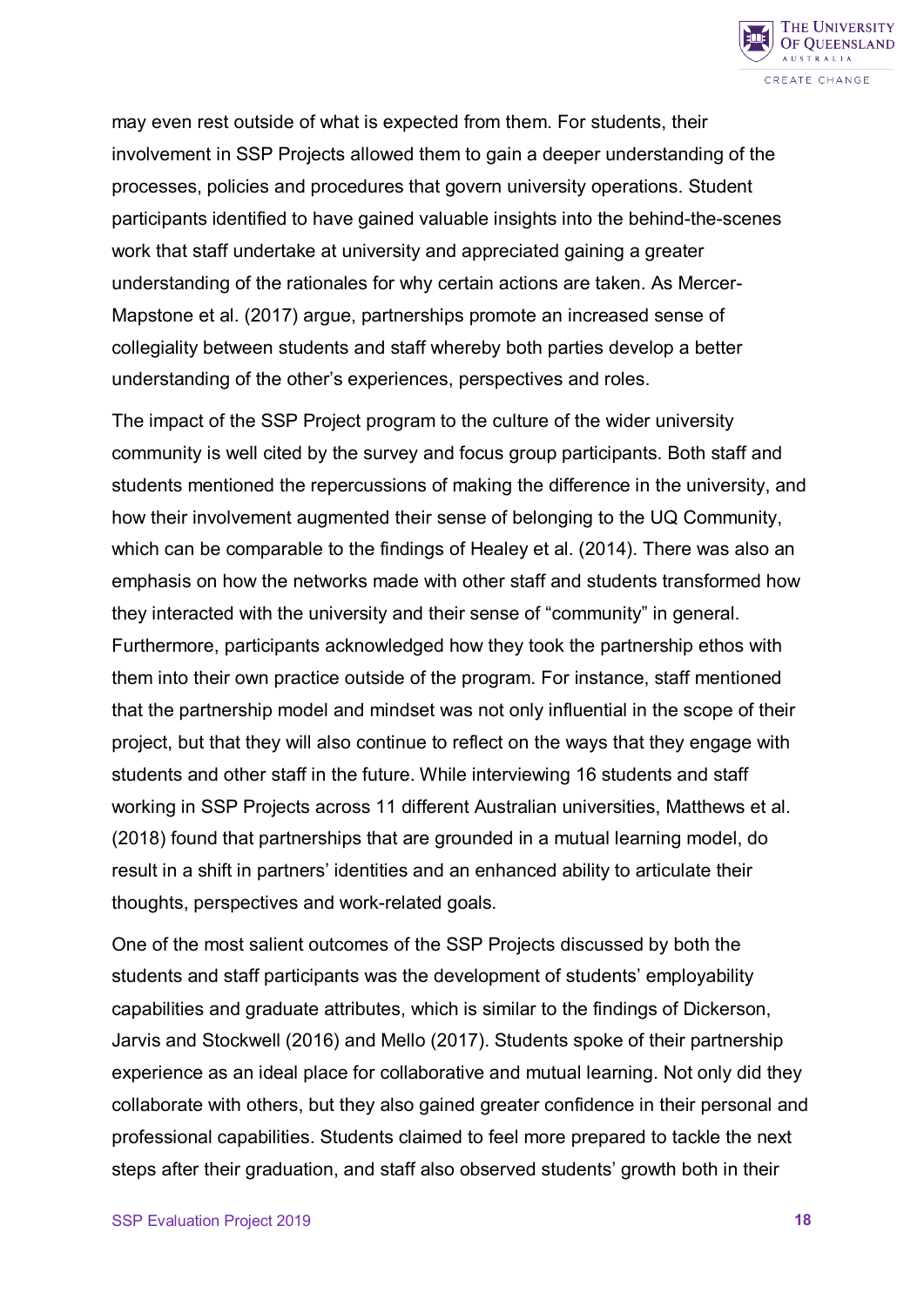

own self-assurance and competence during the course of the project. The survey participants identified a wide range of employability capabilities developed through their involvement in SSP Projects, including: *Confidence, communication skills, critical thinking, digital skills, field-related skills, flexibility and adaptability, leadership, negotiation skills, planning, presentation skills, problem solving, responsibility, teamwork, time management, work with diversity and writing skills.*

The networks established through the SSP Projects were highly valued by student and staff partners. Students explained that apart from having their staff partners as their professional references, they have also created a great relationship with other highly engaged and competent students. Student partners placed particular value on these networks as they were often the first professional contact they had been able to establish. Staff also reported the value of the personal relationships that arose from the partnerships and how this has provided them with opportunities for mentorship as well as changed their own sense of belonging at the university. One interesting impact that arose from the focus groups was the particular impact that SSP Projects involvement had on international students. According to these students, the partnership enabled them to create individual connections that helped them become more aware of the Australian culture, particularly related to workrelated norms and expectations. They consider the SSP Projects as a safe and friendly approach to be exposed to the Australian workforce for the first time.

Although much of the literature on SSP highlights the impacts of partnerships on students' professional development (Cook-Sather et al., 2014; Dickerson, et al. 2016; Mello, 2017), interestingly, staff participants acknowledged the significant influence that partnerships have had on their own work-related skills. Staff participants discussed that through engaging in SSP Projects they had an opportunity to develop their leadership and feedback capabilities. Additionally, staff explained that the SSP Projects encouraged them to adopt new forms of communication styles and methodological approaches, ensuring that their courses and communications were more inclusive for all students, particularly international students.

Evidence of some of these impacts are exemplified in Table 3.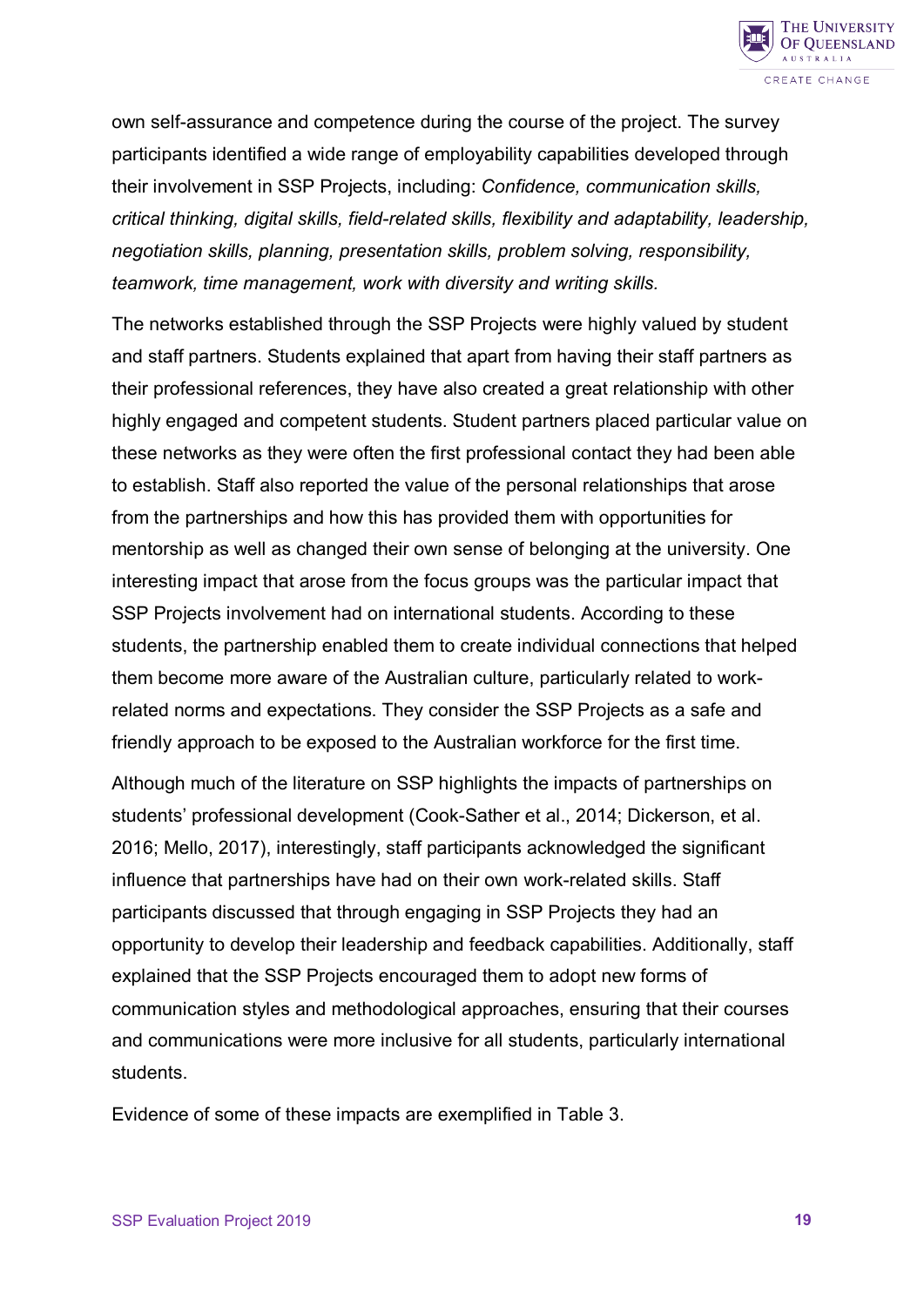

Table 3: Students' and staff's impacts sample quotes

| Staff partner                        | Student partner                     |  |
|--------------------------------------|-------------------------------------|--|
| The connection to the student        | [SSP] generates mutual trust,       |  |
| view is invaluable. While we         | collegiality, a sense of belonging  |  |
| researched as part of the project, I | to the university, respect among    |  |
| personally got just as much          | peers and staff, insight into other |  |
| learning through speaking with       | people's perspectives and           |  |

**Collaborating and co-creating with students has brought fresh ideas and creativity to the project**. As a staff member, **I have grown in terms of my leadership capacity and ability to provide constructive feedback**. It was also rewarding to help and watch **student partners grow and develop their employability skills** throughout the project cycle.

**my team** each week.

I think the only thing that's really changed would be what I understood or what **I perceived the students would bring to the partnership has been a lot broader and deeper than I expected**.

**people's perspectives and experiences**.

This program has so many benefits. Not only does **it develop professionalism and other attributes that are vital for the corporate arena, but it also enhances student employability by providing student partners with a competitive edge.** Furthermore, the program **enables a student voice in bettering the wider UQ student experience**, which is vastly rewarding.

[...] The SSP initiative is really why **I feel confident that I can take that next step after I graduate.** [...] because of this initiative I have **gained so many employable skills, I feel confidence in myself that I can do things, that I can approach people, talk to them, network, write reports, run focus groups** […]. For me, it's been less about building the skills and maybe more about knowing that I have got the skills and **giving hard examples to future employers**.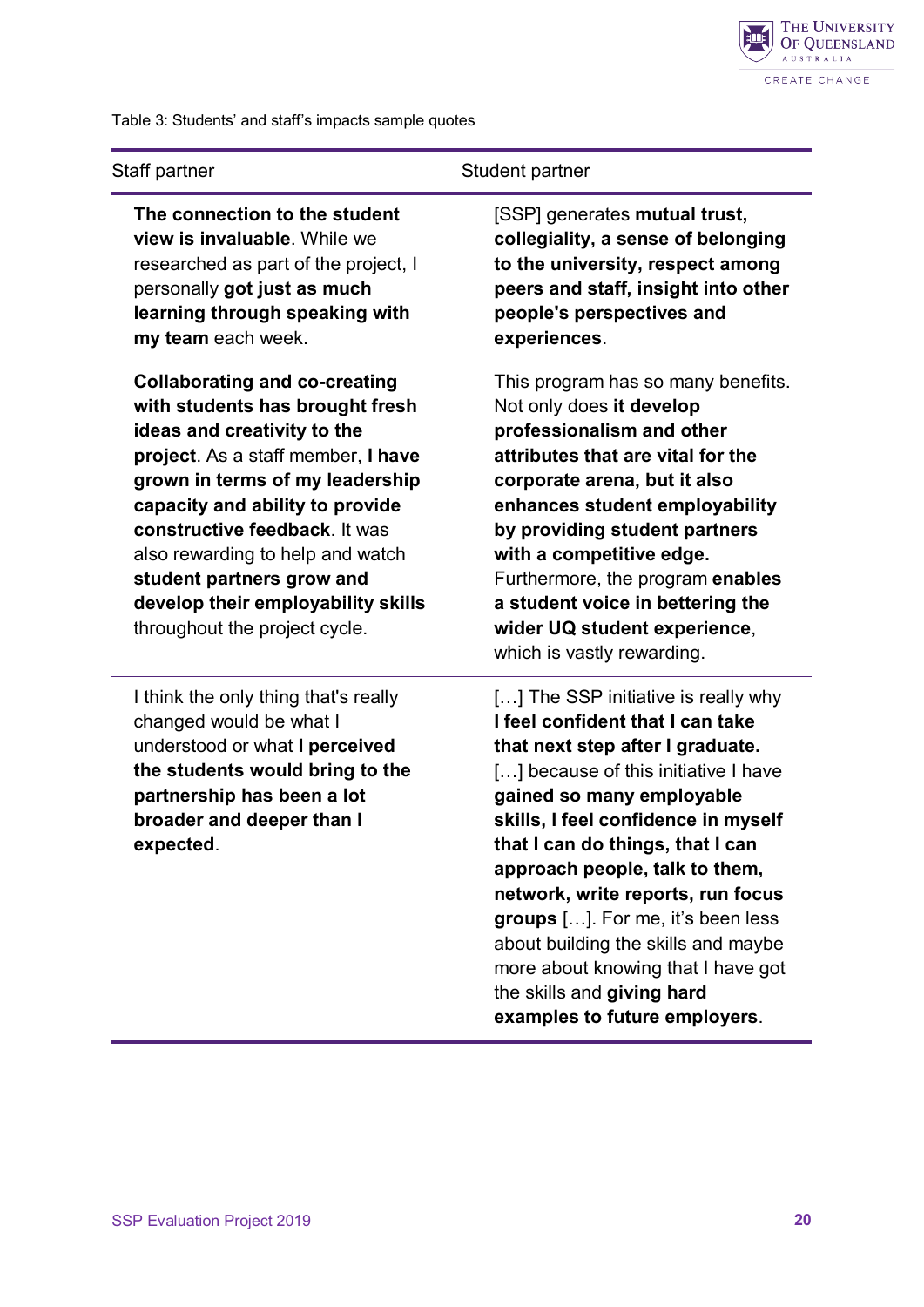

## <span id="page-20-0"></span>3.3 Challenges

For staff, students, and indeed, the university itself, a variety of challenges have been experienced while navigating through partnership, which is consistent with previous studies (Bovill, 2019; Cook-Sather, 2014; Healey et al., 2014). Despite the diversity in the nature of the challenges raised by both the survey and focus group participants, many were recurrent and overlapped in several different aspects.

One of the main challenges posed by both students and staff was related to time poverty. Given the time and effort necessary to establish a trustworthy partnership and develop a successful project, partnerships indeed take student and staff partners a great allocation of their time and energy. In fact, if insufficient time is given, the partnership dynamics and/or the projects outcome might be negatively impacted (Marquis, Black, & Healey, 2017). Issues such as incompatible and busy schedules as well as the absence of a realistic scope were seen as the most frequent challenges encountered by the participants. Both students and staff reported the challenge of completing projects within the typical university semester dates and juggling work and study-related commitments in conjunction with their SSP Project. Students explained that the slowdown of communication and productivity among team members around exams, and the lack of engagement of the wider student body at certain times of the semester or year were sometimes obstacles to their project success.

Connected to the challenge of time management, participants often spoke about the difficulties in communicating with each other and external stakeholders/collaborators. Students and staff explained that locating a suitable communication and sharing-file tool for all the parties was usually a complex, time-consuming and even frustrating task. While the use of emails was a burden to the partnership nature of work and collaboration, the adoption of social media caused discomfort and a sense of unprofessionalism. This was augmented with the presence of team members from different backgrounds, whose access to specific digital tools and social media platforms usually varied to a great extent.

The collection of feedback from the wider student body was a recurring challenge for the participants. Students reported their struggle to receive responses from the community and other students and, consequently, the difficulty to complete their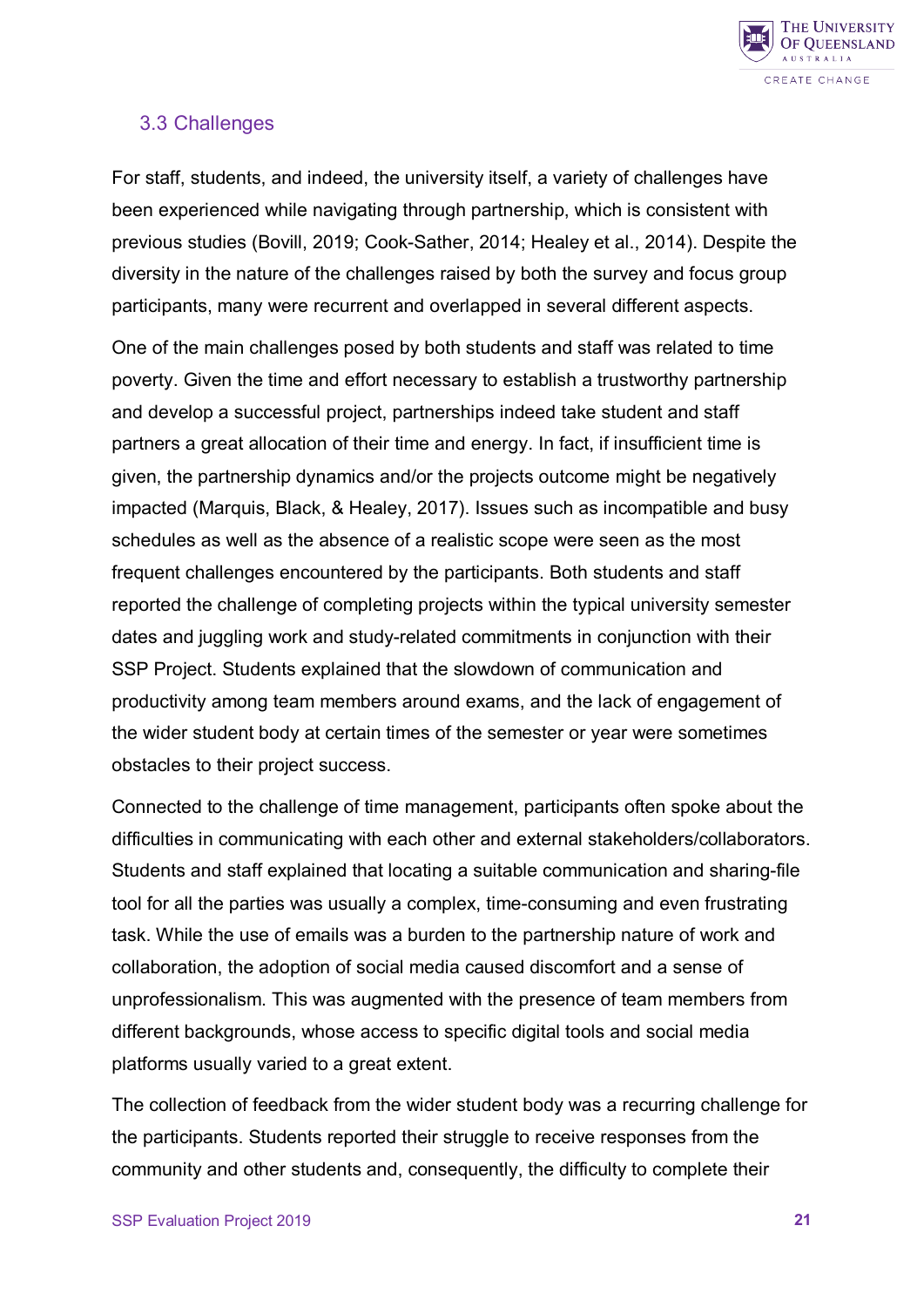

projects. The absence of UQ official platforms for feedback collection (i.e. people not trusting their private Facebook accounts to be legitimate or trustworthy), the lack of understanding of the most appropriate times for student engagement and the difficulty in procuring incentives for participants were some of the factors that impacted their SSP Project development.

A variety of expectations and misconceptions held by staff and students were another common challenge for participants. This was often manifested when partners mistakenly understood their partnership as a staff-led process or an employment contract. As Marquis et al. (2017) argue, the unfamiliarity with the partnership process and difficulty in deciding who is going to take more responsibility in the project may cause tensions within the group, resulting in partners' dissatisfaction. This was revealed when staff expected students to have certain skills that they sometimes did not, which often impacted the outcomes of the project. Students also identified that relinquishing power dynamics was sometimes difficult, especially when staff expressed desirable outcomes, expectations and deliverables in which they disagreed.

Conversely, similar to the findings of Marquis et al. (2017), participants also reported that in other circumstances there was a misconception that the project was to be student-led, which relate to the findings of Marquis et al. (2017). While staff admitted having purposefully stepped back to enable the student partners to drive the projects, students often interpreted this as the staff member's disinterest and/or shortage of time. This led to students feeling frustrated with the lack of guidance and support provided by some staff partners. Students affirmed that although they were willing to take ownership of their project, they wanted the mentoring, contributions and feedback of the staff partners. Similar to what Healey et al. (2014) argues, both students and staff suggested that a lack of alignment in the project deliverables, the leadership and task sharing framework could create tension and a sense of disappointment within their team.

A recurring challenge to partnership teams was the presence of external parties (specifically course coordinators) within the partnership dynamic, especially relating to relations and communications. Participants often spoke of their positive and fruitful experiences within their teams, which were disrupted by the addition of an external party. For instance, participants explained that after working together and producing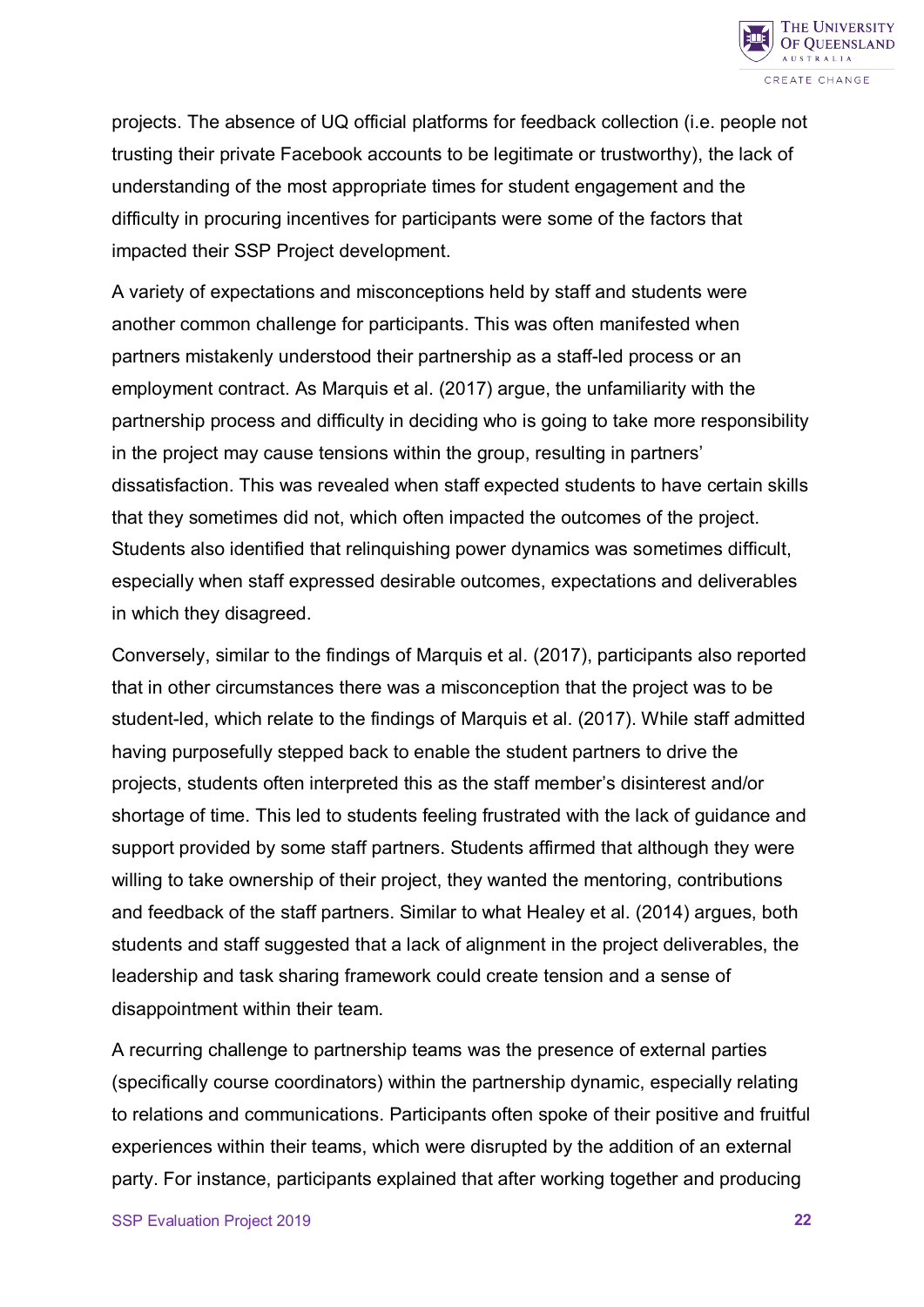

something that they were proud of, it was demotivating to see it rejected or overridden by the external party, who had their own ideas for the direction of the project. According to the students, stakeholders who are not familiar with the project and the partnership ethos may have a negative impact on the process and outcomes of the individual SSP Project teams.

Another key challenge for teams was ensuring that diversity of perspectives and backgrounds were included within the partnership team. Staff often acknowledged wishing for greater diversity within their teams after the completion of their project. They explained how choosing three or four students from similar backgrounds was not as helpful as originally thought, and that they would take this lesson with them to future SSP Projects that they may be involved in. This was backed up by partners who spoke of the value that diverse teams had on the outcome of their projects. However, some staff partners who did search for diversity from the beginning found that they had few options and had to choose whichever diverse students were available $5$ 

The issues of working together with new and different groups, having to navigate new dynamics and the challenges of taking sides and bringing new people into the partnerships were also prevalent. Clashing personalities, group members not doing their share, and having different visions and goals for the projects were some of the challenges reported by participants. Surprisingly, this theme was more prevalent in the surveys than in the focus groups, which could be possibly interpreted as partners feeling more comfortable to pose issues within their teams through this research method.

There were also a number of challenges reported on the SSP Program itself. In terms of the induction, both students and staff noted the difficulties in attending the same induction as their fellow partners, and the lack of flexibility with an online induction. For many of the participants it was difficult to find an induction time that suited all the team members' schedules. Multiple staff partners raised the issue of attending multiple induction sessions for different projects as they felt that they were redundant and not necessary. Other participants also spoke of the misunderstanding

 $\overline{a}$ 

<span id="page-22-0"></span><sup>5</sup> For more information on how to tackle diversity issues, please refer t[o Szucs & Judd, 2019.](https://works.bepress.com/madelaine_judd/57/)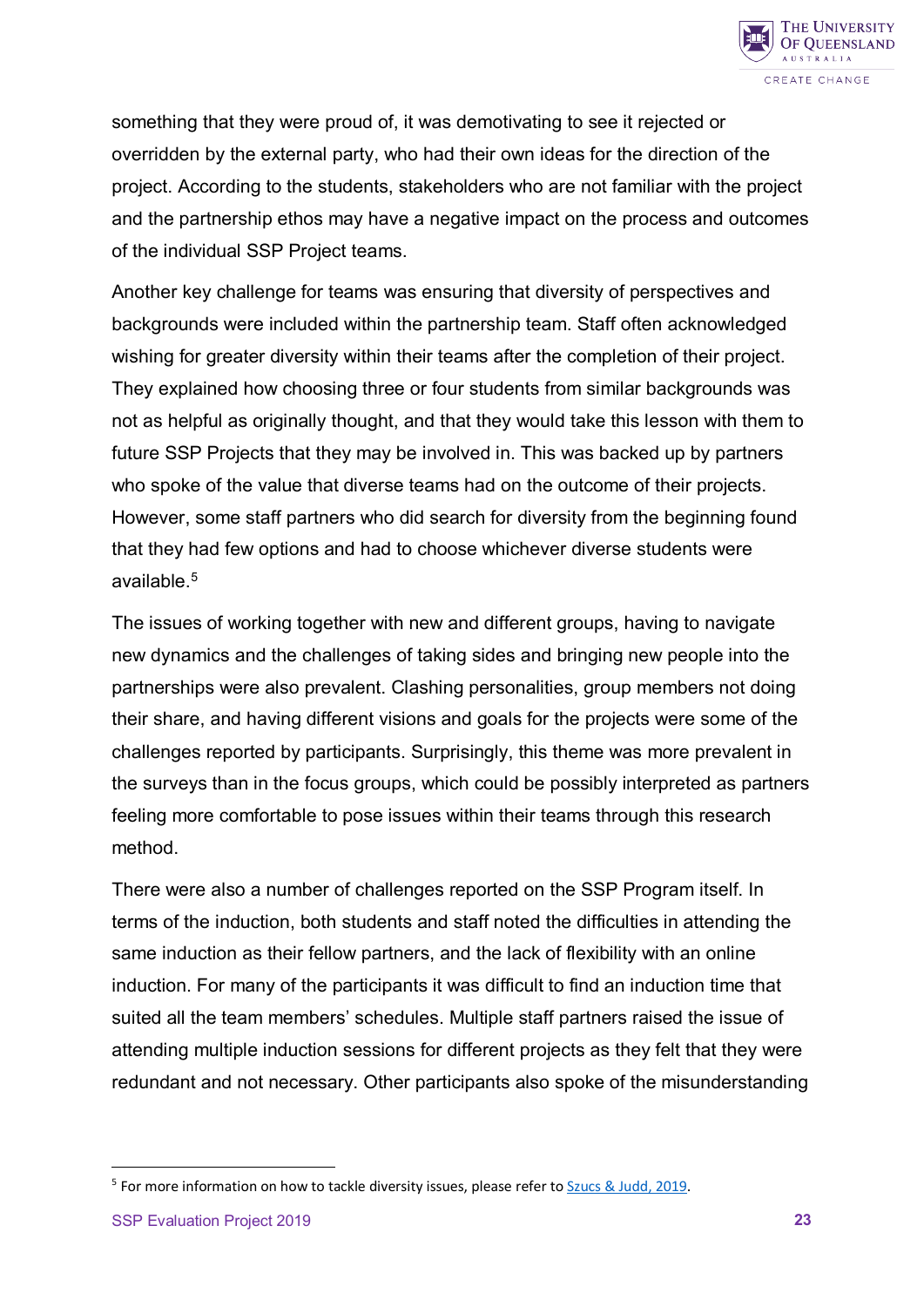

of whether a student would be banned from the entire initiative if they could not attend the induction<sup>6</sup>.

Students and staff reported the lack of clarity in some of the processes within the SSP Projects program. Students explained that the technical requirements of the program could be sometimes confusing, especially for those who were new to certain processes. For instance, participants identified that when a research approach was adopted to their project, it was not always clear whether ethical clearance was necessary or not. Apart from that, staff posed the challenge of having their projects extended and the difficulty of knowing the feasibility and the most appropriate way to complete it.

Students and staff also reported the difficulty in knowing who the appropriate person was to contact and discuss queries and issues with. There was a perceived lack of a feedback loop between partners and the SSP Projects team, mainly in terms of the reports partners are expected to complete at the start and conclusion of their partnership projects. Students claimed to be, at times, frustrated about not receiving any feedback from the staff members or the SSP Projects team, even after the submission of their retrospective report. This could be explained by the fact that students and staff revealed to be slightly unclear about the purposes of the retrospective report. Staff also revealed that the retrospective report was not an appropriate and sufficient space for either providing students with feedback or for ensuring the accountability of student partners.

Evidence of some of these challenges are exemplified in Table 4.

 $\overline{a}$ 

<span id="page-23-0"></span> $6$  It is worth mentioning that students are not banned from the induction if they cannot attend the induction.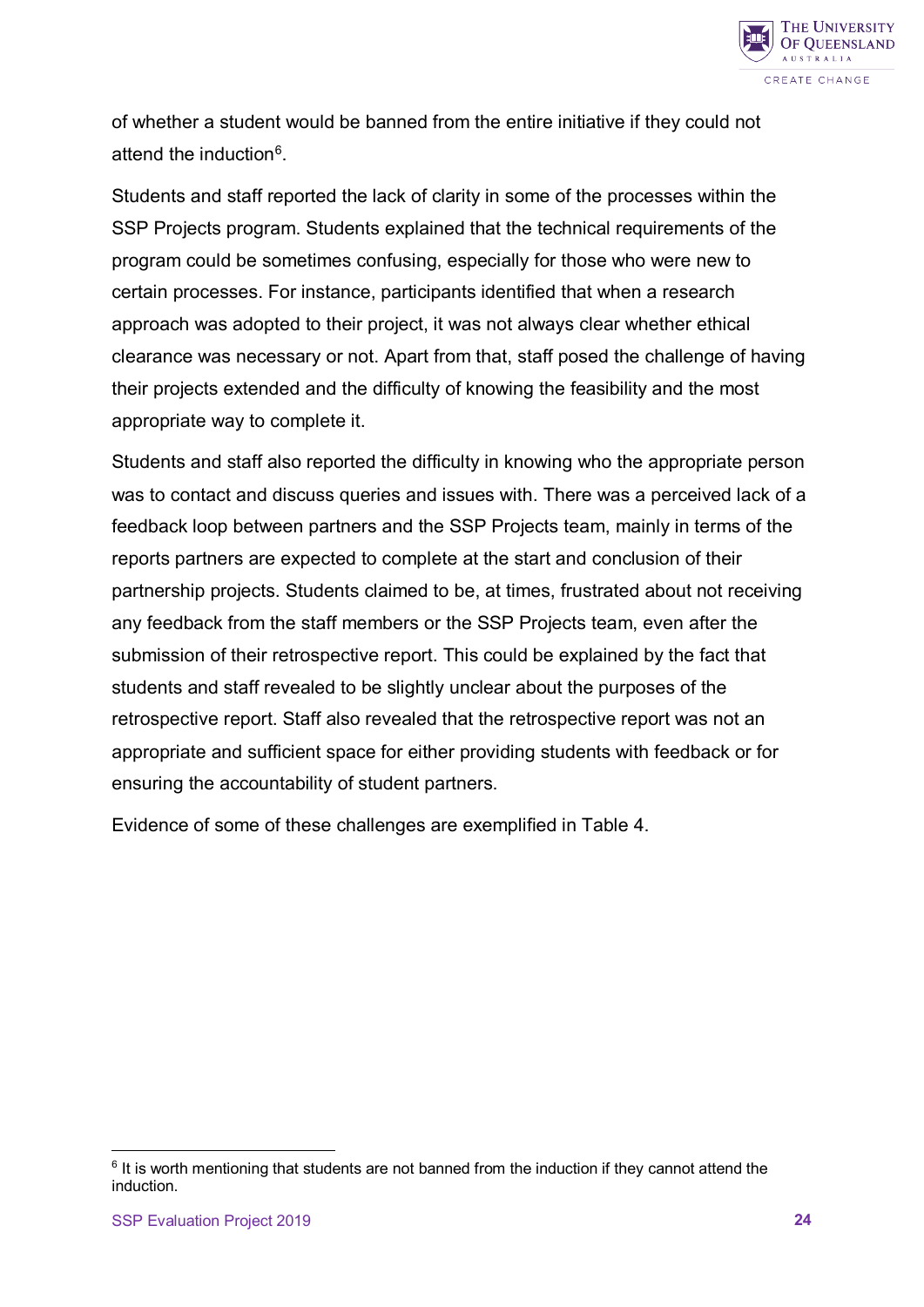

Table 4: Students' and staff's challenges sample quotes

| Staff partner                                                                                                                                                                                                                                   | Student partner                                                                                                                                                                                                                                                                                                                                                                                                                                        |
|-------------------------------------------------------------------------------------------------------------------------------------------------------------------------------------------------------------------------------------------------|--------------------------------------------------------------------------------------------------------------------------------------------------------------------------------------------------------------------------------------------------------------------------------------------------------------------------------------------------------------------------------------------------------------------------------------------------------|
| The logistics were the biggest<br>challenge, particularly finding<br>time for all 5 of us to meet. It was<br>resolved chiefly via the goodwill<br>and commitment of the students,<br>with a smaller contribution from the<br>use of technology. | I love being a part of student<br>engagement and improving the<br>student experience and I saw this<br>project as an awesome way to be a<br>part of that and being my final<br>semester I was like yes, this is<br>literally the last opportunity that I<br>have and to then not have it clear<br>and have the scope so broad and<br>not having the support that I<br>needed but I didn't know that, I<br>didn't really know how to<br>encapsulate it. |
| We asked them [students] to do<br>something and we wanted it done<br>as good as possible. As the<br>leaders, we knew what was best<br>for the project.                                                                                          | [Interviewer]: "Do you know where<br>to look for help on this or where<br>you could go to ask for support<br>on this?" [Student partner]: "Not<br>really".                                                                                                                                                                                                                                                                                             |
| And, for the staff member, if you're<br>involved every single semester, it'd<br>be a bit of monotony attending it<br>[induction] every single<br>semester.                                                                                      | There wasn't any sort of<br>confirmation that you've now done<br>this report, we've got it, and it's<br>completed. So there wasn't, sort<br>of, any kind of feedback, in that<br>regard.                                                                                                                                                                                                                                                               |
| I would say it's best for us staff to<br>sit back and get students to<br>taking charge.                                                                                                                                                         | And I think a platform is really<br>essential. Because I know when I<br>do group assignments, that you<br>know we have, Facebook<br>Messenger, which is ideal, because<br>it's live and you can have group<br>chats and stuff. But emailing is<br>professional, yes. But it's not the<br><b>best platform, I think. There are</b><br>other platforms that you can use.                                                                                 |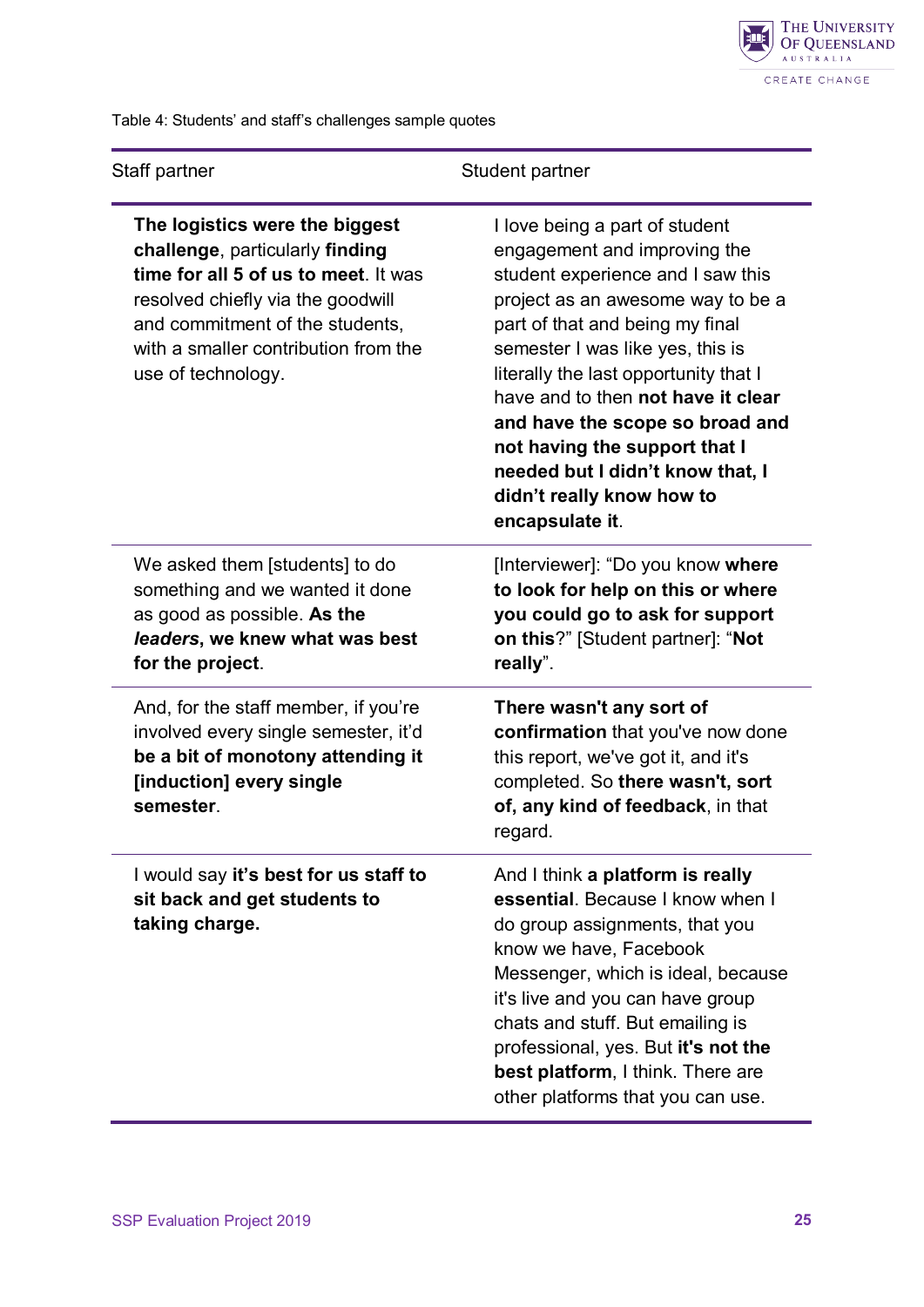

## <span id="page-25-0"></span>3.4 Recommended improvements for the program

Since engaging in partnership, students and staff provided recommendation to enhance the SSP Projects program. Reflecting on the process of partnership, many students and staff identified the need to ensure that team as well as the individual partners were accountable for the project. Being concerned with team members' individual and collective performance, students and staff suggested the idea of having a space to be able evaluate their fellow partners. An alternative was to have mid-way check-ins to ensure the feasibility of the project as well as team cohesion<sup>7</sup>. Staff further elaborated on the value of having a space where they could provide students with feedback, which could be utilised for their future employment ventures.

In order to tackle challenges related to time poverty and scope misunderstandings, students and staff identified the need to bring further clarity around the hours, expectations, individual tasks and responsibilities involved in the project. Participants suggested that future partnership teams could enhance their teamwork and outcomes by having a logbook of hours, setting expectations at the beginning of the project and clarifying the tasks involved in the project hours. Participants also suggested the possibility of having longer project timelines.

With respect to communication challenges, both students and staff identified the importance of streamlining communications and having suggested platforms to use. Platforms such as **[Slack,](https://slack.com/intl/en-au/) [Trello,](https://trello.com/) [Asana,](https://asana.com/) Padlet**, timetabling applications and a calendar of events, among others, could be suggested by the SSP Projects team and incorporated into the student partner workflows. Students identified the need for other platforms and clearer processes when it comes the collection of feedback. Apart from UQ feedback platforms, students participants also stated that they would appreciate more information on how to access other sources of funding and university resources that could assist them with the collection of feedback.

Participants also suggested a frequently asked questions resource sheet with details on past projects and previous partners' experiences. Both staff and students have identified that it would be useful to be able to look at past projects, what they have

 $\overline{a}$ 

<span id="page-25-1"></span><sup>&</sup>lt;sup>7</sup> The SSP Projects team delivered these 1:1 mid-point check-in sessions, however, they were not well attended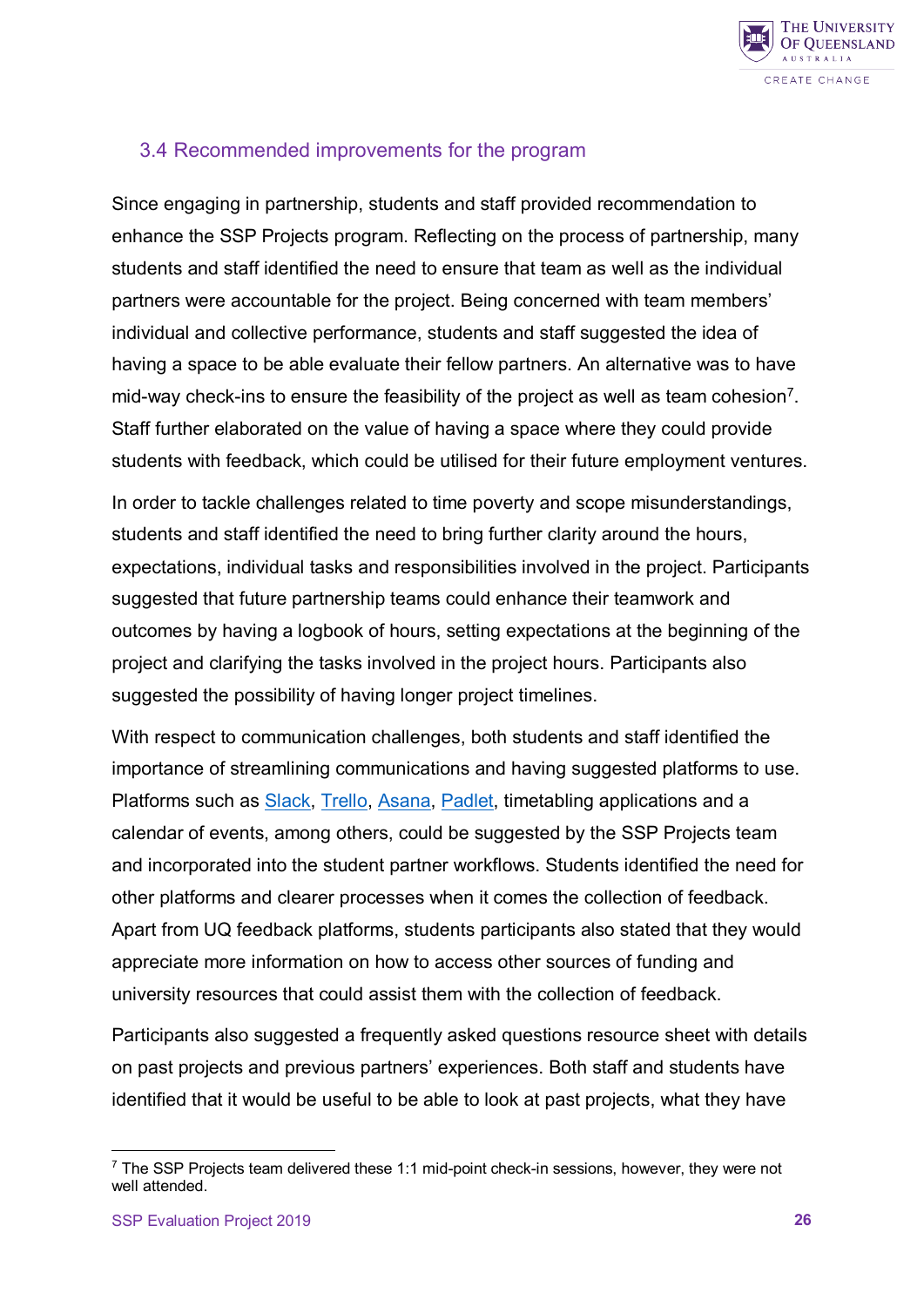

achieved and what they involved. They suggested that this would not only help come up with new project ideas, but also to help problem solve during current partnerships and learn from other partners' experiences. Staff also expressed that it would be helpful to be informed of professional development opportunities on offer not only for themselves, but to encourage their student partners to go along.

Students and staff identified four particular areas in the project stages where the SSP Projects team could clarify and streamline some of the processes or even provide greater flexibility:

(1) The initial application and the recruitment process could be improved by the inclusion of more explicit and specific information on the different project scopes, the time commitment expected of both students and staff, and the benefits of being involved in this type of projects i.e. enhancement of employability capabilities;

(2) A mixture of a blended-type induction could be provided in which both students and staff were not only encouraged to think about what partnership means but also how to frame their project goals and tasks;

(3) More clarity on the retrospective report purposes, its length and the team members who should be involved in its creation. Having some feedback provided by the SSP Projects team on this report completion would be also highly valued by the participants;

(4) Simplify the process of extending projects and have further information on how to complete it.

Based on the analysis of the survey and focus group data, the recommended enhancements to the program offered by the participants, and their personal experiences as former student partners, the co-authors of this evaluation propose five key recommendations for the program, these include:

#### **1) Providing greater flexibility with inductions, ranging from**:

- Delivering blended (or Zoom) inductions in special circumstances to enable greater flexibility for student and staff partners;
- Delivering different types of inductions based upon the project stream so that information can be contextualised in accordance with partners' different types of projects and needs;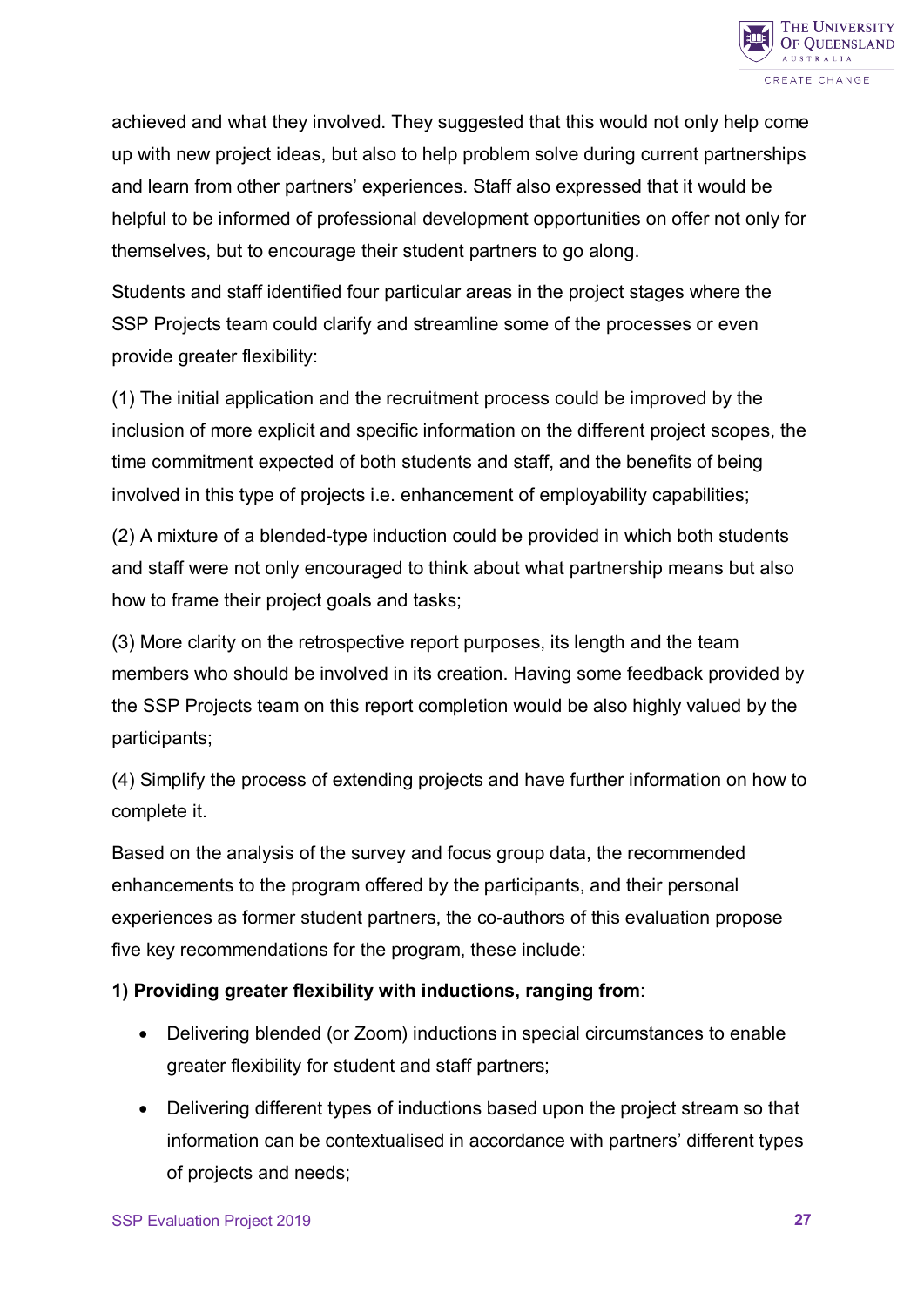

- Splitting the inductions into two sessions. Session one could delve into what partnership is, partnership principles and ethos and on information about the SSP program and the SSP team. Session two could be dedicated to the development of the project plan, the choice of a good communicative tool and the delegation of tasks;
- Dedicating part of the induction to detail the supports that are available for student and staff partners and how to contact the SSP team;
- When contacting partnership teams with the induction times, suggest that they utilise [Doodle](https://doodle.com/en/) to find a mutual induction day and time;
- Providing social events prior to the induction for student and staff partners to connect and get to know each other.

**2) Developing a mid-way check-in to check on project's progress and processes**. This could be a short survey to be sent to participants approximately halfway through their project. The purpose of this check-in would be to enable students to flag issues with the SSP Projects team and to provide clearer mechanisms for student partners to seek support. All participants should be assured that their responses will not be shared with their partners or anyone outside of the SSP Projects team. In order to ensure partners' participation, this could be a compulsory element within the Student Partner Workflow.

**3) Creating a support resource for current partners, such as a handbook**. This could contain information on previous SSP Projects, how to access further funding and university resources, how to navigate through partnership and how to tackle challenging issues. This resource could also have a section with frequently asked questions. Ideally, this handbook would be circulated at the inductions and be sent through email. This support resource could be further developed with the inclusion of a section where partners could fill in with their project details as they progress.

**4) Redeveloping the retrospective report**. Allow a more blended personal and group retrospective report, with the inclusion of a section where partners can reflect on their project challenges. It would be really beneficial if partners could have a section where they could individually reflect on the own and other's progress without the concern that it will be shared with the partnership team.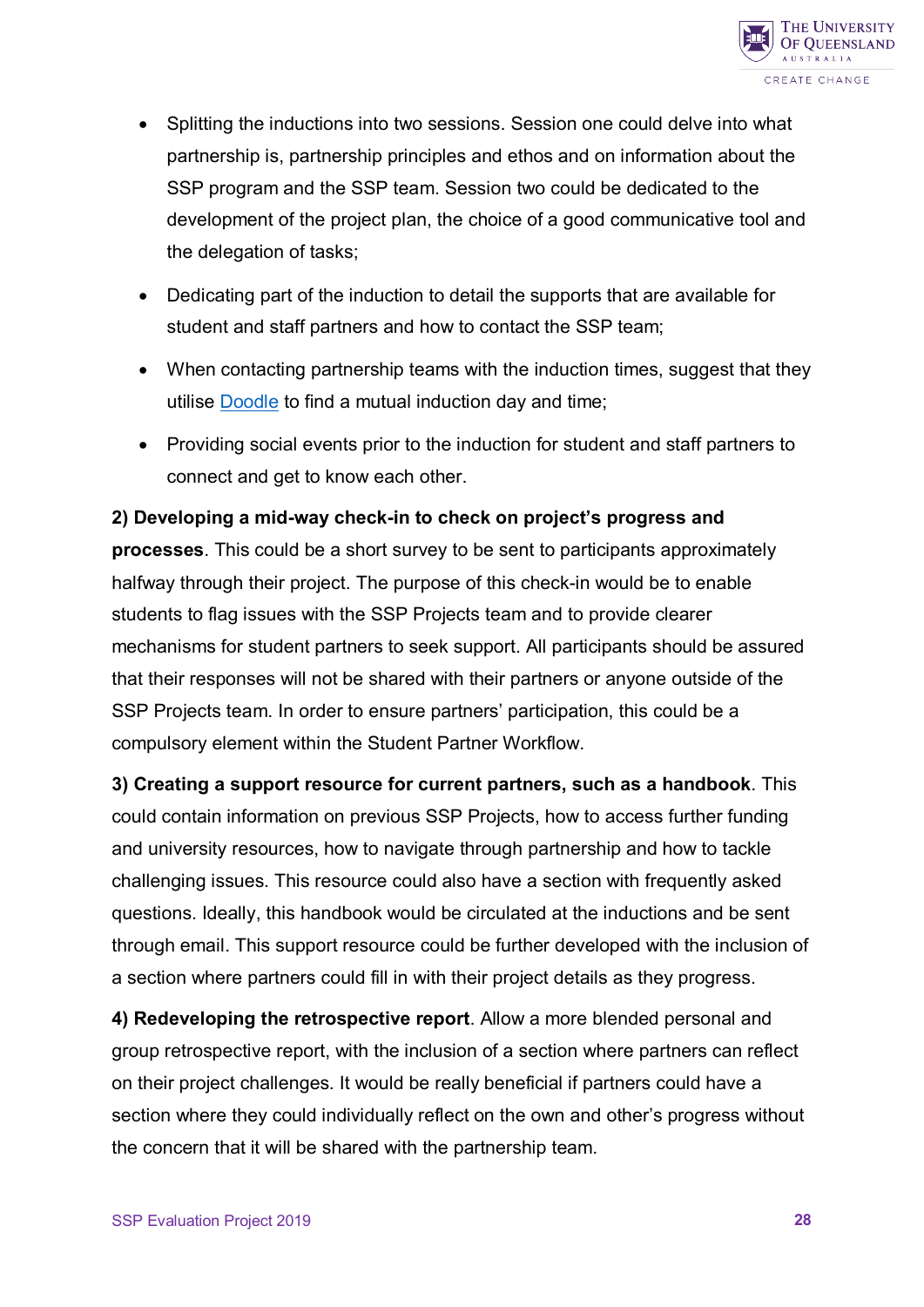

The inclusion of a space where partners could provide each other with feedback would be also very beneficial. For instance, staff could write comments about students' contribution in the project that could be used in their future job endeavours.

**5) Developing workshops on the partnership ethos.** These workshops could target common issues faced by previous partnership teams and address possible solutions. For instance, students and staff could be involved in discussions about differences between SSP Projects and employment contracts.

In terms of the SSP evaluation and research, the co-authors suggest some improvements, including:

- **Focus groups**: facilitators should be trained to avoid inconsistent focus groups schedules and data;
- **Survey**: the questions should be carefully designed and planned, with the inclusion of demographics questions that allow the ability in profiling the participants. The survey could be also included as a compulsory element to the SSP Workflow to allow a higher engagement of participants;
- <span id="page-28-0"></span>• **Data analysis**: more training and instructions should be provided to the research assistants in terms of the data analysis process and how the data will be utilised for evaluation purposes.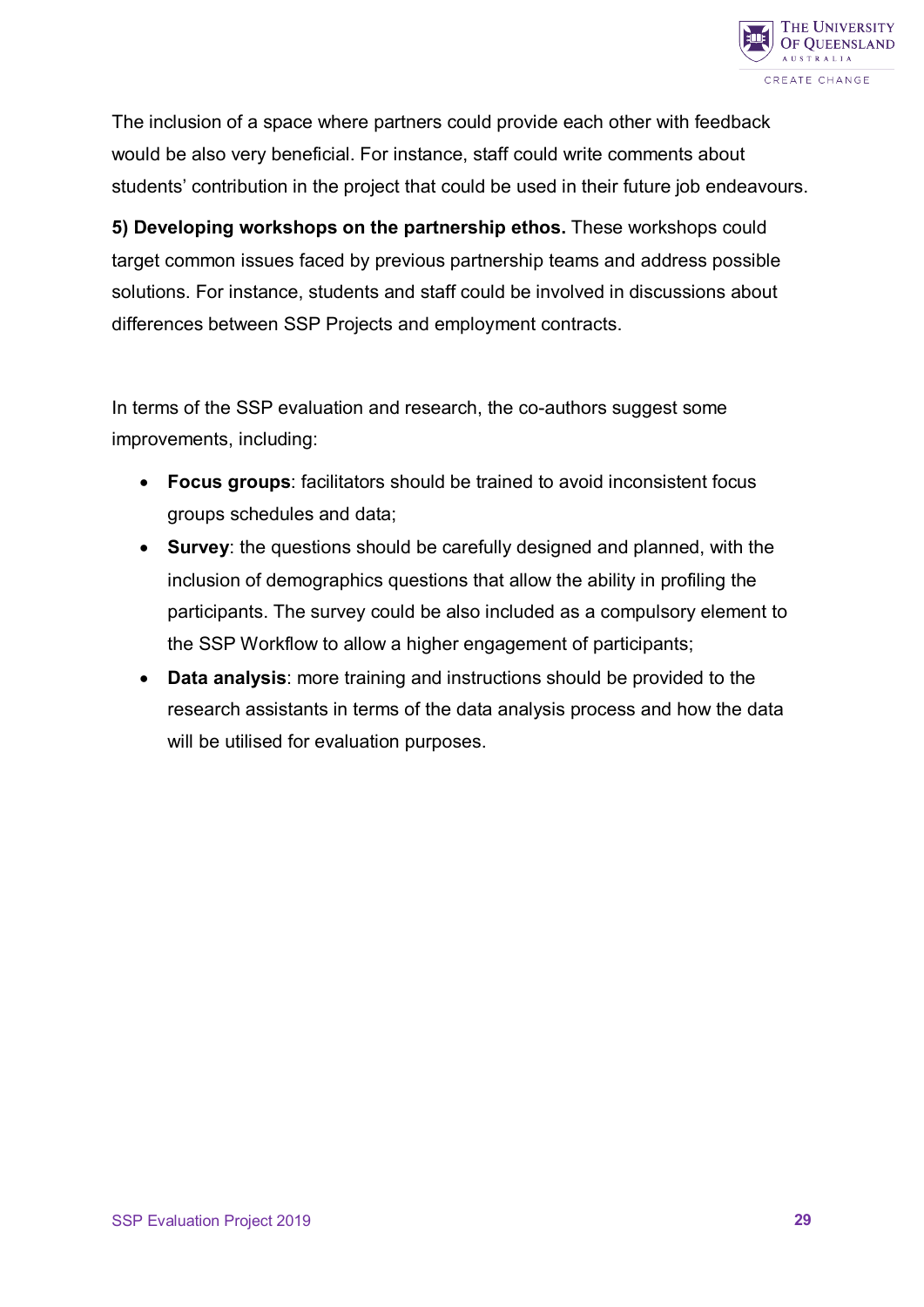## SSP Project team responses

As indicated below in Table 5, the SSP Projects team have responded to the recommendations delivered by the co-authors of the SSP Project Evaluation Report.

Table 4: SSP's team responses

| Recommendations by co-authors SSP Project Team response                                                                                                                                                                                                                                                                                                                                                                   |                                                                                                                                                                                                                                                                                                                                                                                                                                                                                                                                                                                                                                                                                                                                                                                                                                                                                                                                                                                                                                                                                                                                                                                                                                                          |
|---------------------------------------------------------------------------------------------------------------------------------------------------------------------------------------------------------------------------------------------------------------------------------------------------------------------------------------------------------------------------------------------------------------------------|----------------------------------------------------------------------------------------------------------------------------------------------------------------------------------------------------------------------------------------------------------------------------------------------------------------------------------------------------------------------------------------------------------------------------------------------------------------------------------------------------------------------------------------------------------------------------------------------------------------------------------------------------------------------------------------------------------------------------------------------------------------------------------------------------------------------------------------------------------------------------------------------------------------------------------------------------------------------------------------------------------------------------------------------------------------------------------------------------------------------------------------------------------------------------------------------------------------------------------------------------------|
| Provide greater flexibility with<br>$1_{\cdot}$<br>inductions, ranging from<br>Deliver blended (or<br>$\bullet$<br>Zoom) inductions;<br>Deliver different types<br>of inductions based<br>upon the project<br>stream;<br>Split the inductions<br>into two sessions;<br>Outline supports<br>offered during<br>Inductions;<br>Suggest the use of<br>doodle polls to teams;<br>Provide social events<br>prior to Inductions. | In light of COVID-19, in Semester 1, 2020, the SSP Projects Team commenced<br>$\bullet$<br>delivering online inductions. This will be continued to be offered in Semester 2,<br>2020.<br>In early 2019, the SSP Projects Team offered stream inductions, however in effect,<br>this limited the number of inductions available for teams to attend. This is always<br>discussed too with the Partnership Induction Team (membership includes student<br>partners), and we have made a conscious decision to make all Inductions the same.<br>However, the intention is to also continue to develop a suite of workshops to support<br>diverse partnership teams.<br>The SSP Projects team also include a section in the Inductions where we highlight<br>the social events and supports available. We also send a follow-up email to partners<br>with these resources.<br>We now include a link and recommend for teams to utilise doodle poll to find a<br>suitable induction timeframe.<br>This is a great idea to host social events prior to the Induction. Pending budget and<br>$\bullet$<br>staff workload (because a lot of time and energy goes into designing the Inductions<br>and workshops), this would be a great addition to the program! |
| 2. Develop a mid-way check-in<br>to check on project's<br>progress and processes                                                                                                                                                                                                                                                                                                                                          | In 2019, the SSP Projects team provided 1:1 mid-point check-in's that were available for<br>student partners. However, a limited number of partners took part in this support. As of<br>Round 1, 2020 the SSP Project team included a mid-way check-in survey into the student<br>partner workflow to see how everything is going for the partners, and to ensure that<br>partners are provided with follow-up support if wanted/required.                                                                                                                                                                                                                                                                                                                                                                                                                                                                                                                                                                                                                                                                                                                                                                                                               |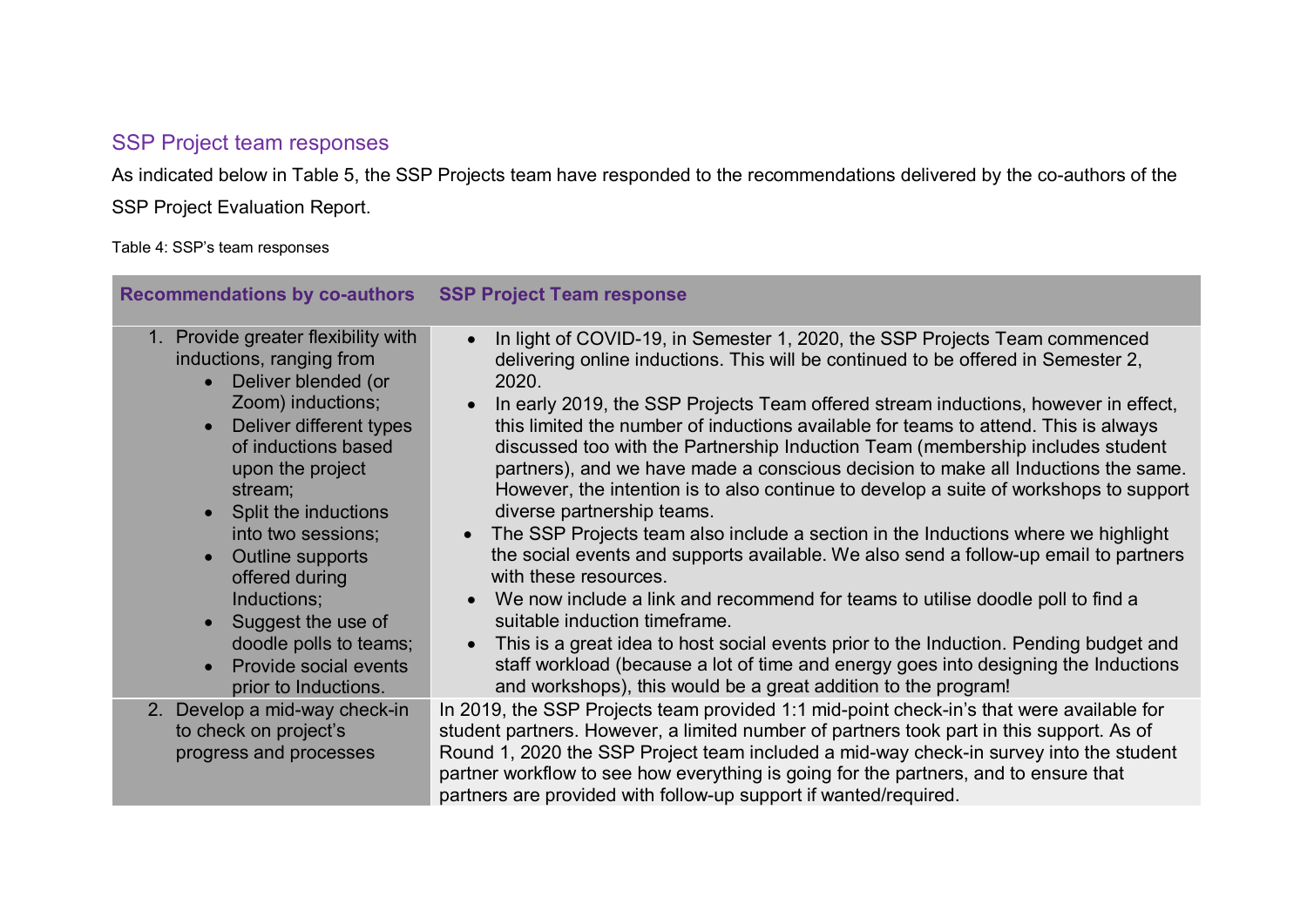

|                                                                                | The student representatives that sit on the SSP Operational Group have also facilitate two<br>virtual coffee catchups. Invitations are sent via email to all student partners and reps to<br>attend these catchup's and can serve as a space where they can seek further support or<br>advice from their peers.                                                                                                                                                                                                                                                                                                         |
|--------------------------------------------------------------------------------|-------------------------------------------------------------------------------------------------------------------------------------------------------------------------------------------------------------------------------------------------------------------------------------------------------------------------------------------------------------------------------------------------------------------------------------------------------------------------------------------------------------------------------------------------------------------------------------------------------------------------|
| 3. Create a support resource for<br>current partners, such as a<br>handbook    | In addition to the Projects Handbook, the SSP Projects team, in collaboration with a<br>student partner, created a two-page hand-out that was delivered at inductions, and sent via<br>email following the inductions. This hand-out included information such as:<br>• Available workshops and support resources (including workshops by the Library and<br>information on how to contact the SSP Operational Group student reps)<br>A description of the reports that are required to submit by student partners, along<br>$\bullet$<br>with the URLs to submit these reports<br>• Upcoming social events, with URLs. |
| 4. Redevelop the retrospective<br>report                                       | The Retrospective Report continues to be iteratively developed and is now organised more<br>clearly with separate student and staff member sections for contributions. The SSP<br>Projects Team are currently working on amending the Student Hub form where students<br>submit their reports to ensure that they can submit personal reflections within the form,<br>instead of with the team, if they so choose.                                                                                                                                                                                                      |
| 5. Develop workshops on the<br>partnership ethos                               | In 2019, Associate Professor Kelly Matthews co-facilitated, with a student partner, a<br>workshop on the partnership ethos. The SSP Showcase and Community of Practice<br>meetings also serve as a key forum for these conversations to take place. However, the<br>SSP Projects Team are more than happy to host further workshops on the partnership<br>ethos.                                                                                                                                                                                                                                                        |
| 6. SSP evaluation and research<br>Focus groups;<br>• Survey;<br>Data analysis. | • As of 2020, focus group facilitator training has been provided. For example, SLOCI<br>facilitated workshops to the research assistant, and this was also open to student<br>voice leaders and student partners.<br>The SSP Projects team agree with respect to the survey being re-created. This is<br>$\bullet$<br>currently being worked on by the team.<br>As of 2020, SLOCI provided training on data analysis. Further training is also being<br>$\bullet$<br>developed on evaluation and distilling recommendations that are evidence-based.                                                                    |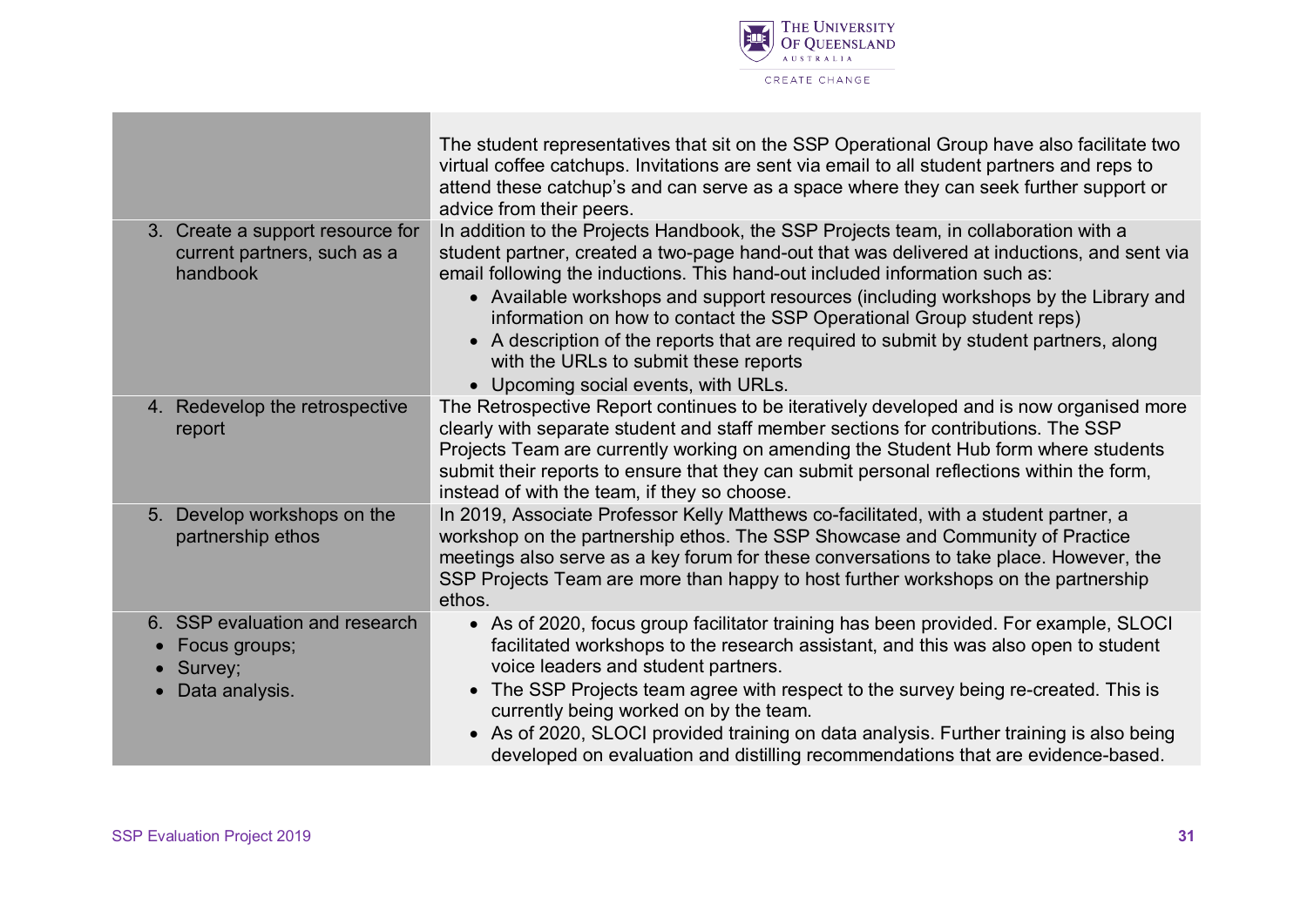## <span id="page-31-0"></span>Useful links/further resources

#### **Associate Professor Kelly Matthew's Fellowship site**:

[https://altf.org/fellowships/students-as-partners-reconceptualising-the-role-of](https://altf.org/fellowships/students-as-partners-reconceptualising-the-role-of-students-in-degree-program-curriculum-development/)[students-in-degree-program-curriculum-development/](https://altf.org/fellowships/students-as-partners-reconceptualising-the-role-of-students-in-degree-program-curriculum-development/)

**SSP website**:<https://employability.uq.edu.au/student-staff-partnerships>

**SSP Project streams and categories**: [https://employability.uq.edu.au/SSP-Project-](https://employability.uq.edu.au/SSP-Project-Streams)[Streams](https://employability.uq.edu.au/SSP-Project-Streams)

**SSP events information**: https://employability.uq.edu.au/get-experiences/studentstaff-partnerships/student-staff-partnerships-event-information

#### **Partnership In Action booklet**:

[https://employability.uq.edu.au//files/110381/Web\\_PartnershipsInAction\\_booklet\\_202](https://employability.uq.edu.au/files/110381/Web_PartnershipsInAction_booklet_2020.pdf) [0.pdf](https://employability.uq.edu.au/files/110381/Web_PartnershipsInAction_booklet_2020.pdf)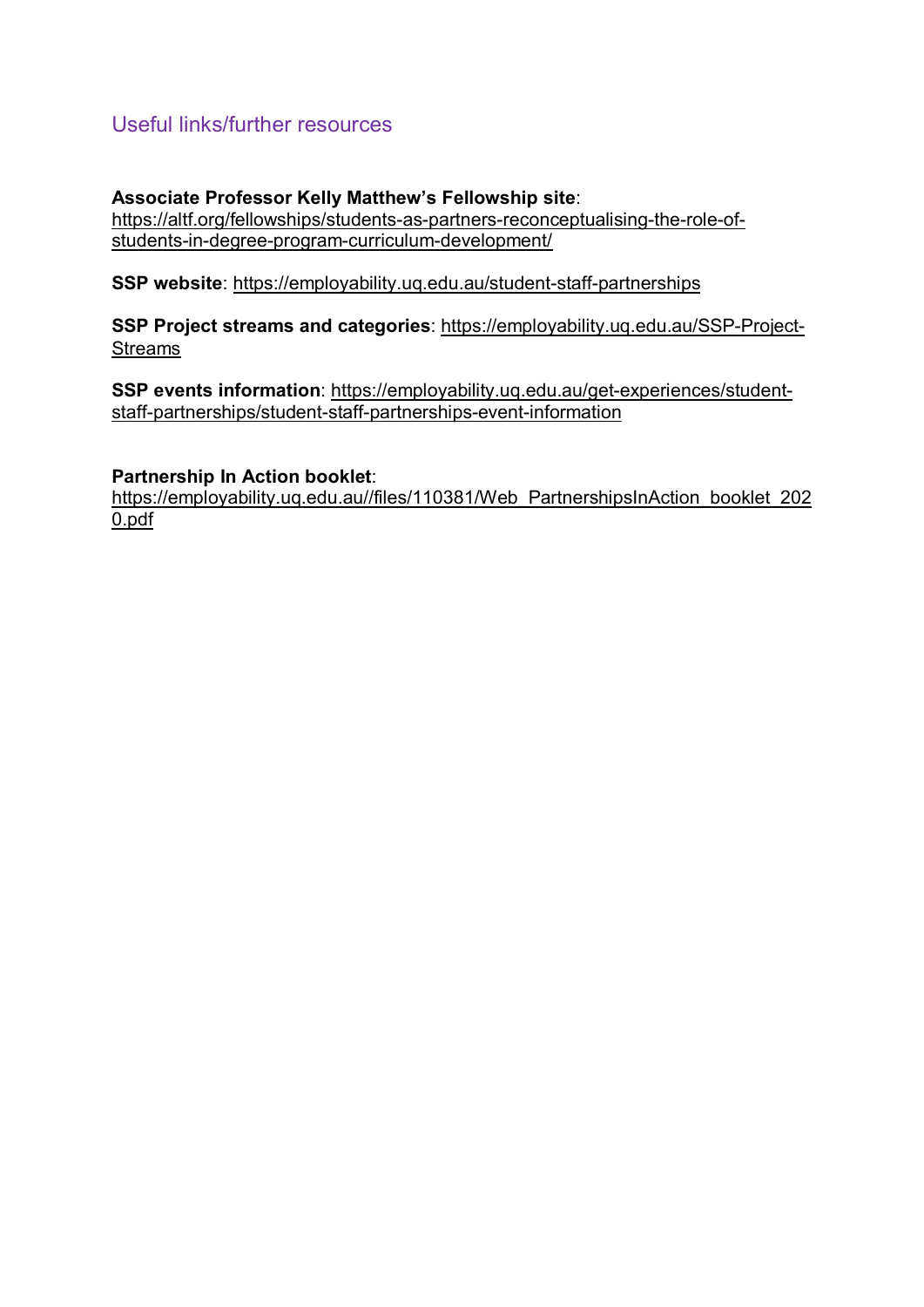

#### <span id="page-32-0"></span>References

- Acai, A., Akesson, B., Allen, M., Chen, V., Mathany, C., McCollum, B., Spencer, J., & Verwoord, R. E. (2017). Success in student-faculty/staff SoTL partnerships: Motivations, challenges, power, and definitions. *Canadian Journal for the Scholarship of Teaching and Learning, 8*(2). doi: [10.5206/cjsotl](https://doi.org/10.5206/cjsotl-rcacea.2017.2.8)[rcacea.2017.2.8](https://doi.org/10.5206/cjsotl-rcacea.2017.2.8)
- Bovill, C. (2019). Student-staff partnerships in learning and teaching: an overview of current practice and discourse. *Journal of Geography in Higher Education, 43*(4), 385-398. doi[:10.1080/03098265.2019.1660628](https://doi-org.ezproxy.library.uq.edu.au/10.1080/03098265.2019.1660628)
- Cook-Sather, A. (2014). Student–faculty partnership in explorations of pedagogical practice: A threshold concept in academic development. *International Journal for Academic Development, 19*(3), 186–198.
- Cook-Sather, A., Bovill, C., & Felten, P. (2014). *Engaging students as partners in learning and teaching: A guide for faculty*. San Francisco: Jossey Bass.
- Dickerson, C., Jarvis, J., & Stockwell, L. (2016). Staff-student collaboration: Student learning from working together to enhance educational practice in higher education. *Teaching in Higher Education, 21*(3), 249-265. doi:10.1080/13562517.2015.1136279
- Dunne, E. (2016). Design thinking: A framework for student engagement? A personal view. *Journal of Education Innovation, Partnership and Change, 2*(1). doi:10.21100/jeipc.v2i1.317
- Healey, M. & Healey, R. (2019). Students as partners guide: Student engagement through partnership. *A Guide to the Advance HE Framework (Advance HE).* York, United Kingdom: Advance Higher Education.
- Healey, M., Flint, A., & Harrington, K. (2014). *Engagement through partnership: student as partners in learning and teaching in higher education*. Heslington, UK: The Higher Education Academy. Retrieved from [http://www.heacademy.ac.uk/system/files/resources/engagement\\_through\\_part](http://www.heacademy.ac.uk/system/files/resources/engagement_through_partnership.pdf) [nership.pdf](http://www.heacademy.ac.uk/system/files/resources/engagement_through_partnership.pdf)
- Healey, M. (2012). *Students as change agents*. Retrieved from http://www.mickhealey.co.uk/ wp-content/uploads/2012/10/Students-as-Change-Agents-Handout.pdf
- Marquis, E., Black, C., & Healey, M. (2017). Responding to the challenges of student-staff partnership: the reflections of participants at an international summer institute. *Teaching in Higher Education, 22*(6), 720- 735. doi[:10.1080/13562517.2017.1289510](https://doi.org/10.1080/13562517.2017.1289510)
- Matthews, K. E., Dwyer, A., Hine, L., & Turner, J. (2018). Conceptions of student as partners. *High Education, 76*, 957-971. doi:10.1007/s10734-018-0257-y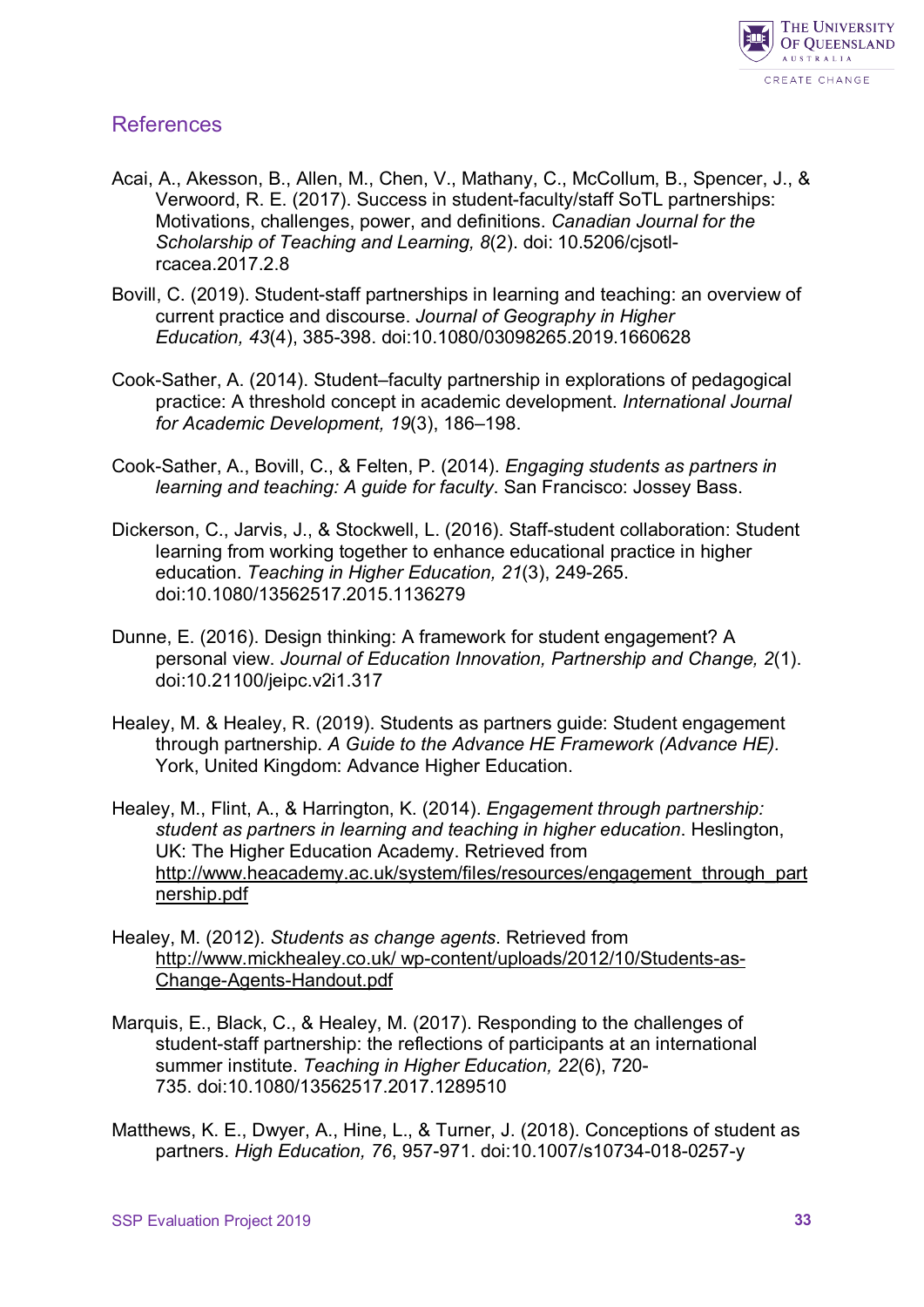

- Matthews, K. E. (2016). Student as partners as the future of student engagement. *Student Engagement in Higher Education, 1*(1), 1-5.
- Mello, L. V., Tregilgas, L., Cowley, G., Gupta, A., Makki, A., Jhutty, A., & Shanmugasundram, A. (2017.) 'Students-as-partners' scheme enhances postgraduate students' employability skills while addressing gaps in bioinformatics education*. Higher Education Pedagogies, 2*(1), 43-57. doi:10.1080/23752696.2017.1339287
- Mercer-Mapstone, L., Dvorakova, S. L., Matthews, K. E., Abbot, S., Cheng, B., Felten, P., Knorr, K., Marquis, E., Shammas, R., & Swaim, K. (2017). A systematic literature review of students as partners in higher education. *International Journal for Students as Partners, 1*(1): 1-23. doi:10.15173/ijsap.v1i1.3119
- Szucs, B. & Judd, M. M. (2019). Transforming the student experience through engaging in diverse partnership. *TEQSA Conference, 2019*. Available at: http://works.bepress.com/madelaine\_judd/57/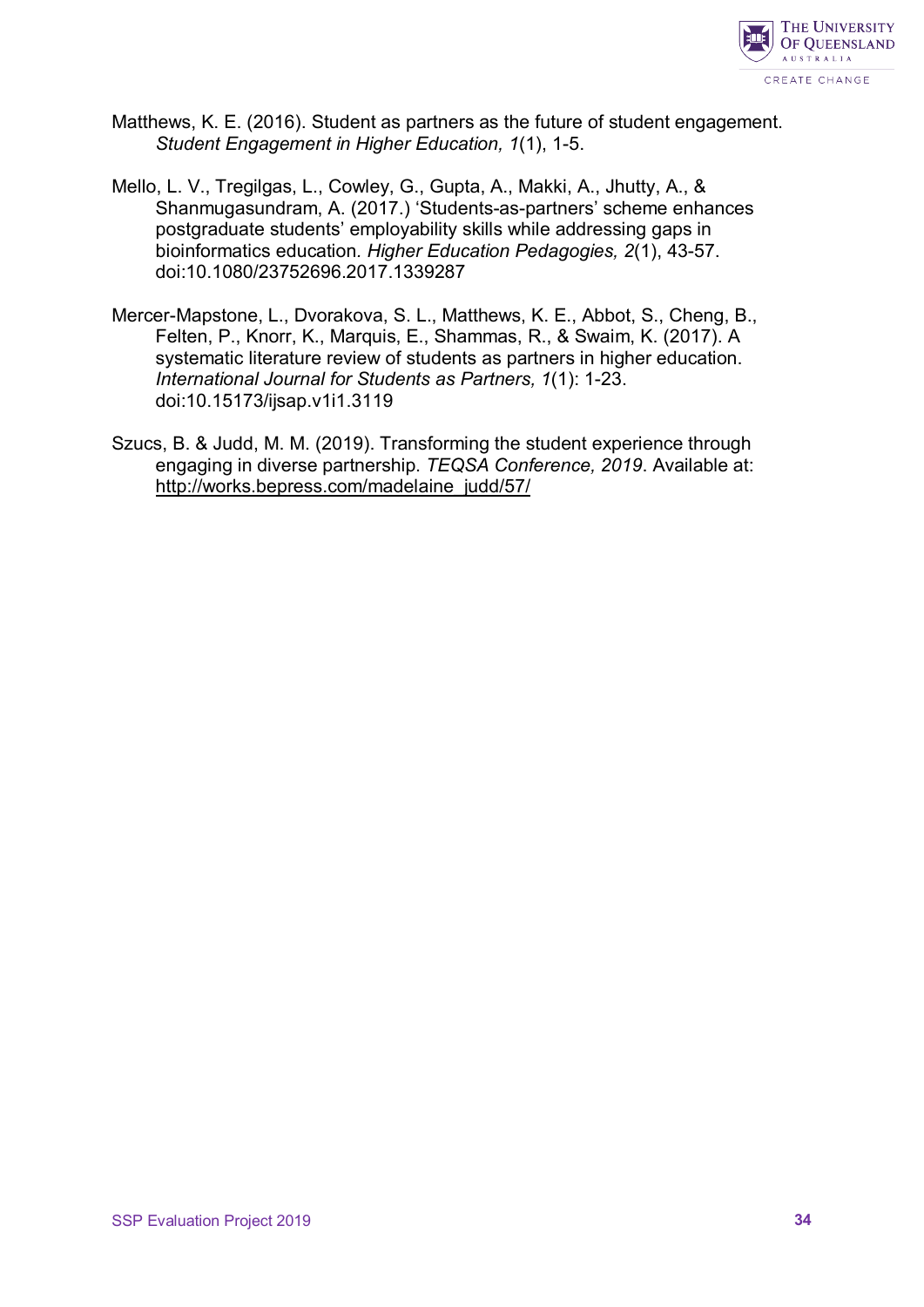

## <span id="page-34-0"></span>Appendix 1 – Staff focus group questions

## **Staff Participants Interview and Focus Group Questions**

**Project Title:** Implementing Students as Partners at scale: A whole-of-institution case study at The University of Queensland

**Ethics ID:** MJ00982

**Investigators**: Madelaine-Marie Judd, Anna Richards, Dr Dino Willox, Naima Crisp, Brooke Szucs, Franciele Spinelli, Julia Groening, James Forde, Shelley Kinash, Beata Batorowicz

- 1. Please introduce yourself (name, faculty, role).
- 2. Was this your first student-staff partnership?
- 3. Tell me about your current partnership project (what was the scope of the project, duration, deliverables and personal role in project).
- 4. How would you define student-staff partnerships? (What is involved?)
- 5. Paint me a metaphorical picture of what partnership means to you.
- 6. Has your understanding of partnerships evolved throughout the project?
- 7. Why did you decide to become a staff partner? (What were the perceived benefits of this initiative?)
- 8. Do you believe that the partnership has shaped your understanding of the UQ student experience? If so, how?
- 9. What were the challenges that you encountered throughout the process and how did you overcome these challenges?
- 10.What did you learn from engaging in partnership?
- 11.How did you navigate power dynamics?
- 12.What are some needed improvements to the initiative or further supports that are required for student or staff partners?
- 13.Other comments?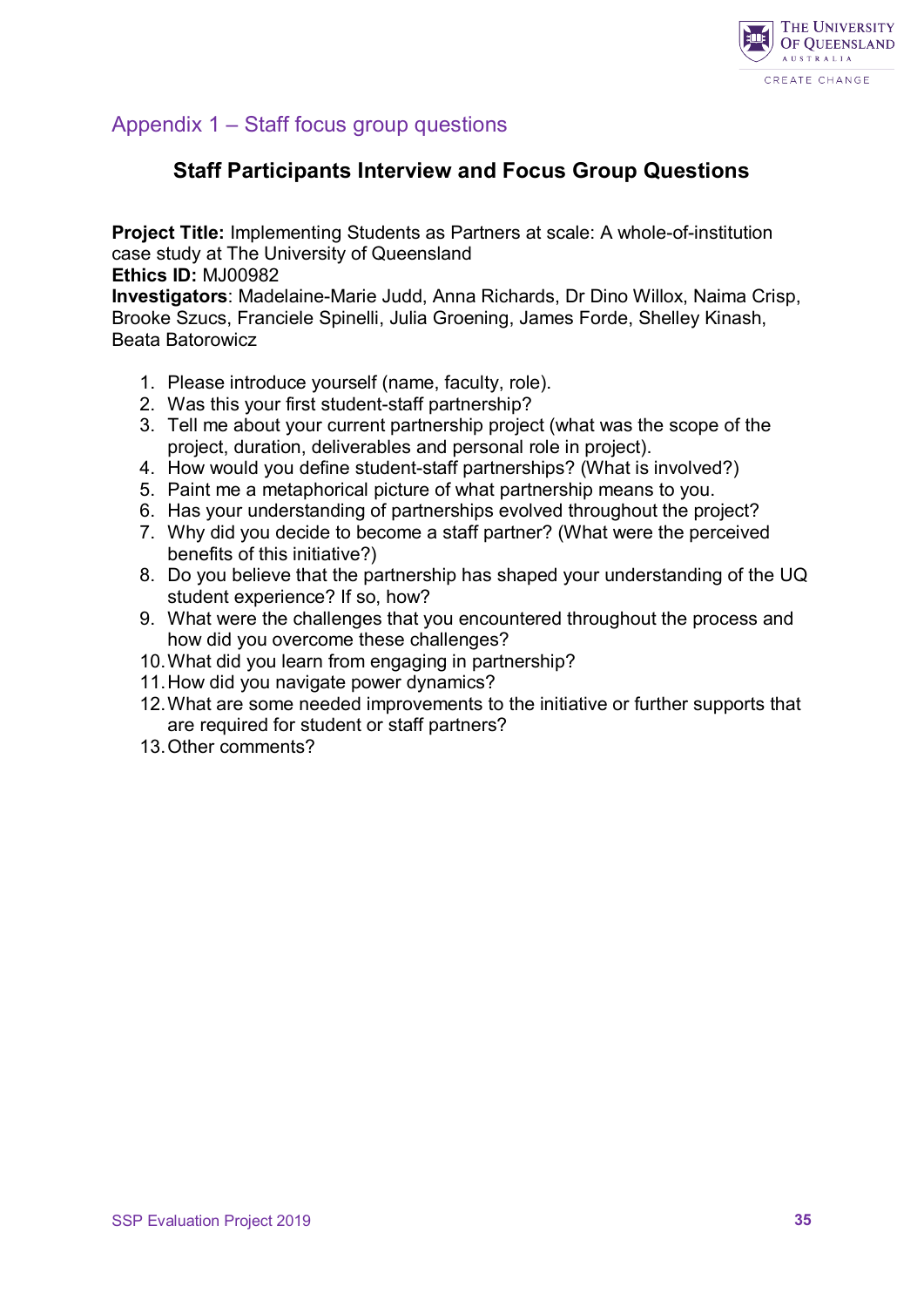

## <span id="page-35-0"></span>Appendix 2 – Student focus group questions

## **Student Participants Interview and Focus Group Questions**

Project Title: Implementing Students as Partners at scale: A whole-of-institution case study at The University of Queensland

Ethics ID: MJ00982

Investigators: Madelaine-Marie Judd, Anna Richards, Dr Dino Willox, Naima Crisp, Brooke Szucs, Franciele Spinelli, Julia Groening, James Forde, Shelley Kinash, Beata Batorowicz

- 1. Please introduce yourself (name, faculty, degree, and year of study).
- 2. Was this your first student-staff partnership?
- 3. Tell me about your current partnership project (what was the scope of the project, duration, deliverables and personal role in project).
- 4. Why did you decide to become a student partner?
- 5. Who made the decisions in your project? How was group consensus achieved?
- 6. What were the challenges that you encountered throughout the process and how did you overcome these challenges?
- 7. Has this partnership led to a heightened sense of belonging to the UQ Community? If so, how?
- 8. How would you define student-staff partnerships? (What is involved?)
- 9. Paint me a metaphorical picture of what partnership means to you.
- 10.Has your understanding of partnerships evolved throughout the project?
- 11.What did you learn whilst engaging in partnership?
- 12.What did someone learn from you?
- 13.Do you believe that the partnership enhanced your employability or key capabilities? (If so, what and how?)
- 14.What are some needed improvements to the initiative or further supports that are required for student or staff partners?
- 15.Any other comments?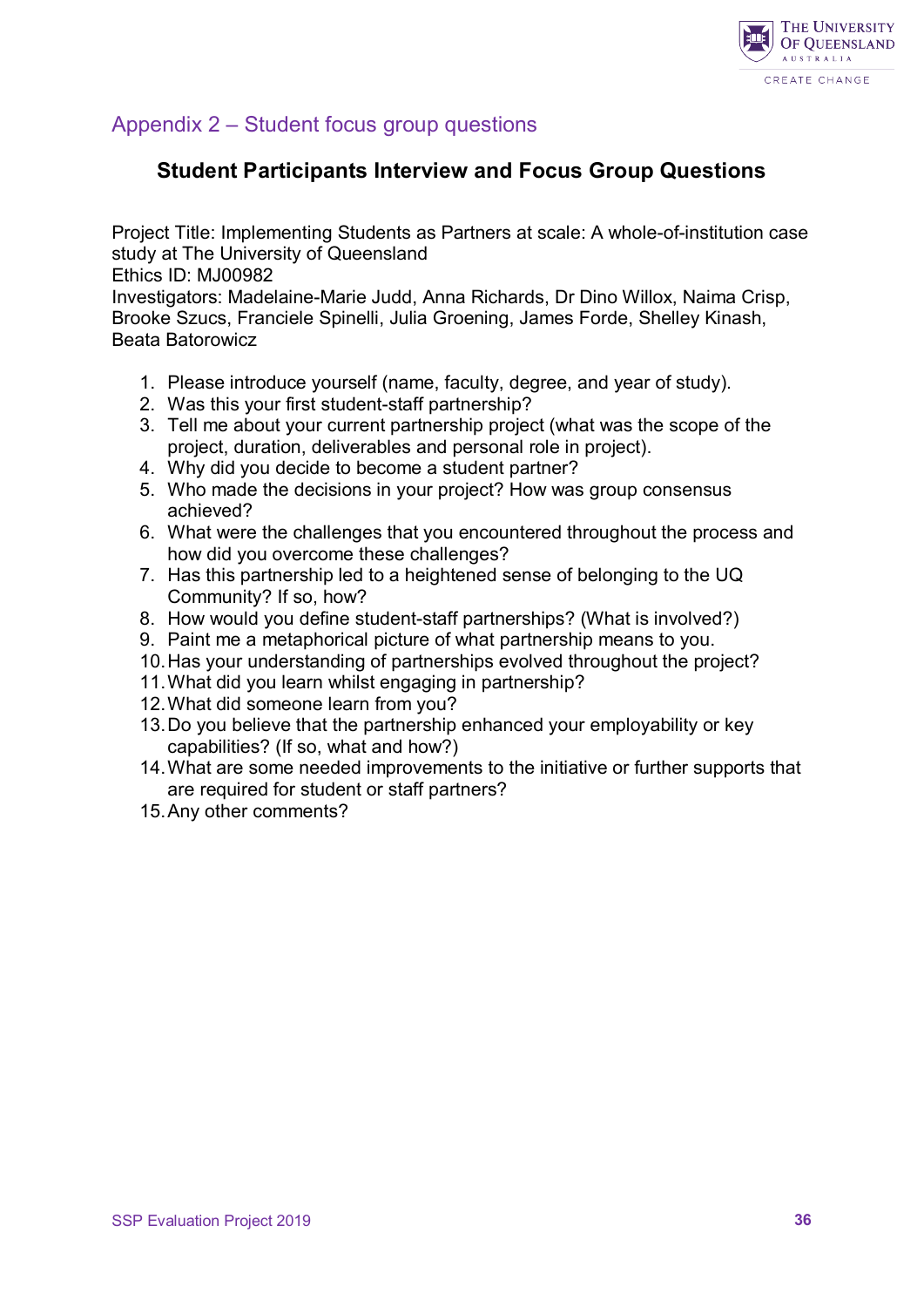

## <span id="page-36-0"></span>Appendix 3 – Participant Information Sheet

Participant Information Sheet

| <b>Project Title:</b>      | Implementing Students as Partners at scale: A whole-<br>of-institution case study at The University of<br>Queensland                              |
|----------------------------|---------------------------------------------------------------------------------------------------------------------------------------------------|
| Ethics ID:                 | MJ00982                                                                                                                                           |
| <b>Chief Investigator:</b> | Madelaine-Marie Judd, Student Employability Centre,<br>The University of Queensland                                                               |
| Co-Investigators:          | Anna Richards, Dr Dino Willox, Naima Crisp, Brooke<br>Szucs, Franciele Spinelli, Julia Groening, James Forde,<br>Shelley Kinash, Beata Batorowicz |

Thank you for agreeing to participate in our research. The aims of this research are to greater understand: how Students as Partners approaches can be embedded across an institution; the perceived employability capabilities that are developed throughout a partnership project; and shifting perceptions of partnerships.

#### *What does this study involve?*

This research seeks to investigate university-wide approaches to student-staff partnerships, drawing upon the wide-scale adoption at The University of Queensland of the Student-Staff Partnerships initiative. The project team are seeking to elicit student and staff partners' perspectives on their experiences of partnership, and recommendations for the continuous improvement of the initiative.

Participants can be involved in this research through multiple ways:

- Pre and post surveys These surveys should take no more than 10 minutes each, and seek to greater understand motivations for partnering on projects, perceived employability skills, and sense of belonging to the UQ Community. All surveys are on StudentHub, and participants will be emailed a link inviting them to participate in these surveys.
- Interviews / Focus Groups Interviews / Focus Groups will be facilitated by the Principal Investigator, and should take no more than one hour. All interviews / focus groups will be conducted on campus, in a booked meeting room.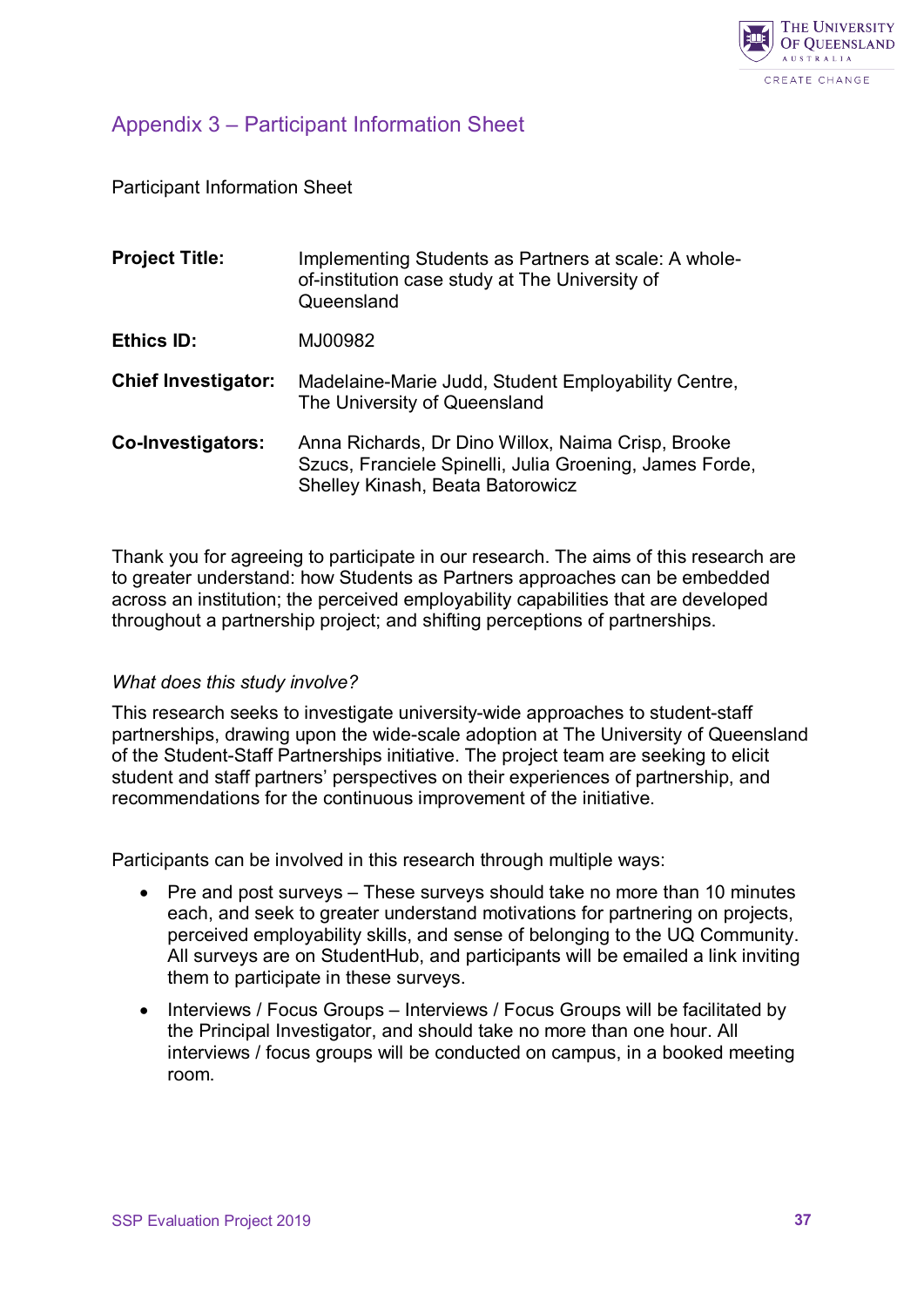

#### *What are the anticipated benefits of this research?*

The data collected as part of this research project will be used for the continuous improvement of the UQ Student-Staff Partnerships initiative, and to contribute to student-staff partnership literature (e.g. conference presentations, research articles). All participants will be provided with an opportunity to reflect upon their partnership experience, and their insights will be integral to the refinement and development of the Student-Staff Partnerships initiative. Participants of the study may access results through research articles and papers. All participants will receive an email with a link to the results, and links will also be provided within the website: <https://employability.uq.edu.au/student-staff-partnerships>

#### *What are the potential risks and mitigated strategies?*

There are no potential risks envisaged as a consequence of this research due to the nature of the questions. Whilst participants will be invited to contribute their perspective through pre and post surveys, and interviews or focus groups, it is at the discretion of the individual (relative to their commitments) as to whether they participate. Therefore, neither the nature of the questions nor the time allotment required constitute a risk for participants. Furthermore, there will be two streams of focus groups (one for students, one for staff), to ensure that students and staff feel comfortable to share their perspectives on the experience.

#### *Confidentiality – ethical conduct and privacy statements*

The survey will be de-identified, and all focus group/interview/survey data will be anonymised prior to analysis and dissemination of results. Interview and focus group participants will be provided with an opportunity to review / provide feedback to verbatim quotes. Participation in this study is voluntary, and participants may withdraw their consent for this study at any time. In such circumstances whereby consent is being withdrawn, participations are asked to contact the Principal Investigator. In cases of survey data, the Chief Investigator will re-identify the survey (mapping the survey code to a spreadsheet within the system) to ensure that the correct survey data and accompanying information is deleted. There were will no negative impact or penalty of withdrawing consent from this study.

This study adheres to the Guidelines of the ethical review process at The University of Queensland and the National Statement on Ethical Conduct in Human Research. Whilst you are free to discuss your participation in this study with project staff (contactable on  $m$ .judd@uq.edu.au), if you would like to speak to an officer of the University not involved in the study, you may contact the Ethics Coordinator on 3365 3924 or via email [humanethics@research.uq.edu.au](mailto:humanethics@research.uq.edu.au)

#### *Contact Details*

If you have any questions about this research, please contact Madelaine-Marie Judd via [m.judd@uq.edu.au](mailto:m.judd@uq.edu.au) or on +61 7 3443 1385.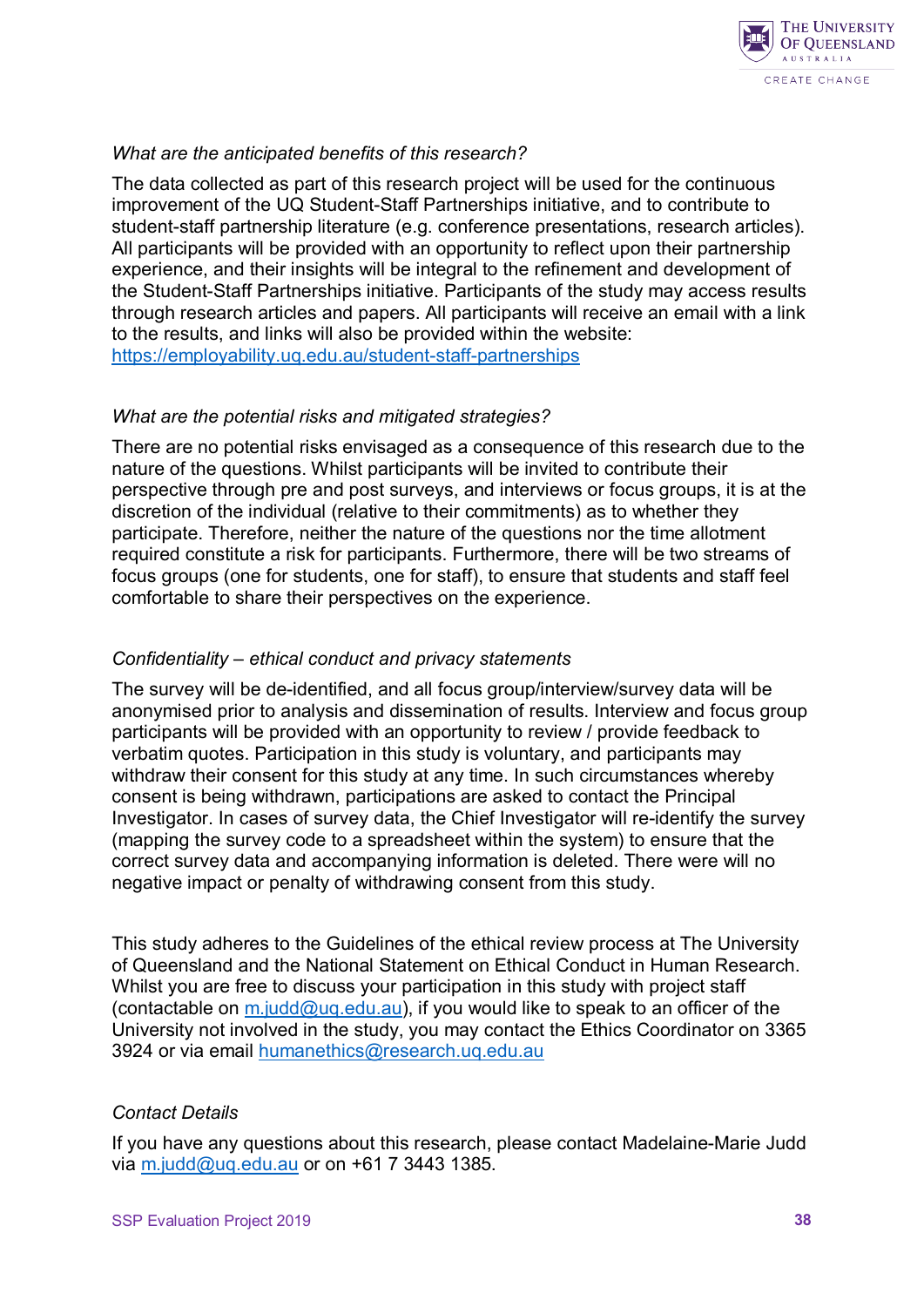

Appendix 4 – Participant Consent Form



## **Implementing Students as Partners at scale: A whole-of-institution case study at The University of Queensland**

The University of Queensland Brisbane Qld 4072 Australia Telephone (07) 3345 4615 International +61 7 3346 XXX Facsimile (07) 3365 **XXXX** 

#### **PARTICIPANT CONSENT FORM**

Chief Investigator: Madelaine-Marie Judd Co-Investigators: Anna Richards, Dr Dino Willox, Naima Crisp, Brooke Szucs, Franciele Spinelli, Julia Groening, James Forde, Shelley Kinash, Beata Batorowicz

Ethics ID: MJ00982

I have read the information sheet relating to this research project, and give my consent to participate in this study based on the understanding that (tick box):

- $\Box$  I am aware of the general purpose, methods and demands of the study, and
- $\Box$  My participation in this study is voluntary and I am free to withdraw from the study or refuse to take part at any time, without any negative consequences, and
- $\Box$  All information that I provide will be kept confidential and will not be identifiable to anyone other than the research team and
- $\Box$  I meet the criteria for participation in the study.

| Name:      |  |
|------------|--|
| Date:      |  |
| Signature: |  |

#### **Thank you.**

Madelaine-Marie Judd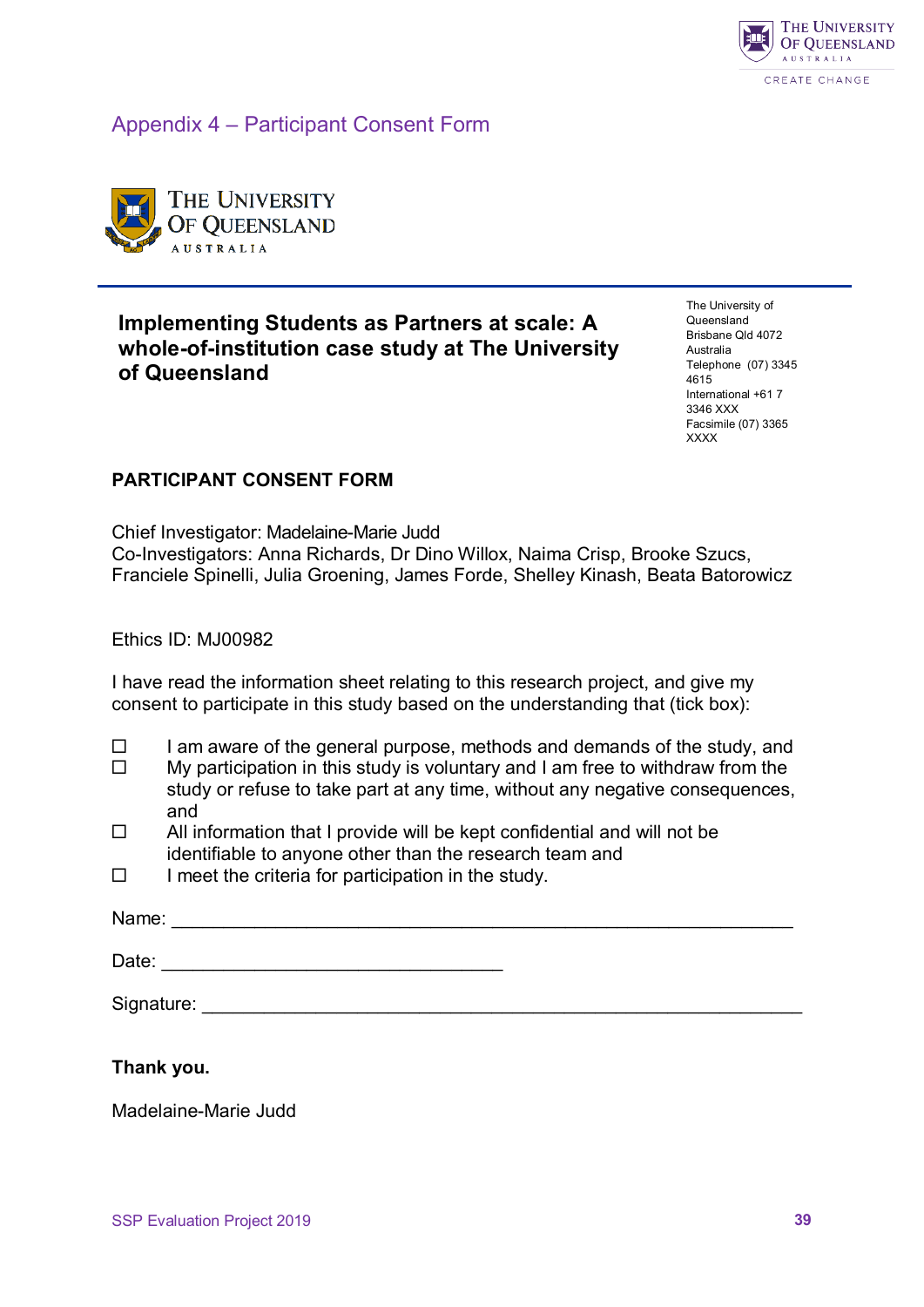

## Appendix 5 – Demographics Questionnaire

Student-Staff Partnerships Focus Group

| Type of program    | Undergraduate<br>$\Box$<br>Postgraduate coursework<br>$\Box$ |
|--------------------|--------------------------------------------------------------|
|                    | Higher Degree Research<br>$\Box$                             |
|                    | Postgraduate coursework/research<br>$\Box$                   |
|                    |                                                              |
| Year of program    | $\mathbf 1$<br>$\Box$                                        |
|                    | $\overline{2}$<br>$\Box$                                     |
|                    | $\mathfrak{B}$<br>$\Box$                                     |
|                    | $\overline{4}$<br>$\Box$                                     |
|                    | 5<br>П                                                       |
| <b>Faculty</b>     | <b>BEL</b><br>П                                              |
|                    | <b>EAIT</b><br>$\Box$                                        |
|                    | HaBS<br>П                                                    |
|                    | <b>HASS</b><br>П                                             |
|                    | Medicine<br>П                                                |
|                    | Science<br>$\Box$                                            |
| <b>Nationality</b> | Domestic<br>П                                                |
|                    | International<br>П                                           |
|                    | Country of origin:                                           |
| Gender             | Female<br>$\Box$                                             |
|                    | Male<br>$\Box$                                               |
|                    | X<br>П                                                       |
| Age range          | $\Box$<br>$17 - 19$                                          |
|                    | $20 - 24$<br>$\Box$                                          |
|                    | $25 - 29$<br>$\Box$                                          |
|                    | $30 - 34$<br>$\Box$                                          |
|                    | $35 - 39$<br>$\Box$                                          |
|                    | $40 - 44$<br>$\Box$                                          |
|                    | $45 - 49$<br>$\Box$                                          |
|                    | $50 - 54$<br>П                                               |
|                    | $55+$<br>$\Box$                                              |
|                    |                                                              |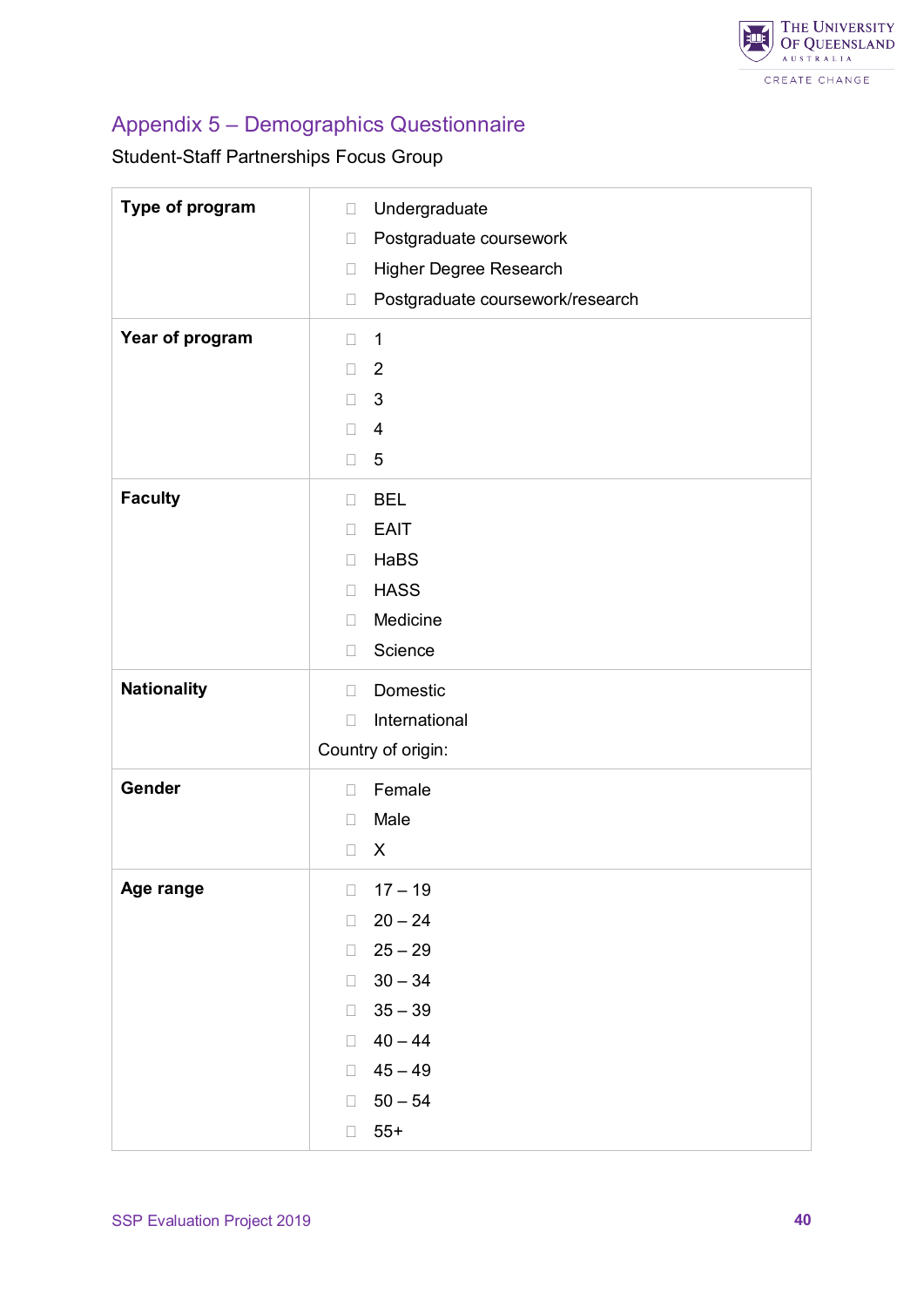

## <span id="page-40-0"></span>Appendix 6 – Survey Questions

## **UQ Student-Staff Partnership Projects: Post Survey Questions**

- Q1 Please provide your student/staff number.
- Q2 Are you a student or staff partner?

#### Q3 Gender

Q4 What was your motivation for becoming a student or staff partner?

- Impacting the UQ student experience
- Collaborating with staff or students on enhancing the UQ student experience
- Shaping the design of curriculum at UQ
- Personal interest in the project topic
- Enhancing my employability
- Professional development
- Financial support
- Networking opportunities
- Opportunities to publish
- To be part of a team
- Other (please specify)

Q5 Have you participated in a Student-Staff Partnership before?

- Yes
- No

Q6 How did you hear about Student-Staff Partnerships?

- Website
- Social media
- Flyers
- Peers / Colleagues
- Other (please specify)

Q7 Please describe what Student-Staff Partnership means to you. How has your understanding of partnership changed throughout the lifespan of your project?

Q8 Please indicate your level of agreement with the following:

- Leadership was appropriately distributed across the project team
- The group dynamics were based on equal partnerships
- I felt responsibility for my tasks
- I was able to engage in open and honest discussions with my team members
- I felt that my contributions were valued by team members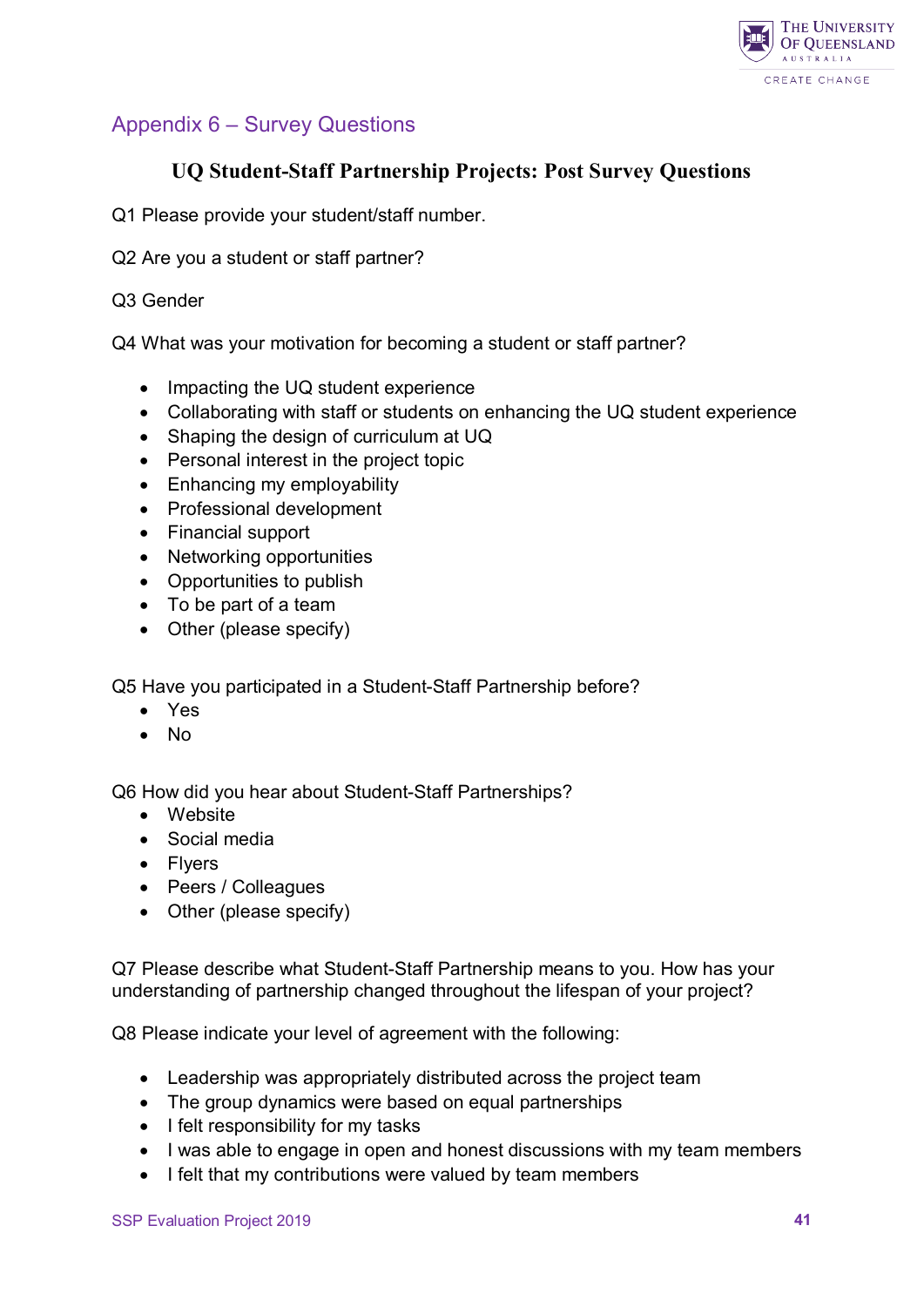

• I felt that I made making a positive difference to the UQ student experience

Q9 Please describe your perceptions regarding the key benefits of Student-Staff Partnerships.

Q10 Please describe the challenges encountered either as a team or personally throughout the partnership? How did you overcome these challenges?

Q11 Please describe the employability capabilities that you developed throughout the partnership and how were these developed?

Q12 Based upon your experience collaborating on a project team, please indicate your perceived levels of confidence for the following capabilities:

- I have the ability to collect, analyse and organise information to convey my ideas clearly.
- I have the ability to communicate my opinions with influence.
- I have the ability to adapt to different environments.
- I have the ability to work independently and take initiative.
- I have the ability to develop innovative solutions to problems.
- I have the ability to work effectively in a team environment.

Q13 Please indicate your level of agreement with the following statements:

- The grant was sufficient to support my contribution to the partnership
- There was a sufficient number of team members on the project
- There was a sufficient amount of time for me to contribute to the project
- There was sufficient support provided to enable me to complete my work
- The Student-Staff Partnerships team clearly explained the purpose of the partnership approach.

Q14 What could be improved for the Student-Staff Partnerships initiative? Are there any other supports that could be provided?

Q15 Would you participate in another Student-Staff Partnership Project?

- Yes
- No
- Unable (due to graduation, etc.)

Q16 Has your partnership impacted your perception of belonging to the University Community? If so, how?

Q17 Do you have any other comments or feedback?